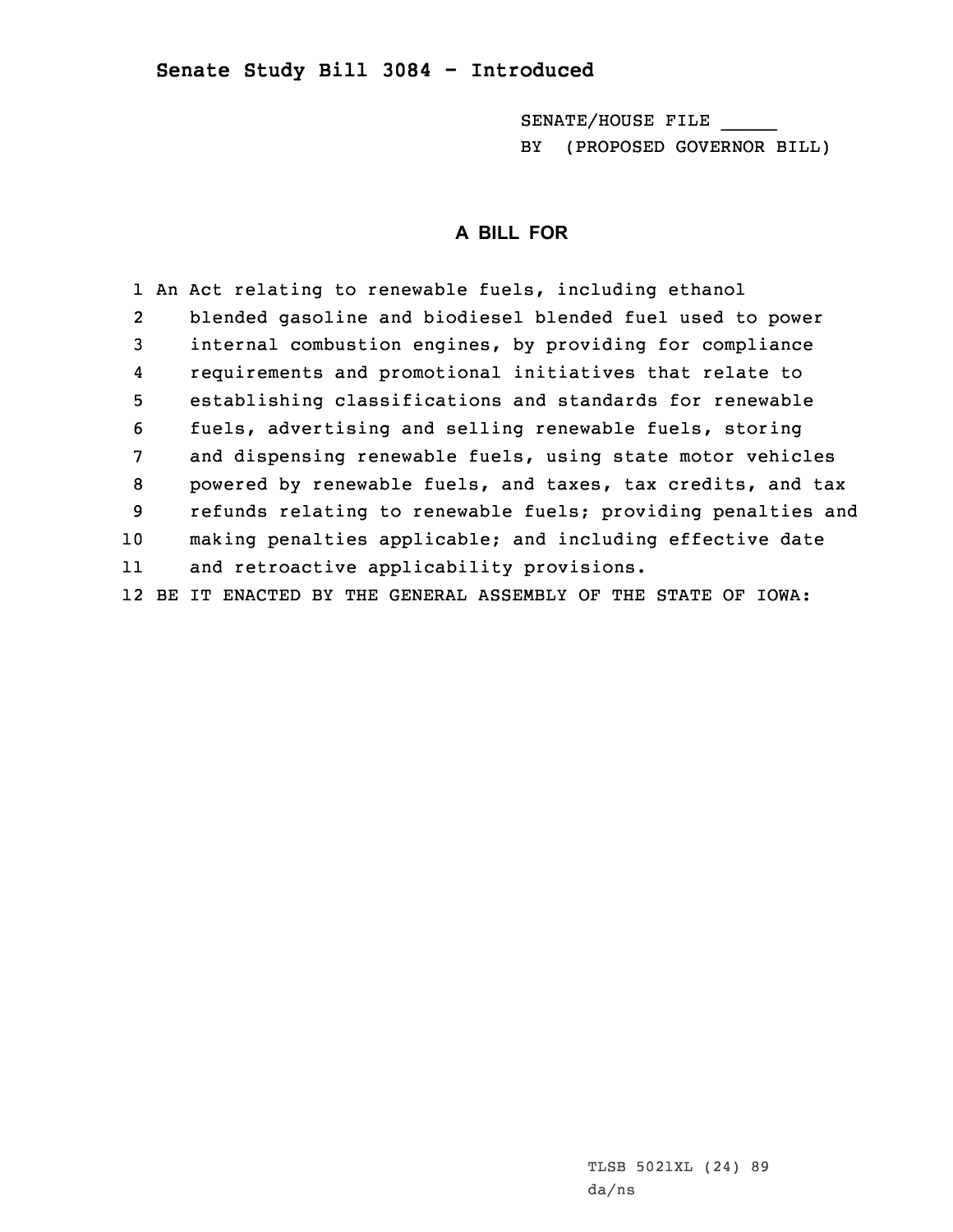1 DIVISION I 2 COMPLIANCE REQUIREMENTS —— STANDARDS AND CLASSIFICATIONS FOR GASOLINE —— MOTOR FUEL STORAGE 4 AND DISPENSING INFRASTRUCTURE 5 PART A E-15 ACCESS STANDARD Section 1. NEW SECTION. **214A.31 E-15 access standard —— establishment.** In order to ensure consumer access to gasoline containing fifteen percent ethanol by volume, an E-15 access standard is established in accordance with 2013 Iowa Acts, ch. 127, §1, section 159A.1, and this subchapter. Sec. 2. NEW SECTION. **214A.32 E-15 access standard —— retail dealer compliance.** 1. Except as provided in sections 214A.33 through 214A.35, <sup>a</sup> retail dealer owning or operating <sup>a</sup> retail motor fuel site shall comply with the E-15 access standard as provided in this 18 section. 19 2. In order to comply with the E-15 access standard, a retail dealer must advertise for sale and sell E-15 gasoline from <sup>a</sup> minimum number of qualifying motor fuel dispensers located at the retail dealer's retail motor fuel site. A qualifying motor fuel dispenser must be capable of dispensing gasoline at all times that it is in operation. *a.* Except as provided in paragraph *"b"*, <sup>a</sup> retail dealer shall comply with <sup>a</sup> general E-15 access standard by dispensing E-15 gasoline from the following: (1) One qualified motor fuel dispenser, if there is only one qualified motor fuel dispenser. (2) At least fifty percent of all qualified motor fuel dispensers, if there are more than one qualified motor fuel dispenser. *b.* (1) <sup>A</sup> retail dealer complies with an alternative E-15 access standard if all of the following apply: (a) On and after January 1, 2023, the retail dealer does not LSB 5021XL (24) 89

 $-1-$ 

da/ns 1/55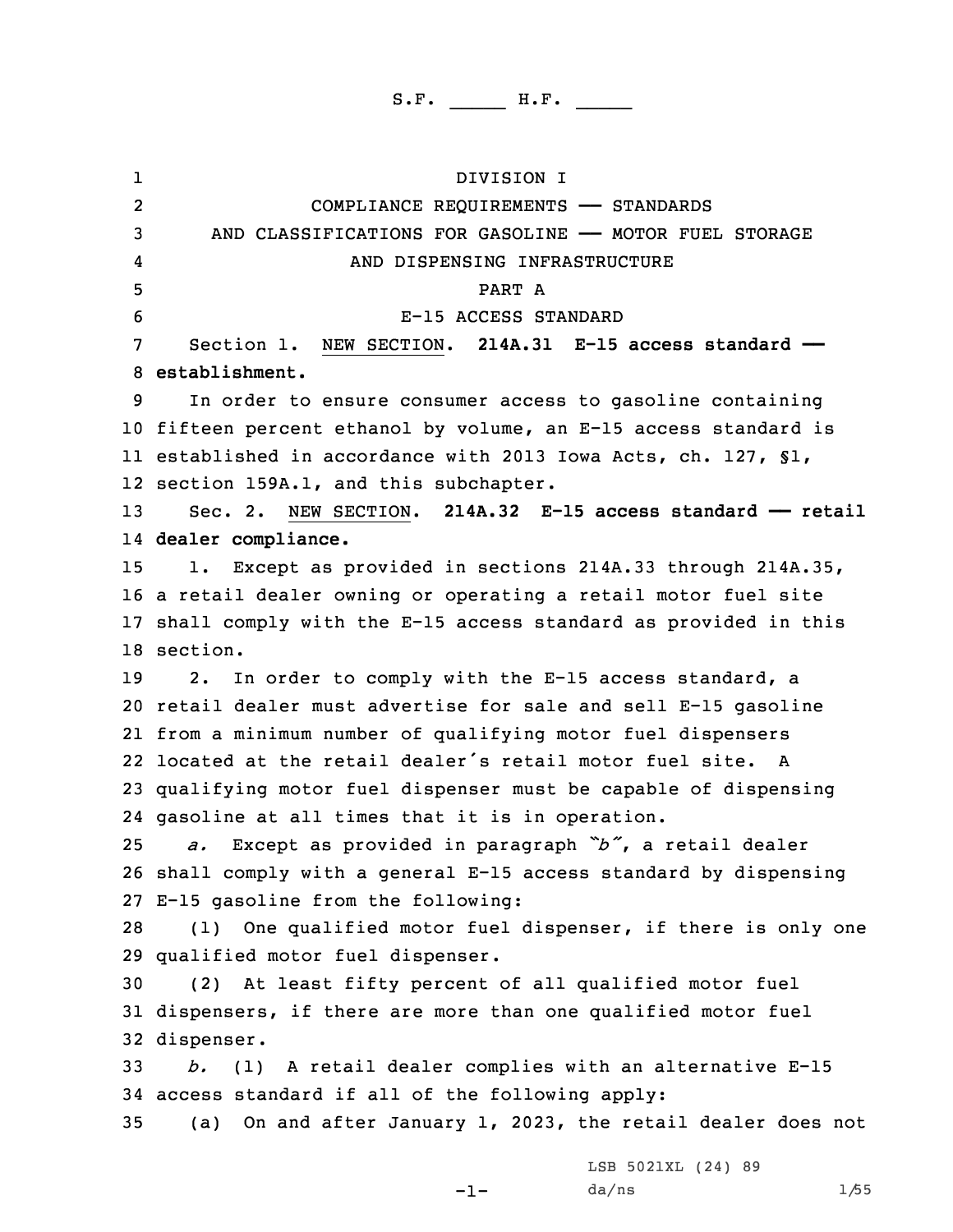1 install, replace, or convert <sup>a</sup> motor fuel storage tank.

2 (b) On and after January 1, 2026, the retail dealer 3 advertises for sale and sells E-15 gasoline from at least one 4 qualifying motor fuel dispenser.

 (2) <sup>A</sup> retail dealer who no longer complies with the alternative E-15 access standard as provided in subparagraph (1) shall immediately comply with the general E-15 access standard as provided in paragraph *"a"*.

 *c.* The E-15 access standard does not prohibit <sup>a</sup> retail dealer owning or operating <sup>a</sup> retail motor fuel site from advertising for sale and selling motor fuel from any number of nonqualifying motor fuel dispensers. <sup>A</sup> nonqualifying motor fuel dispenser is limited to any of the following:

14 (1) <sup>A</sup> dispenser that exclusively dispenses any of the 15 following:

16 (a) Aviation fuel.

17 (b) Diesel fuel.

18 (c) Kerosene.

19 (2) <sup>A</sup> dispenser that is part of <sup>a</sup> tank vehicle as defined 20 in section 321.1 that is not used to dispense gasoline on the 21 premises of the retail motor fuel site.

22 3. *a.* A retail dealer is not in violation of this section 23 during any period of noncompliance with the E-15 access 24 standard caused by an excusable event. An excusable event is 25 limited to any of the following:

26 (1) The maintenance, repair, or reconditioning of motor 27 fuel storage and dispensing infrastructure.

28 (2) The installation, expansion, replacement, or conversion 29 of motor fuel storage and dispensing infrastructure.

 *b.* The department may require that <sup>a</sup> retail dealer notify the department that an excusable event as described in paragraph *"a"* is planned to occur, is occurring, or has occurred. The department may inspect the applicable retail motor fuel site to determine whether the noncompliance is caused by an excusable event.

-2-

LSB 5021XL (24) 89 da/ns 2/55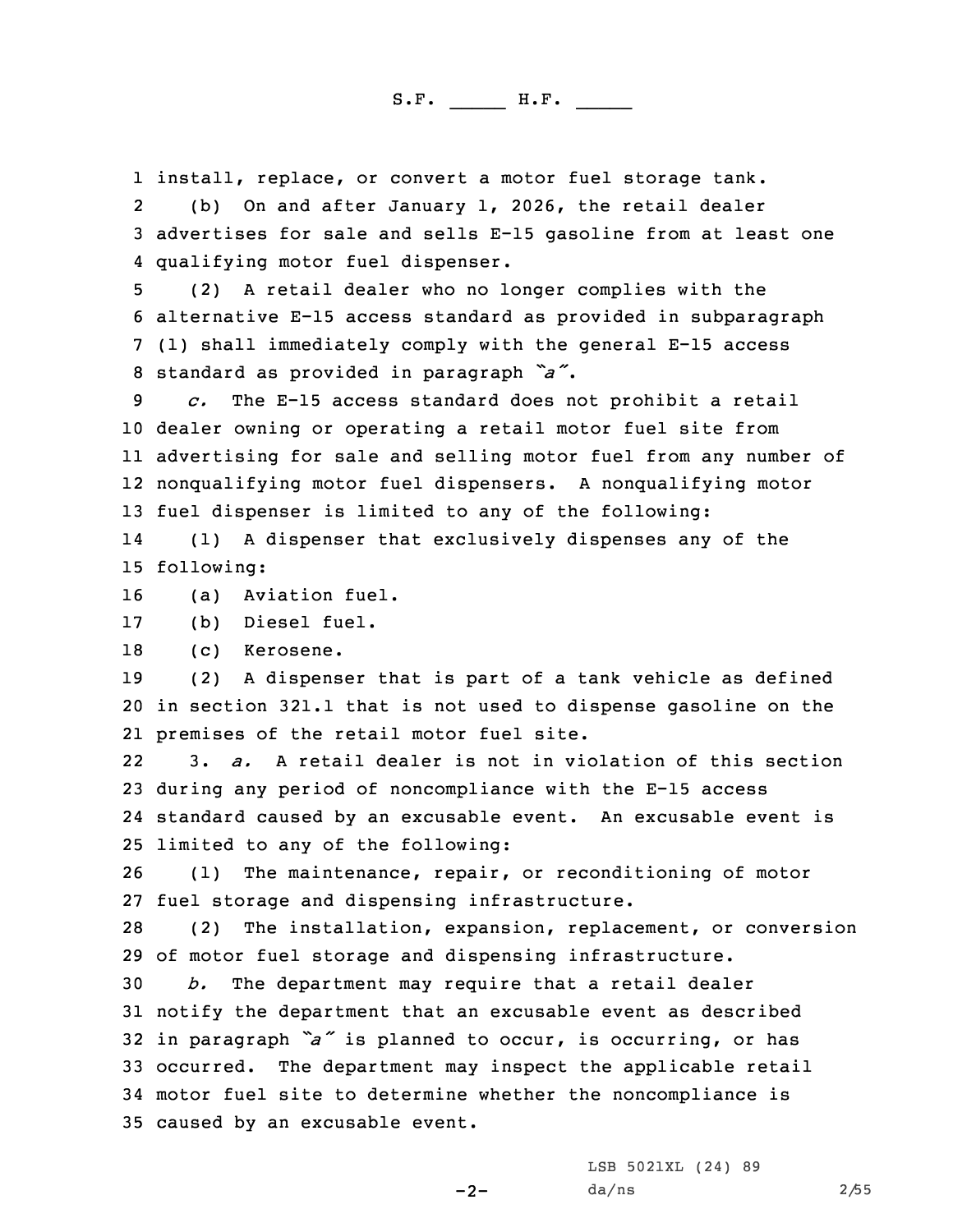1 4. *a.* This section shall be implemented on January 1, 2023. 2 *b.* This subsection is repealed January 2, 2023. Sec. 3. NEW SECTION. **214A.33 Suspension of E-15 access standard by order issued by governor.** 1. The governor may issue or renew an executive order that temporarily suspends the requirement in section 214A.32 that <sup>a</sup> retail dealer comply with the E-15 access standard at <sup>a</sup> retail motor fuel site owned or operated by the retail dealer. 2. The E-15 access standard suspension order as described in subsection <sup>1</sup> must be supported by the governor's determination that any of the following apply: 12 *a.* There is an inadequate supply of E-15 gasoline. *b.* The market price of E-15 gasoline may cause consumers to suffer economic hardship. *c.* Existing motor fuel storage and dispensing infrastructure is not capable of storing and dispensing E-15 gasoline. 3. The governor may issue or renew an executive order under this section on <sup>a</sup> statewide or regional basis. 4. The E-15 access standard suspension order shall take effect on its date of publication in the Iowa administrative bulletin, unless the order specifies <sup>a</sup> later date. The order shall expire one year from its effective date unless <sup>a</sup> shorter period is stated in the order. The early expiration of the order may also occur based on circumstances described in the 25 order. 5. *a.* This section shall be implemented on January 1, 2023. *b.* This subsection is repealed January 2, 2023. Sec. 4. NEW SECTION. **214A.34 Waiver of E-15 access standard by order issued by secretary of agriculture —— E-15 unavailability.** 1. The secretary of agriculture may issue an administrative order that temporarily waives the requirement in section 214A.32 that <sup>a</sup> retail dealer comply with the E-15 access standard at <sup>a</sup> retail motor fuel site owned or operated by the retail dealer based on E-15 gasoline availability.

 $-3-$ 

LSB 5021XL (24) 89  $da/ns$  3/55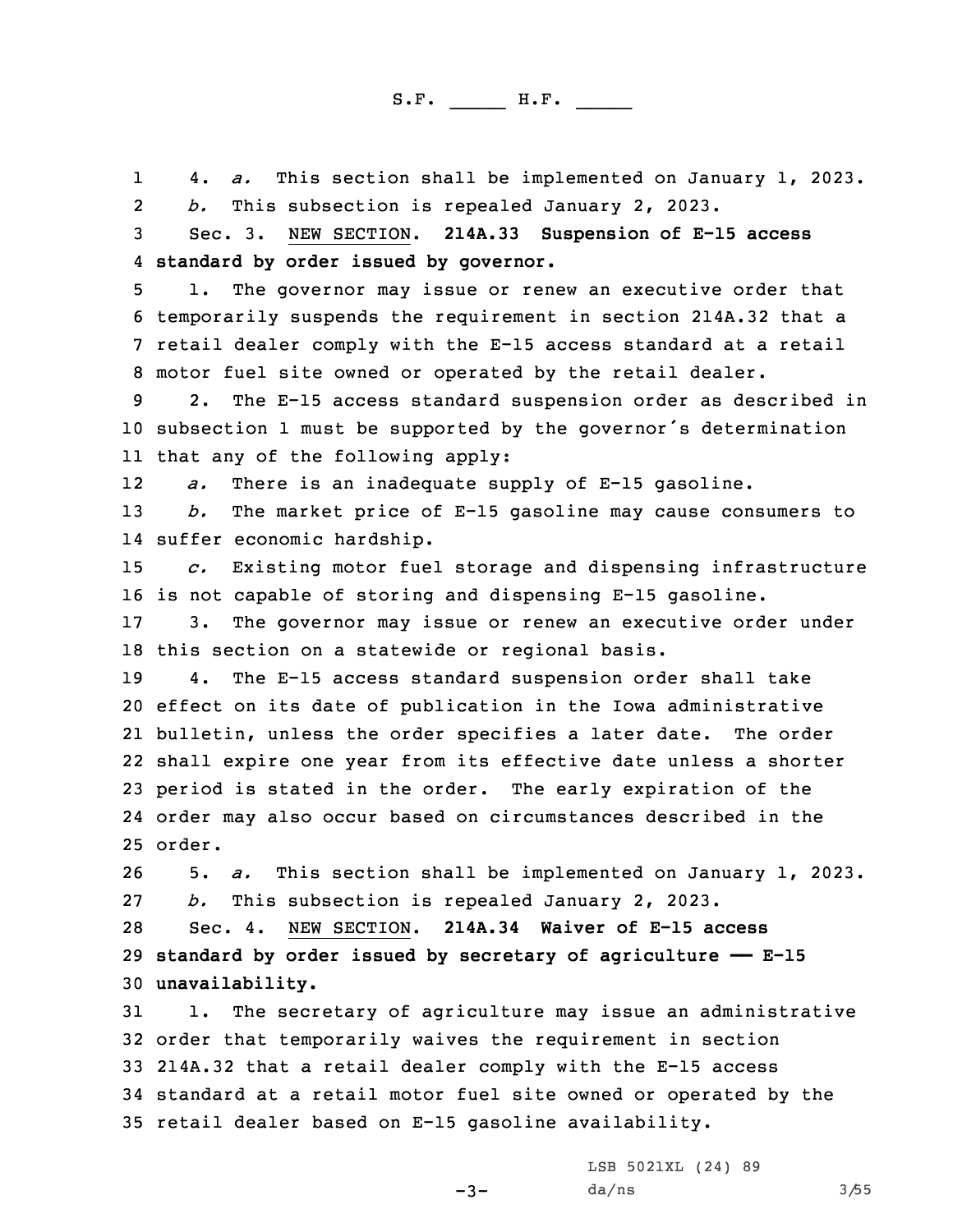1 2. <sup>A</sup> retail dealer may apply for an E-15 unavailability 2 waiver order as described in subsection 1 by submitting an 3 application to the department in <sup>a</sup> manner and according to 4 procedures required by the department.

 *a.* The application must be supported by credible evidence that the retail dealer has not been able to reasonably obtain E-15 gasoline to be advertised for sale and sold at the retail dealer's retail motor fuel site.

 *b.* The retail dealer must sign the application which shall include <sup>a</sup> statement that the retail dealer swears and affirms that all information in the application completed by the retail dealer is true and correct.

13 3. The department shall publish <sup>a</sup> copy of the E-15 14 unavailability waiver order on the department's internet site <sup>15</sup> within ten days after the order's issuance.

 4. The E-15 unavailability waiver order shall take effect on its date of publication on the department's internet site, unless the order specifies <sup>a</sup> later date. The order shall expire six months from its effective date unless <sup>a</sup> shorter period is stated in the order. The early expiration of the order may also occur based on circumstances described in the 22 order.

23 5. *a.* This section shall be implemented on January 1, 2023. 24*b.* This subsection is repealed January 2, 2023.

25 Sec. 5. NEW SECTION. **214A.35 Waiver of E-15 access standard** 26 **by order issued by secretary of agriculture —— E-15 incompatible** 27 **infrastructure.**

 1. The secretary of agriculture may issue an administrative order that temporarily waives the requirement in section 214A.32 that <sup>a</sup> retail dealer comply with the E-15 access standard at <sup>a</sup> retail motor fuel site owned or operated by the retail dealer based on the incompatibility of the motor fuel storage and dispensing infrastructure to store and dispense E-15 gasoline.

35 2. <sup>A</sup> retail dealer may apply for an E-15 incompatible

 $-4-$ 

LSB 5021XL (24) 89  $da/ns$  4/55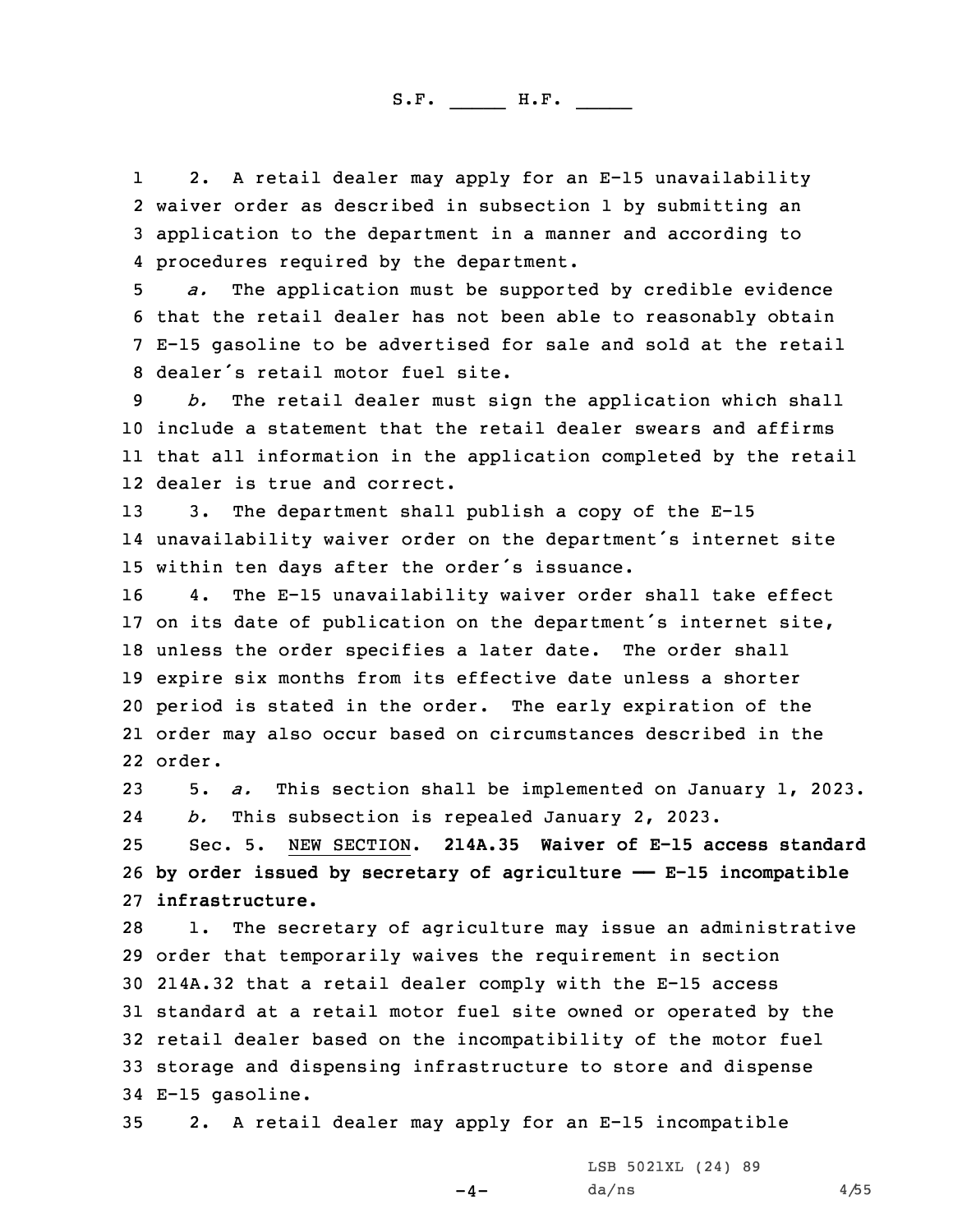1 infrastructure waiver order as described in subsection 1 by 2 submitting an application to the department in <sup>a</sup> manner and 3 according to procedures required by the department.

4 *a.* The application must be supported by credible evidence that the retail dealer is unable to comply with the E-15 access standard because the motor fuel storage and dispensing infrastructure located at the retail motor fuel site is not compatible with the use of E-15 gasoline and that the retail dealer is eligible for <sup>a</sup> class 1 or class 2 waiver as provided in this section.

11 *b.* The application must provide information required to 12 be completed by the retail dealer, which must include an 13 inventory and description of motor fuel storage and dispensing 14 infrastructure located at the retail motor fuel site.

 *c.* The department may require <sup>a</sup> retail dealer to attach any supporting documentation to the application, which may include an inspection report completed by <sup>a</sup> person certified by the department as <sup>a</sup> professional retail motor fuel site installer. The certified professional retail motor fuel site installer may be <sup>a</sup> licensed engineer or other person who the department determines is qualified by education, testing, or experience to oversee <sup>a</sup> project involving the installation, replacement, or conversion of motor fuel storage and dispensing infrastructure, and who is able to provide <sup>a</sup> reliable estimate of the project's 25 costs.

 *d.* The department shall review and evaluate an application to determine whether it is supported by credible evidence sufficient for the secretary to issue an order granting <sup>a</sup> waiver under this section. The department shall approve or disapprove <sup>a</sup> completed application within one hundred twenty days following the date that the application was delivered to the department for filing.

33 *e.* The retail dealer must sign the application which shall 34 include <sup>a</sup> statement that the retail dealer swears and affirms 35 that all information in the application completed by the retail

 $-5-$ 

LSB 5021XL (24) 89  $da/ns$  5/55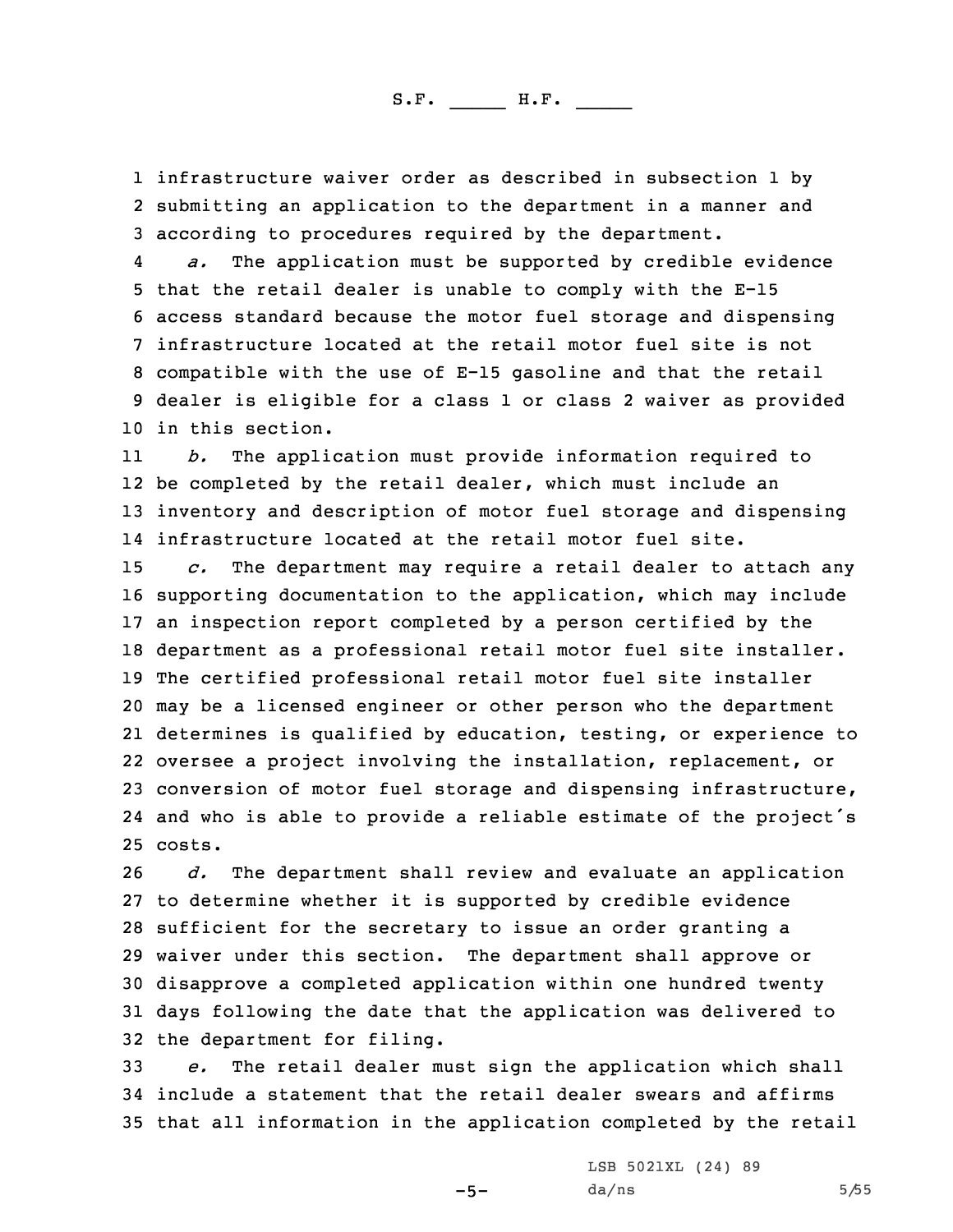dealer is true and correct. If <sup>a</sup> certified professional retail motor fuel site installer completes an inspection report to support an application, the installer shall sign <sup>a</sup> statement that the installer swears and affirms that all information in the inspection report completed by the installer is true and 6 correct.

7 *f.* The department may inspect the premises of <sup>a</sup> retail 8 motor fuel site during normal business hours to administer and 9 enforce the provisions of this section.

 *g.* The department of agriculture and land stewardship may cooperate with the department of natural resources and the state fire marshal in administering and enforcing the provisions of this section.

14 3. The department shall publish <sup>a</sup> copy of the E-15 incompatible infrastructure waiver order on the department's internet site within ten days after the order's issuance. The order shall take effect on its date of publication, unless the order specifies <sup>a</sup> later date.

 4. *a.* The secretary of agriculture shall terminate the E-15 incompatible infrastructure waiver order if <sup>a</sup> terminable event has occurred. <sup>A</sup> terminable event is limited to any of the following:

23 (1) The failure of <sup>a</sup> retail dealer to be licensed as 24 required under section 214.2 to use <sup>a</sup> commercial weighing and 25 measuring device when dispensing gasoline.

26 (2) The cessation of the retail dealer's business of 27 advertising for sale or selling gasoline at the retail motor 28 fuel site.

29 (3) The installation, replacement, or conversion of <sup>a</sup> motor 30 fuel storage tank located at the retail motor fuel site.

 *b.* The department may require that <sup>a</sup> retail dealer notify the department that <sup>a</sup> terminable event as described in paragraph *"a"* is planned to occur, is occurring, or has occurred.

35 5. *a.* The secretary of agriculture may issue an E-15

-6-

LSB 5021XL (24) 89  $da/ns$  6/55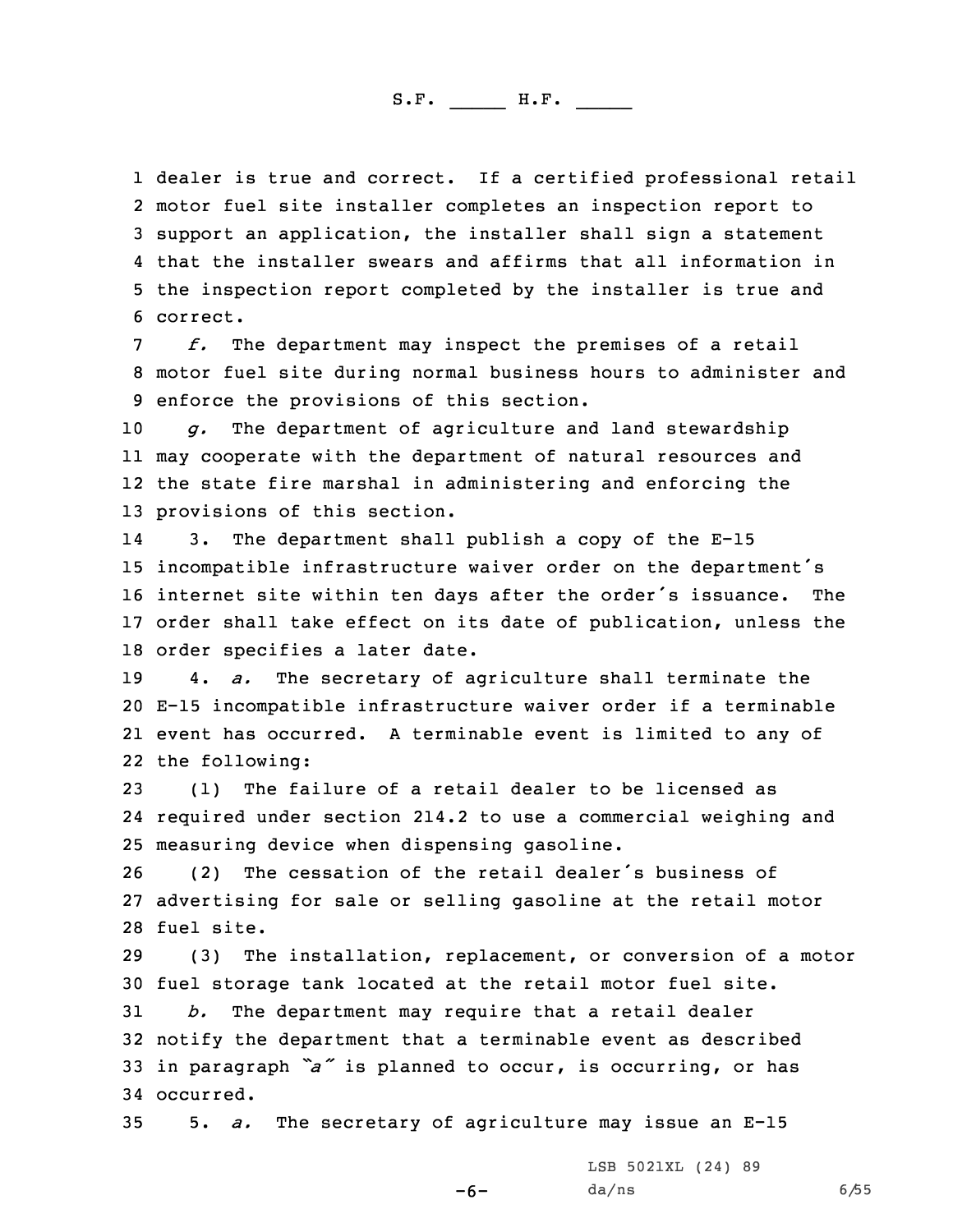incompatible infrastructure class 1 waiver order. If the department determines an inspection of the retail motor fuel site is necessary, it may either conduct the inspection or accept an inspection report completed by <sup>a</sup> certified professional retail motor fuel site installer.

 *b.* The order must be supported by credible evidence that all motor fuel storage tanks used to store gasoline that are located at the retail motor fuel site fall within any of the following categories:

10 (1) Each motor fuel storage tank not constructed of 11 fiberglass was installed during or prior to 1985.

12 (2) Each motor fuel storage tank constructed of fiberglass 13 was installed during or prior to the following years:

14 (a) For <sup>a</sup> double-wall fiberglass underground motor fuel 15 storage tank, 1991.

16 (b) For <sup>a</sup> single-wall fiberglass underground motor fuel 17 storage tank, 1996.

 6. The secretary of agriculture may issue an E-15 incompatible infrastructure class 2 waiver order which shall be based on an inspection of the retail motor fuel site. The department may either conduct the inspection and complete an inspection report or file and review <sup>a</sup> completed inspection report submitted by <sup>a</sup> certified professional retail motor fuel site installer.

 *a.* The inspection report must include all of the following: (1) <sup>A</sup> completed checklist of items adopted as part of <sup>a</sup> form used by the department to confirm that the motor fuel storage and dispensing infrastructure located at the retail motor fuel site is not compatible with E-15 gasoline.

 (2) The total estimated cost of improving the retail motor fuel site to comply with the E-15 access standard by installing, replacing, or converting the motor fuel storage and dispensing infrastructure located at the retail motor fuel 34 site.

35 *b.* (1) The department shall determine whether to issue an

 $-7-$ 

LSB 5021XL (24) 89 da/ns 7/55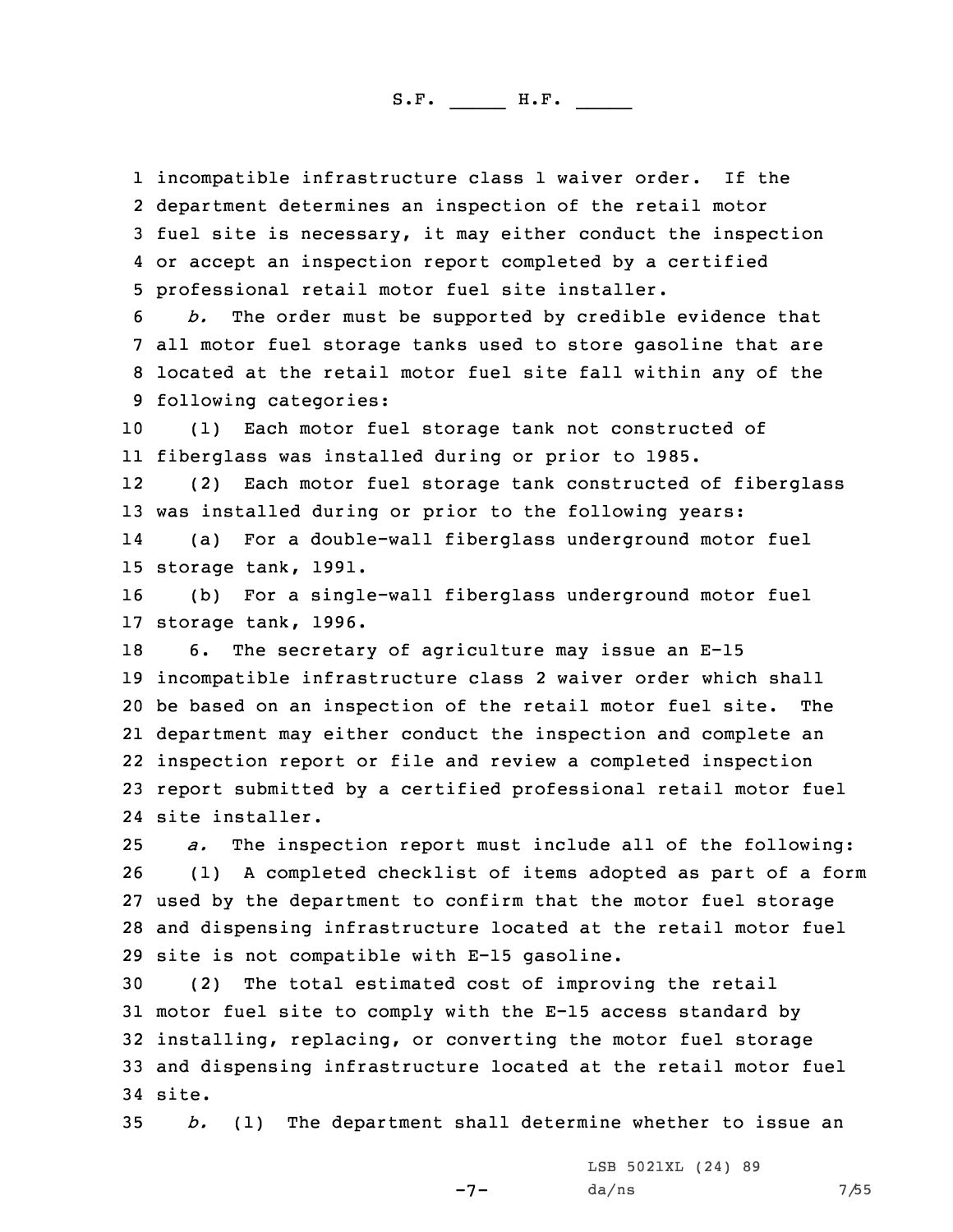1 E-15 incompatible infrastructure class 2 waiver order based 2 on an eligibility assessment which shall calculate all of the 3 following:

4 (a) The total estimated cost of improvement which equals the total estimated cost of improving the retail motor fuel site to comply with the E-15 access standard based on the department's analysis of the inspection report described in paragraph *"a"*. The total estimated cost of improvement shall only include costs used to calculate the amount of financial incentives that may be awarded by the renewable fuel infrastructure board to <sup>a</sup> retail dealer participating in the renewable fuel infrastructure program for retail motor fuel sites as provided in section 159A.14.

14 (b) The E-15 infrastructure base amount which equals the maximum cost necessary to be incurred by the retail dealer in order to receive the total amount of standard financial incentives that could be awarded to the retail dealer under the renewable fuel infrastructure program for retail motor fuel sites as provided in section 159A.14 in order to comply with the E-15 access standard. The department's calculation shall not include any of the following:

22 (i) The amount of any prior financial incentives awarded 23 to the retail dealer under the renewable fuel infrastructure 24 program for retail motor fuel sites.

 (ii) Whether the retail dealer is applying for or may be awarded any future financial incentives under the renewable fuel infrastructure program for retail motor fuel sites. (2) <sup>A</sup> retail dealer is only eligible to be issued an E-15 incompatible infrastructure class 2 waiver order if the department determines that the total estimated cost of improvement as described in subparagraph (1), subparagraph division (a), exceeds the E-15 infrastructure base amount as described in subparagraph (1), subparagraph division (b). 7. *a.* This section shall be implemented on January 1, 2023. *b.* This subsection is repealed January 2, 2023.

LSB 5021XL (24) 89

-8-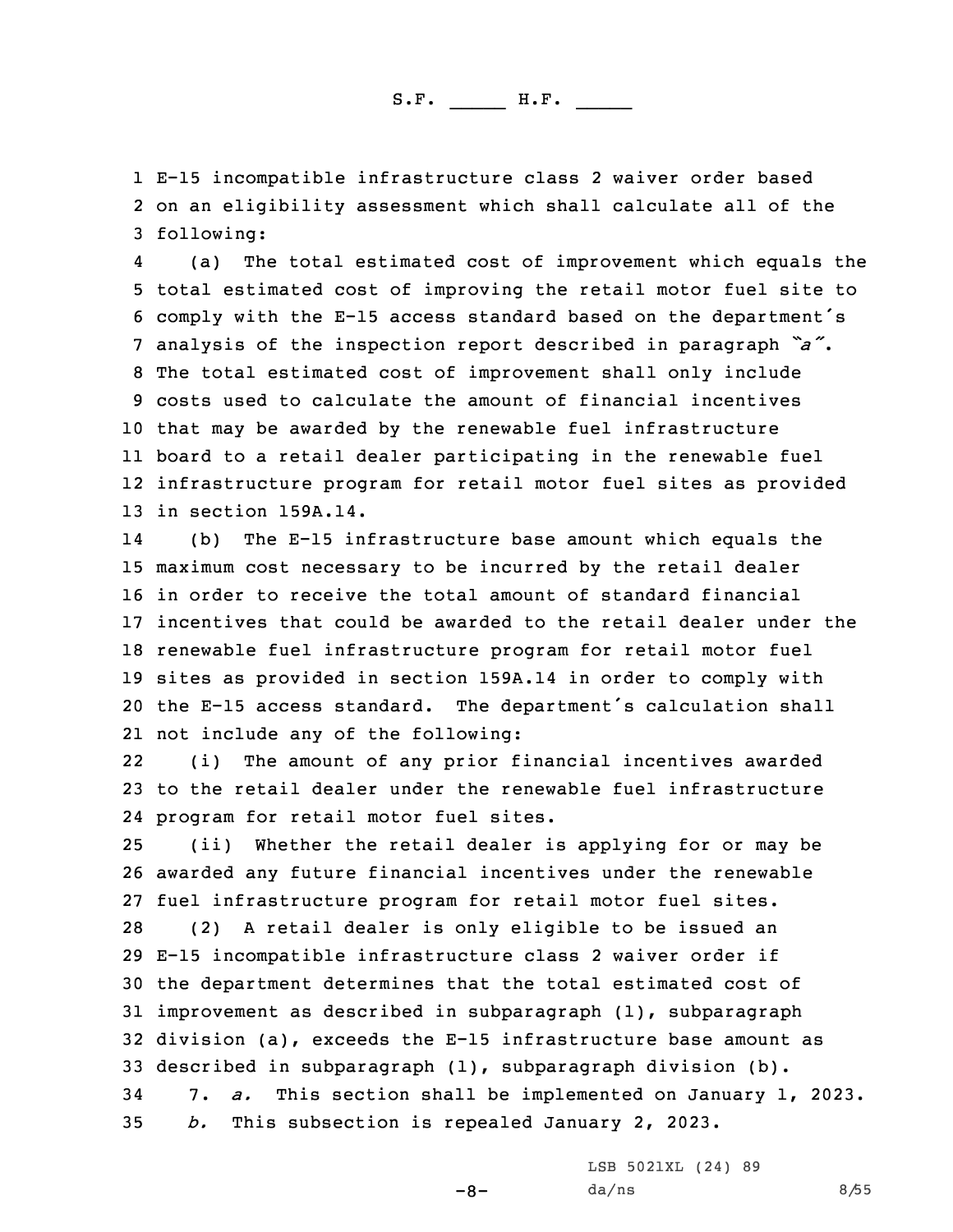18. This section is repealed January 1, 2041.

2 Sec. 6. NEW SECTION. **214A.36 Disciplinary action.** 1. The department may refuse to issue or renew and may suspend or revoke <sup>a</sup> license issued to <sup>a</sup> retail dealer pursuant to section 214.2 for not complying with the E-15 access standard as provided in section 214A.32, including rules adopted by the department pursuant to section 214A.1A to administer or enforce that section.

9 2. *a.* This section shall be implemented on January 1, 2023. 10 *b.* This subsection is repealed January 2, 2023.

11 Sec. 7. ISSUANCE OF ORDERS SUSPENDING OR WAIVING E-15 ACCESS 12 STANDARD.

 1. The governor may issue an E-15 access standard suspension order as provided in section 214A.33, as enacted in this part of this division of this Act, prior to January 1, 2023, if the governor determines it is necessary to issue the order prior to that date.

 2. The secretary of agriculture may issue an E-15 unavailability waiver order as provided in section 214A.34, as enacted in this part of this division of this Act, prior to January 1, 2023, if the secretary determines it is necessary to issue the order prior to that date.

 3. The secretary of agriculture may issue an E-15 incompatible infrastructure waiver order as provided in section 214A.35, as enacted in this part of this division of this Act, prior to January 1, 2023, if the secretary determines it is necessary to issue the order prior to that date.

28 Sec. 8. ADOPTION OF RULES IMPLEMENTING E-15 ACCESS STANDARD 29 AND E-15 INCOMPATIBLE INFRASTRUCTURE WAIVER ORDER.

 1. The department of agriculture and land stewardship shall adopt rules pursuant to chapter 17A prior to January 1, 2023, as necessary to administer and enforce the E-15 access standard, as provided in section 214A.32, as enacted in this part of this division of this Act.

35 2. The department of agriculture and land stewardship shall

 $-9-$ 

LSB 5021XL (24) 89 da/ns 9/55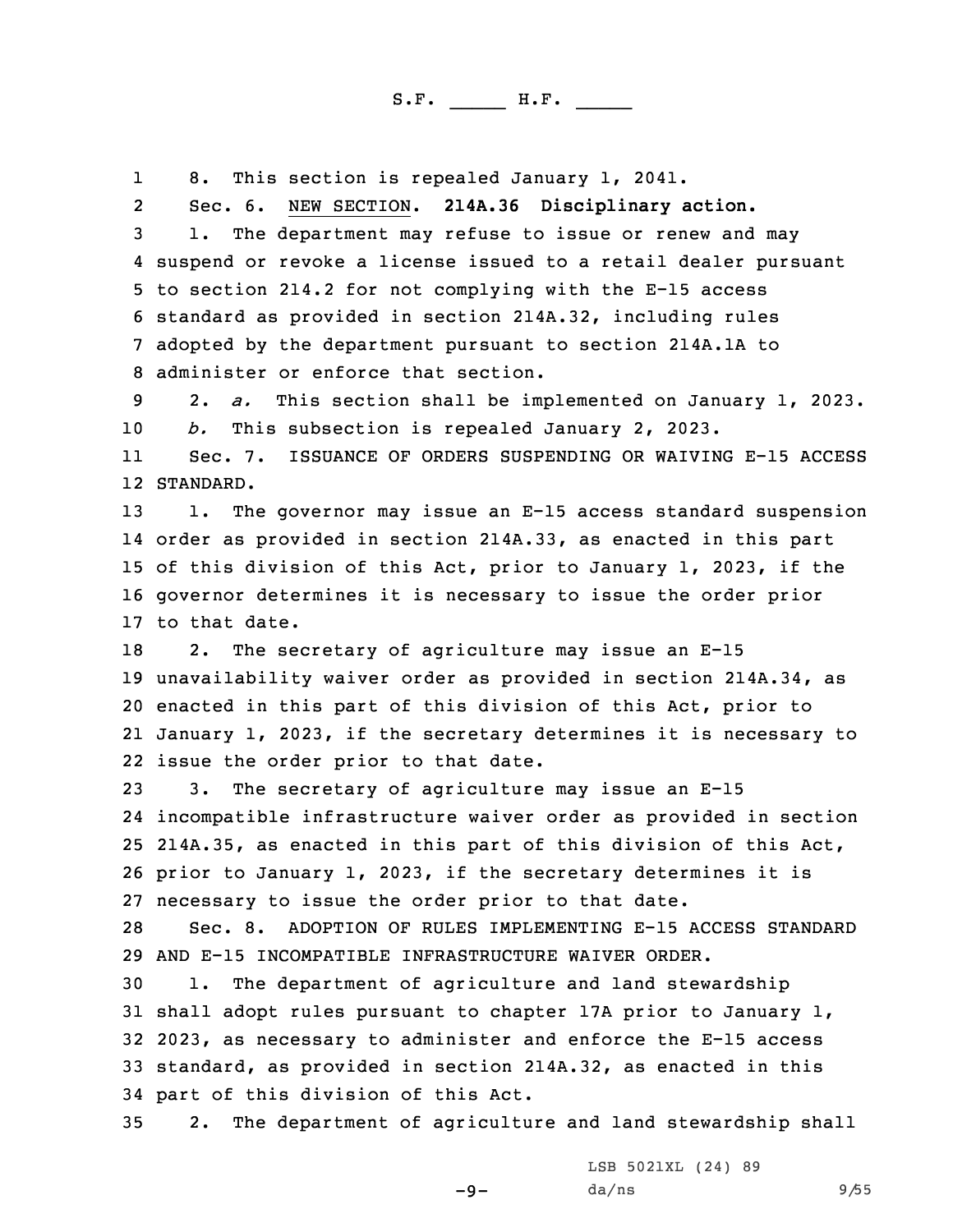adopt rules pursuant to chapter 17A prior to January 1, 2023, as necessary to administer and enforce an E-15 incompatible infrastructure waiver order, as provided in section 214A.35, as enacted in this part of this division of this Act. 5 PART B RELATED RENEWABLE FUELS AND INFRASTRUCTURE PROVISIONS Sec. 9. Section 159A.6, subsection 1, paragraph c, Code 2022, is amended by striking the paragraph. Sec. 10. Section 214.1, Code 2022, is amended by adding the following new subsections: 11 NEW SUBSECTION. 1A. *"Department"* means the department of agriculture and land stewardship. NEW SUBSECTION. 1B. *"E-15 gasoline"* or *"E-15"* means the same as defined in section 214A.1. NEW SUBSECTION. 3A. *"Motor fuel dispenser"* or *"dispenser"* means equipment that is the part of motor fuel storage and dispensing infrastructure that includes mechanical or electrical systems that operate <sup>a</sup> motor fuel pump dispensing motor fuel from <sup>a</sup> motor fuel storage tank to the end point of the equipment's nozzle. 21 NEW SUBSECTION. 4A. *a. "Motor fuel storage and dispensing infrastructure"* or *"infrastructure"* means equipment used to do any of the following: 24 (1) Store and dispense motor fuel. (2) Store, blend, and dispense motor fuel. *b. "Motor fuel storage and dispensing infrastructure"* or *"infrastructure"* includes but is not limited to <sup>a</sup> motor fuel storage tank, motor fuel pump or motor fuel blender pump, motor fuel dispenser, and associated pipes, hoses, nozzles, tubes, lines, fittings, valves, filters, seals, and covers. Sec. 11. Section 214.1, subsections 3, 4, and 5, Code 2022, are amended to read as follows: 3. *"Motor fuel blender pump"* or *"blender pump"* means <sup>a</sup> motor 34 fuel meter pump that measures and dispenses a type of motor

35 fuel that is blended  $f$ rom to formulate two or more different

LSB 5021XL (24) 89

 $-10-$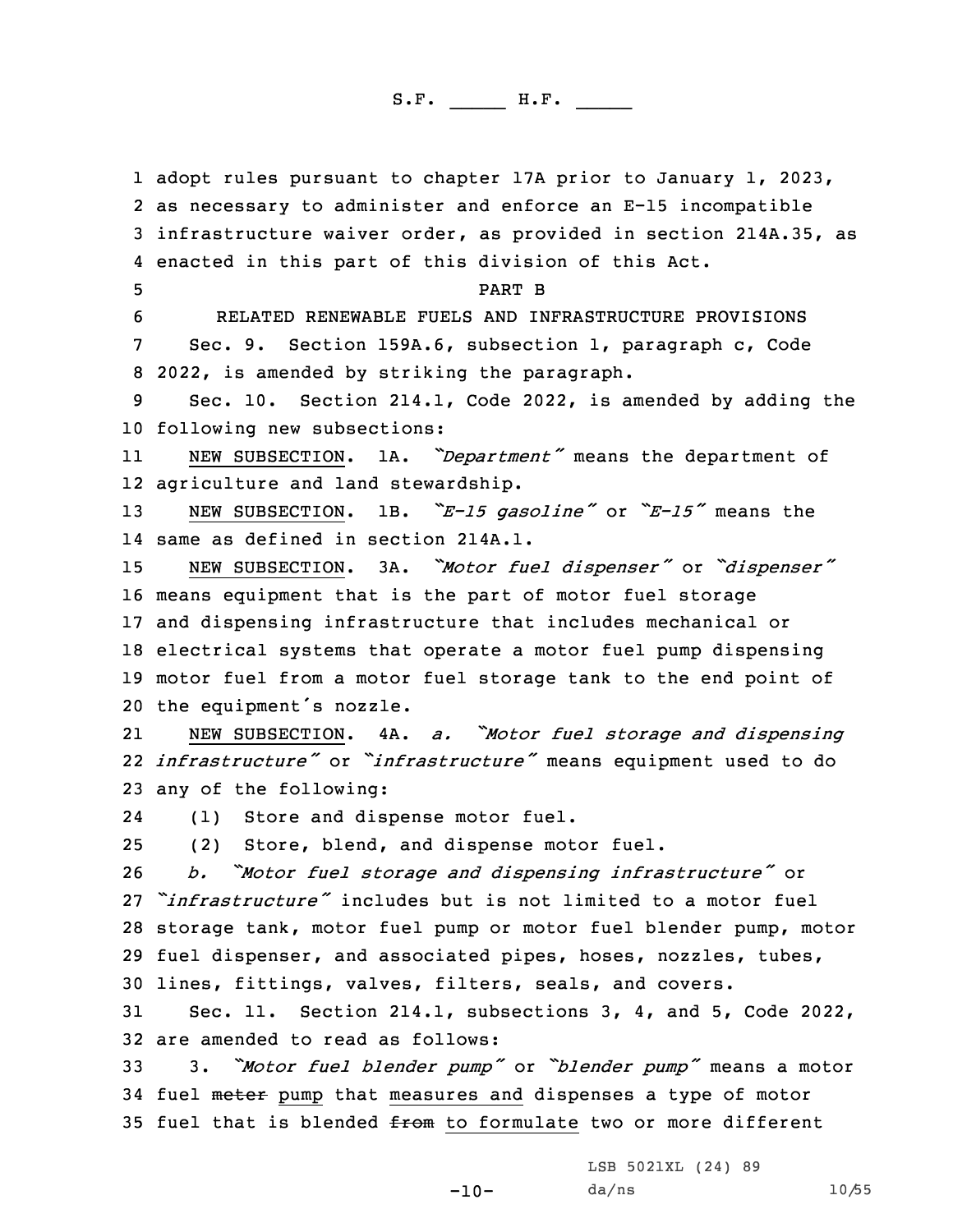1 <del>types</del> classifications of that motor <del>fuels and which may</del> 2 <del>dispense more than one type of blended motor</del> fuel. 4. *"Motor fuel pump"* means the part of motor fuel storage and dispensing infrastructure that is <sup>a</sup> meter or similar commercial weighing and measuring device used to measure and dispense motor fuel originating from <sup>a</sup> motor fuel storage tank, on <sup>a</sup> retail basis. 5. *"Motor fuel storage tank"* or *"storage tank"* means the part of motor fuel storage and dispensing infrastructure that is an 10 aboveground or belowground container that is constituting a fixture used to store an accumulation of motor fuel. 12 Sec. 12. Section 214.9, Code 2022, is amended to read as 13 follows: 14 **214.9 Self-service motor fuel pumps dispensers.** <sup>A</sup> self-service motor fuel dispenser operating <sup>a</sup> motor fuel pump located at <sup>a</sup> retail motor fuel site may be equipped with an automatic latch-open device on the fuel dispensing hose nozzle only if the nozzle valve is the automatic closing type. Sec. 13. NEW SECTION. **214.12 Inspections of motor fuel dispensers —— E-15 access standard.** 21 1. In conducting an inspection under section 214.11, an inspector for the department shall determine if <sup>a</sup> retail dealer is advertising for sale and selling E-15 gasoline at <sup>a</sup> retail motor fuel site in compliance with the E-15 access standard as provided in section 214A.32. 2. *a.* This section shall be implemented on January 1, 2023. *b.* This subsection is repealed January 2, 2023. Sec. 14. Section 214A.1, Code 2022, is amended by adding the following new subsections: NEW SUBSECTION. 2A. *"B-20 biodiesel fuel"* or *"B-20"* means <sup>a</sup> classification of biodiesel blended fuel formulated with <sup>a</sup> percentage of twenty percent by volume of biodiesel, if the formulation meets the standards provided in section 214A.2. NEW SUBSECTION. 12A. *"E-15 gasoline"* or *"E-15"* means <sup>a</sup> classification of ethanol blended gasoline formulated with <sup>a</sup>

LSB 5021XL (24) 89

-11-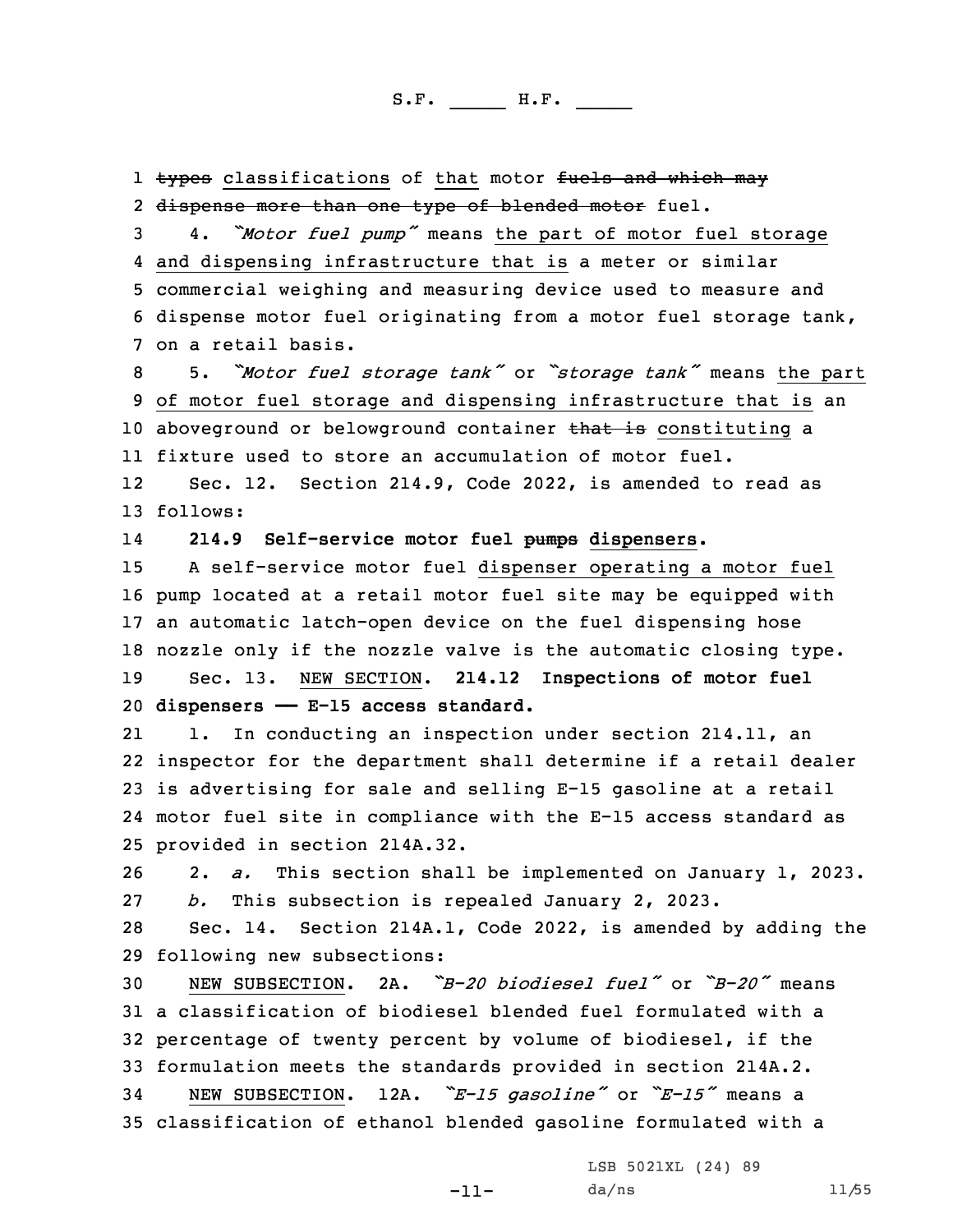1 percentage of fifteen percent by volume of ethanol, if the 2 formulation meets the standards provided in section 214A.2.

<sup>3</sup> NEW SUBSECTION. 18A. *"Motor fuel dispenser"* or *"dispenser"* 4 means the same as defined in section 214.1.

<sup>5</sup> NEW SUBSECTION. 19A. *"Motor fuel storage and dispensing* 6 *infrastructure"* or *"infrastructure"* means the same as defined 7 in section 214.1.

8 Sec. 15. NEW SECTION. **214A.1A Rules.**

9 The department shall adopt rules necessary to administer and 10 enforce this chapter in conjunction with chapter 214.

11 Sec. 16. Section 214A.2, subsection 1, Code 2022, is amended 12 to read as follows:

13 1. The department shall adopt rules pursuant to chapter 14 <del>17A for carrying out this [chapter](https://www.legis.iowa.gov/docs/code/2022/214A.pdf). The rules may include but</del> 15 are not limited to specifications section 214A.1A relating 16 to standards and classifications for types of motor fuel, 17 including but not limited to gasoline and diesel fuel. The 18 rules shall provide standards and classifications for <sup>a</sup> 19 renewable fuel such as ethanol blended gasoline, biobutanol 20 blended gasoline, biodiesel, biodiesel blended fuel, and 21 <del>motor</del> renewable fuel components such as <del>an</del> a biofuel or other 22 oxygenate. In the interest of uniformity, the department shall 23 adopt by reference other specifications standards relating to 24 tests and <del>standards</del> specifications for types of motor fuel, 25 including renewable fuel and motor fuel components, established 26 by the United States environmental protection agency and 27 A.S.T.M. international.

 Sec. 17. Section 214A.2, subsection 4, paragraph b, Code 2022, is amended by adding the following new subparagraph: NEW SUBPARAGRAPH. (5) (a) Biodiesel blended fuel classified as higher than B-20 must conform to standards adopted by the department.

33 (b) The rules adopted by the department of agriculture 34 and land stewardship establishing standards for biodiesel 35 blended fuel classified as higher than B-20 shall take effect

-12-

LSB 5021XL (24) 89 da/ns 12/55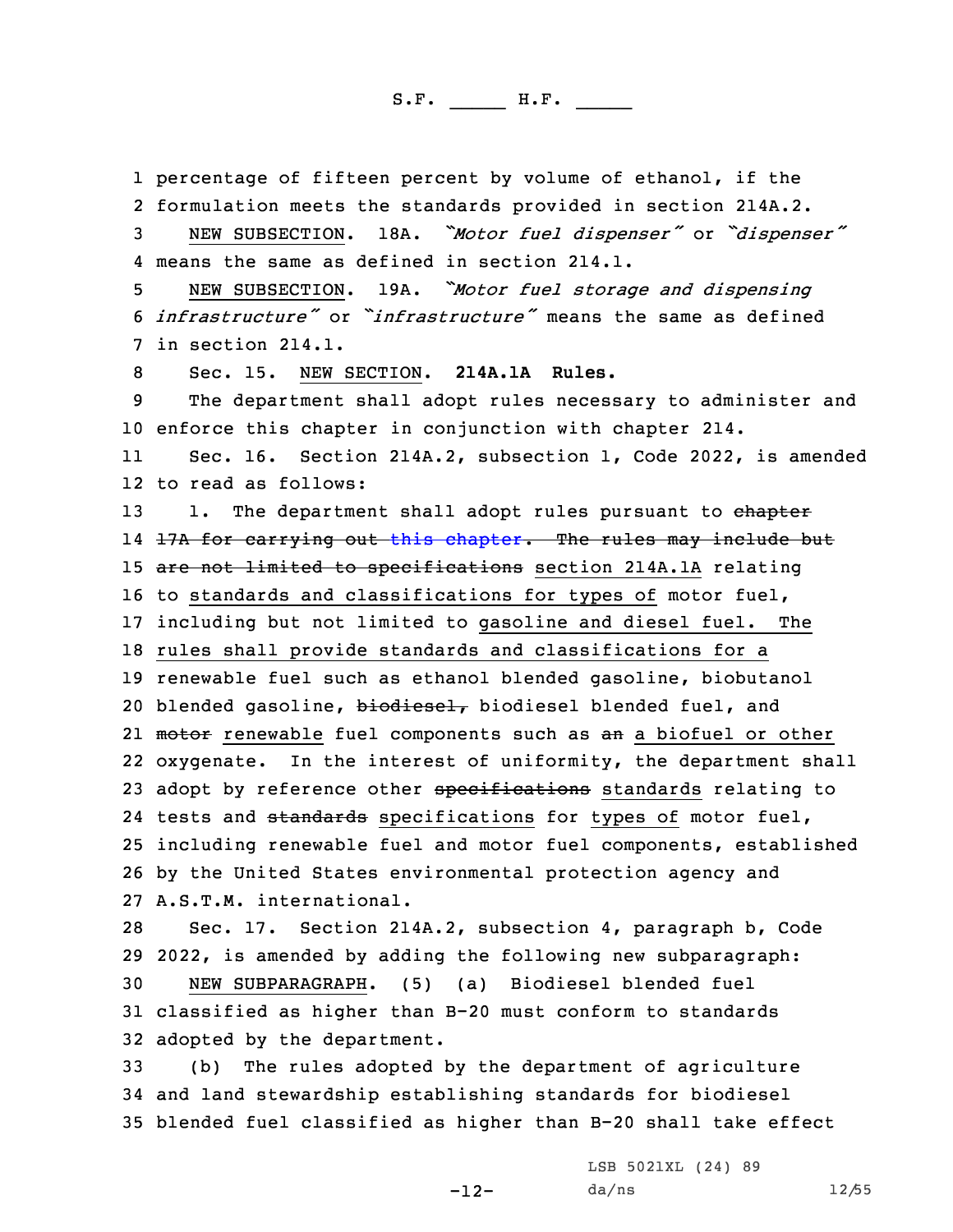not earlier than sixty days after the date of filing in accordance with section 17A.5, subsection 2, paragraph *"a"*. The department of agriculture and land stewardship shall notify the legislative services agency, the governor, the department of natural resources, and the department of revenue of the effective date of the rules at least thirty days prior to the effective date of the rules.

8 Sec. 18. Section 214A.3, subsection 2, paragraph b, 9 subparagraph (1), Code 2022, is amended by striking the 10 subparagraph and inserting in lieu thereof the following:

11 (1) <sup>A</sup> person shall not knowingly falsely advertise ethanol 12 blended gasoline by using an inaccurate classification as 13 provided in section 214A.2.

14 Sec. 19. Section 214A.3, subsection 2, paragraph b, 15 subparagraphs (2) and (3), Code 2022, are amended to read as 16 follows:

17 (2) <sup>A</sup> person shall not knowingly falsely advertise 18 biobutanol blended gasoline by using an inaccurate designation 19 classification as provided in [section](https://www.legis.iowa.gov/docs/code/2022/214A.2.pdf) 214A.2.

20 (3) <sup>A</sup> person shall not knowingly falsely advertise 21 biodiesel blended fuel by using an inaccurate <del>designation</del> 22 classification as provided in [section](https://www.legis.iowa.gov/docs/code/2022/214A.2.pdf) 214A.2.

23 Sec. 20. Section 214A.8, Code 2022, is amended to read as 24 follows:

25 **214A.8 Prohibition.**

26 <sup>A</sup> dealer shall not knowingly sell motor fuel or biofuel 27 in the state that fails to meet applicable standards and 28 classifications as provided in [section](https://www.legis.iowa.gov/docs/code/2022/214A.2.pdf) 214A.2.

29 Sec. 21. Section 214A.11, subsection 2, Code 2022, is 30 amended by adding the following new paragraphs:

 NEW PARAGRAPH. *c.* (1) <sup>A</sup> retail dealer who submits an application for an E-15 unavailability waiver order under section 214A.34 that includes information that is not true and correct commits perjury as provided in section 720.2. (2) (a) This paragraph *"c"* shall be implemented on January

LSB 5021XL (24) 89

-13-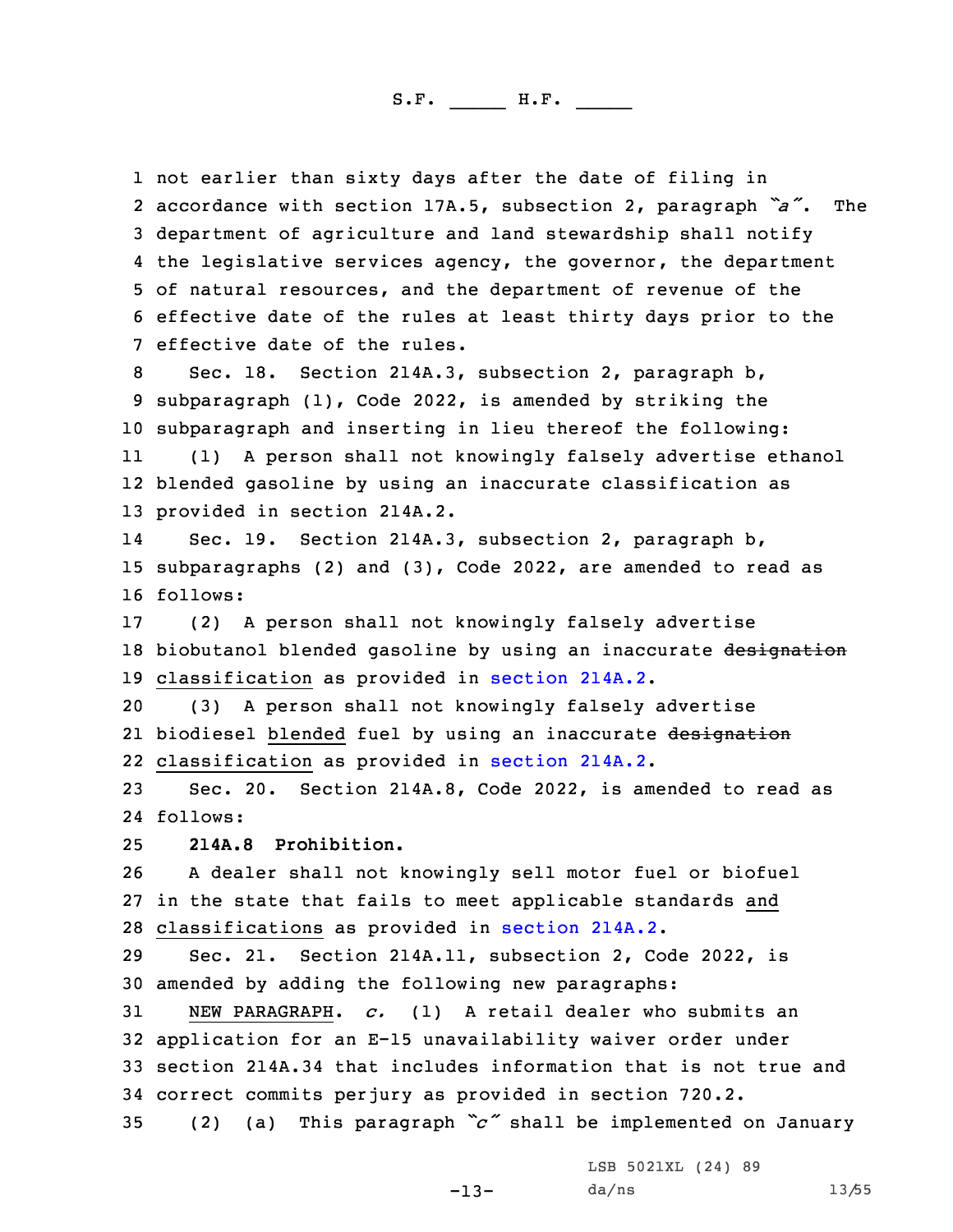1 1, 2023.

2(b) This subparagraph is repealed January 2, 2023.

 NEW PARAGRAPH. *d.* (1) <sup>A</sup> retail dealer who submits an application for an E-15 incompatible infrastructure waiver order under section 214A.35 that is not true and correct commits perjury as provided in section 720.2.

 (2) <sup>A</sup> certified professional retail motor fuel site installer who submits an inspection report as part of an application for an E-15 incompatible infrastructure waiver order under section 214A.35 that is not true and correct commits perjury under section 720.2.

12 (3) (a) This paragraph *"d"* shall be implemented on January 13 1, 2023.

14 (b) This subparagraph is repealed on January 2, 2023. 15 Sec. 22. Section 214A.20, Code 2022, is amended to read as 16 follows:

17 **214A.20 Limitation on liability.**

18 1. A retail dealer or other marketer, pipeline company, refiner, terminal operator, or terminal owner is not liable for damages caused by the use of incompatible motor fuel dispensed from <sup>a</sup> motor fuel dispenser located at the retail dealer's retail motor fuel site, if all of the following apply: *a.* The incompatible motor fuel complies with the

24 specifications standards for a that type and classification of 25 motor fuel as provided in [section](https://www.legis.iowa.gov/docs/code/2022/214A.2.pdf) 214A.2.

26 *b.* The incompatible motor fuel is selected by the end use 27 consumer of the motor fuel.

28 *c.* The incompatible motor fuel is dispensed from <sup>a</sup> motor 29 fuel pump dispenser that correctly labels the type and 30 classification of fuel dispensed from <sup>a</sup> motor fuel storage 31 tank.

32 2. For purposes of this [section](https://www.legis.iowa.gov/docs/code/2022/214A.20.pdf) subsection 1, a motor fuel 33 is incompatible with <sup>a</sup> motor according to the manufacturer of 34 the motor.

35 Sec. 23. REPEAL. Section 214A.16, Code 2022, is repealed.

 $-14-$ 

LSB 5021XL (24) 89 da/ns 14/55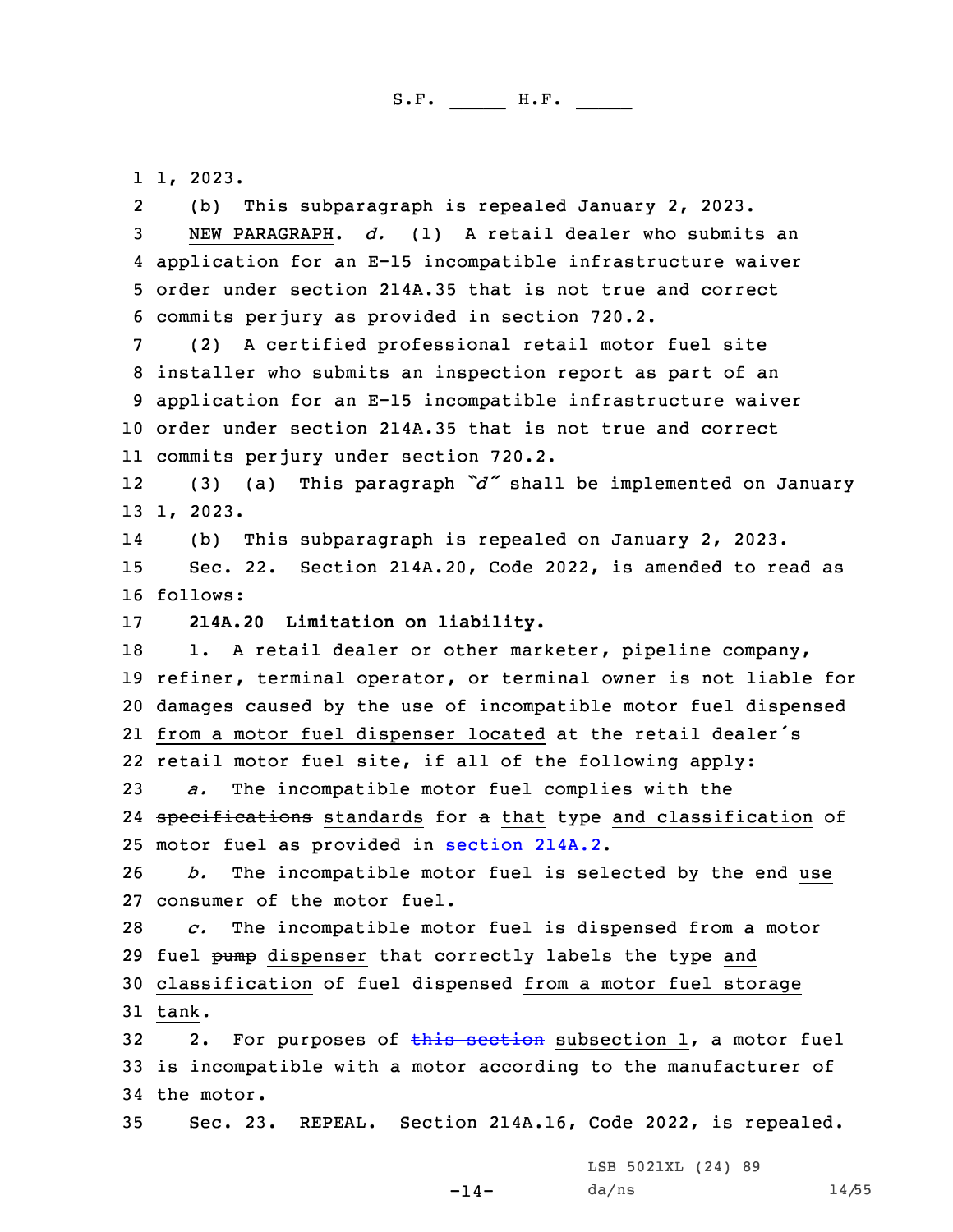1 PART C 2 CODE ORGANIZATION 3 Sec. 24. DIRECTIONS TO THE CODE EDITOR —— TRANSFERS. 4 1. The Code editor is directed to make the following 5 transfers: 6 a. Section 214A.3, as amended in this division of this Act, 7 to section 214A.21. 8 b. Section 214A.7 to section 214A.22. 9 c. Section 214A.8, as amended in this division of this Act, 10 to section 214A.23. 11 d. Section 214A.19 to section 214A.24. 12 e. Section 214A.20, as amended in this division of this Act, 13 to section 214A.25. 14 2. The Code editor shall correct internal references in the 15 Code and in any enacted legislation as necessary due to the 16 enactment of this section. 17 Sec. 25. DIRECTIONS TO THE CODE EDITOR —— SUBCHAPTERS. The 18 Code editor is directed to divide the provisions of chapter 19 214A, as amended, enacted, or transferred in this division of 20 this Act, into subchapters as follows: 21 1. Subchapter I, including sections 214A.1 through 214A.20. 22 2. Subchapter II, including sections 214A.21 through 23 214A.30. 24 3. Subchapter III, including sections 214A.31 through 25 214A.36. 26 DIVISION II 27 COMPLIANCE REQUIREMENTS —— RENEWABLE FUEL INFRASTRUCTURE 28 PART A 29 PRINCIPAL PROVISIONS 30 Sec. 26. NEW SECTION. **455G.2A Standards and classifications** 31 **of motor fuel.** 32 For purposes of this chapter, motor fuel must meet the 33 standards and classifications as provided in section 214A.2. 34 Sec. 27. NEW SECTION. **455G.30 Definitions.** 35 As used in this subchapter, unless the context otherwise LSB 5021XL (24) 89

-15-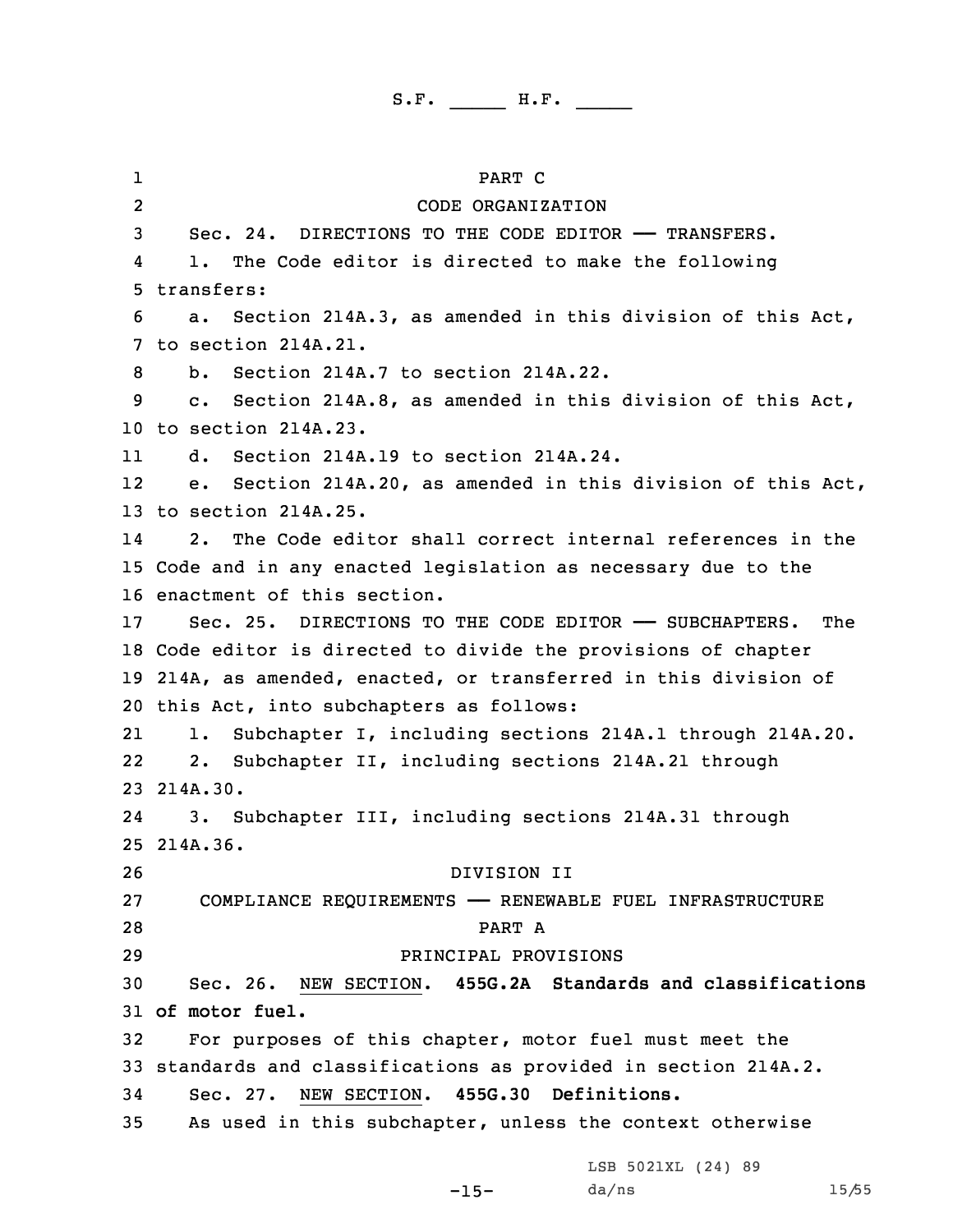1 requires:

2 1. *"Biodiesel blended fuel"* means the same as defined in 3 section 214A.1

4 2. *"Department"* means the department of natural resources. 5 3. *"Diesel fuel"* means the same as defined in section 6 214A.1.

 4. *"Diesel fuel storage and dispensing infrastructure"* or *"diesel infrastructure"* means motor fuel storage and dispensing infrastructure as defined in section 214.1 used to store and dispense diesel fuel, including biodiesel blended diesel fuel, at <sup>a</sup> retail motor fuel site as defined in section 214A.1. 125. *"Ethanol blended gasoline"* means the same as defined in

13 section 214A.1.

14 6. *"Gasoline storage and dispensing infrastructure"* <sup>15</sup> or *"gasoline infrastructure"* means motor fuel storage and 16 dispensing infrastructure as defined in section 214.1 used 17 to store and dispense gasoline, including ethanol blended 18 gasoline, at <sup>a</sup> retail motor fuel site as defined in section 19 214A.1.

20 7. *"Retail dealer"* means the same as defined in section 21 214A.1.

22 Sec. 28. Section 455G.31, subsections 1 and 3, Code 2022, 23 are amended by striking the subsections.

24 Sec. 29. Section 455G.31, subsection 2, Code 2022, is 25 amended to read as follows:

26 2. A Subject to section 455G.32, a retail dealer may 27 use gasoline storage and dispensing infrastructure to store 28 and dispense ethanol blended gasoline classified as  $E-9$ 29 E-10 or higher if the department of natural resources under 30 this subchapter or the state fire marshal under [chapter](https://www.legis.iowa.gov/docs/code/2022/101.pdf) 101 31 determines that  $\pm\text{t}$  the gasoline infrastructure is compatible 32 with the classification of ethanol blended gasoline being used. 33 Sec. 30. NEW SECTION. **455G.32 E-85 gasoline compatible** 34 **infrastructure —— compliance requirement.**

35 1. <sup>A</sup> retail dealer shall not install, replace, or convert

-16-

LSB 5021XL (24) 89 da/ns 16/55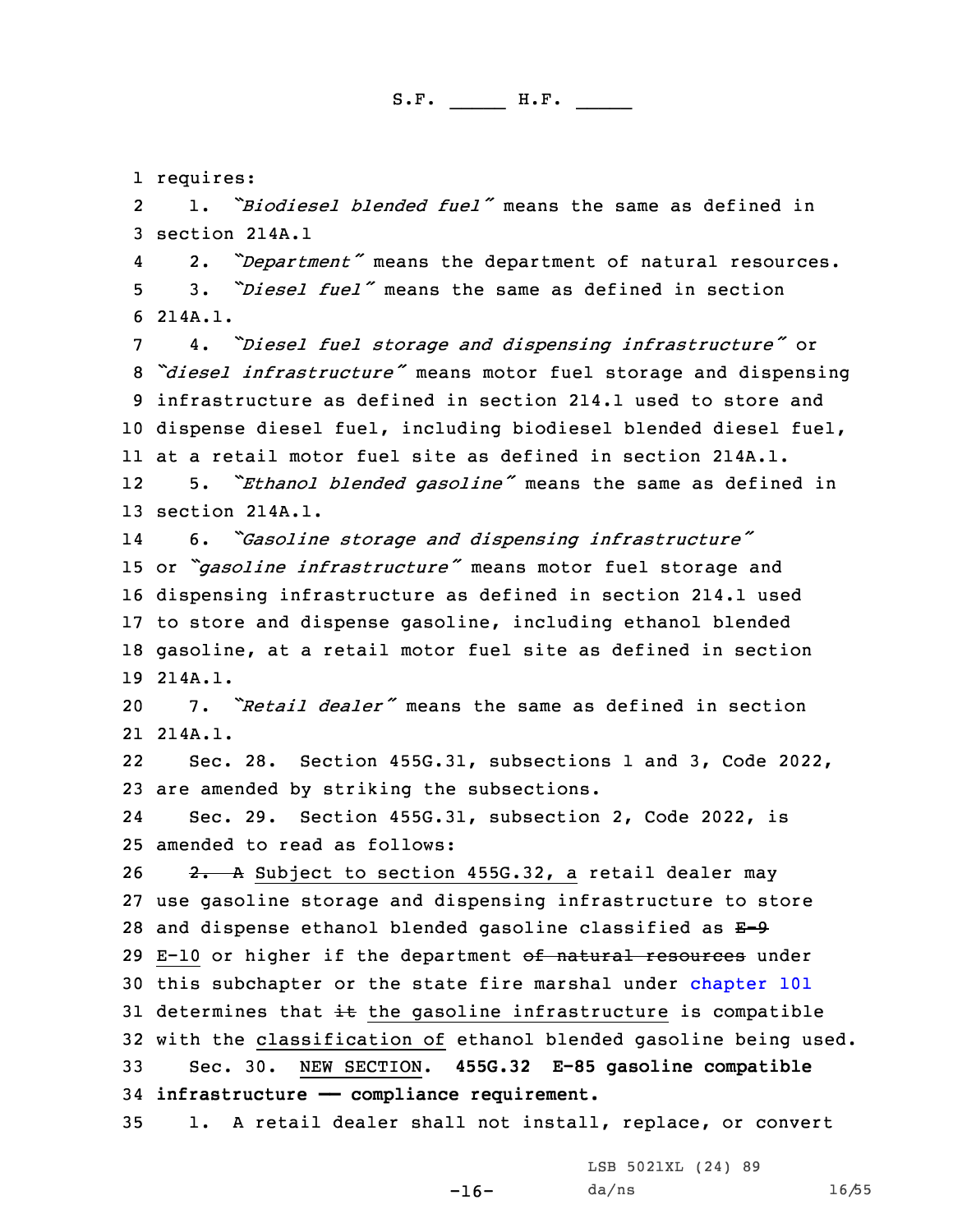gasoline storage and dispensing infrastructure unless the installed, replaced, or converted gasoline infrastructure is capable of storing and dispensing ethanol blended gasoline classified as E-85.

 2. The infrastructure must be all of the following: *a.* Listed as compatible for use with ethanol blended gasoline classified as E-85 by an independent testing laboratory or as approved by the manufacturer.

 *b.* Approved by the department or state fire marshal subject to conditions determined necessary by the department or state fire marshal. The department or state fire marshal may waive the requirement in paragraph *"a"* upon satisfaction that <sup>a</sup> substitute requirement serves the same purpose.

14 Sec. 31. NEW SECTION. **455G.33 B-20 diesel fuel compatible** 15 infrastructure - compliance requirement.

16 1. A retail dealer shall not install, replace, or convert diesel fuel storage and dispensing infrastructure unless the installed, replaced, or converted diesel fuel infrastructure is capable of storing and dispensing biodiesel blended fuel classified as B-20 or higher.

21 2. The infrastructure must be all of the following: 22 *a.* Listed as compatible for use with biodiesel blended 23 fuel classified as B-20 or higher by an independent testing 24 laboratory or as approved by the manufacturer.

 *b.* Approved by the department or state fire marshal subject to conditions determined necessary by the department or state fire marshal. The department or state fire marshal may waive the requirement in paragraph *"a"* upon satisfaction that <sup>a</sup> substitute requirement serves the same purpose.

30 Sec. 32. EFFECTIVE DATE. This part of this division of this 31 Act takes effect January 1, 2023.

32 PART B

### 33 IMPLEMENTATION

34 Sec. 33. ADMINISTRATIVE RULES. The department of natural 35 resources and the state fire marshal may adopt rules under

LSB 5021XL (24) 89

-17-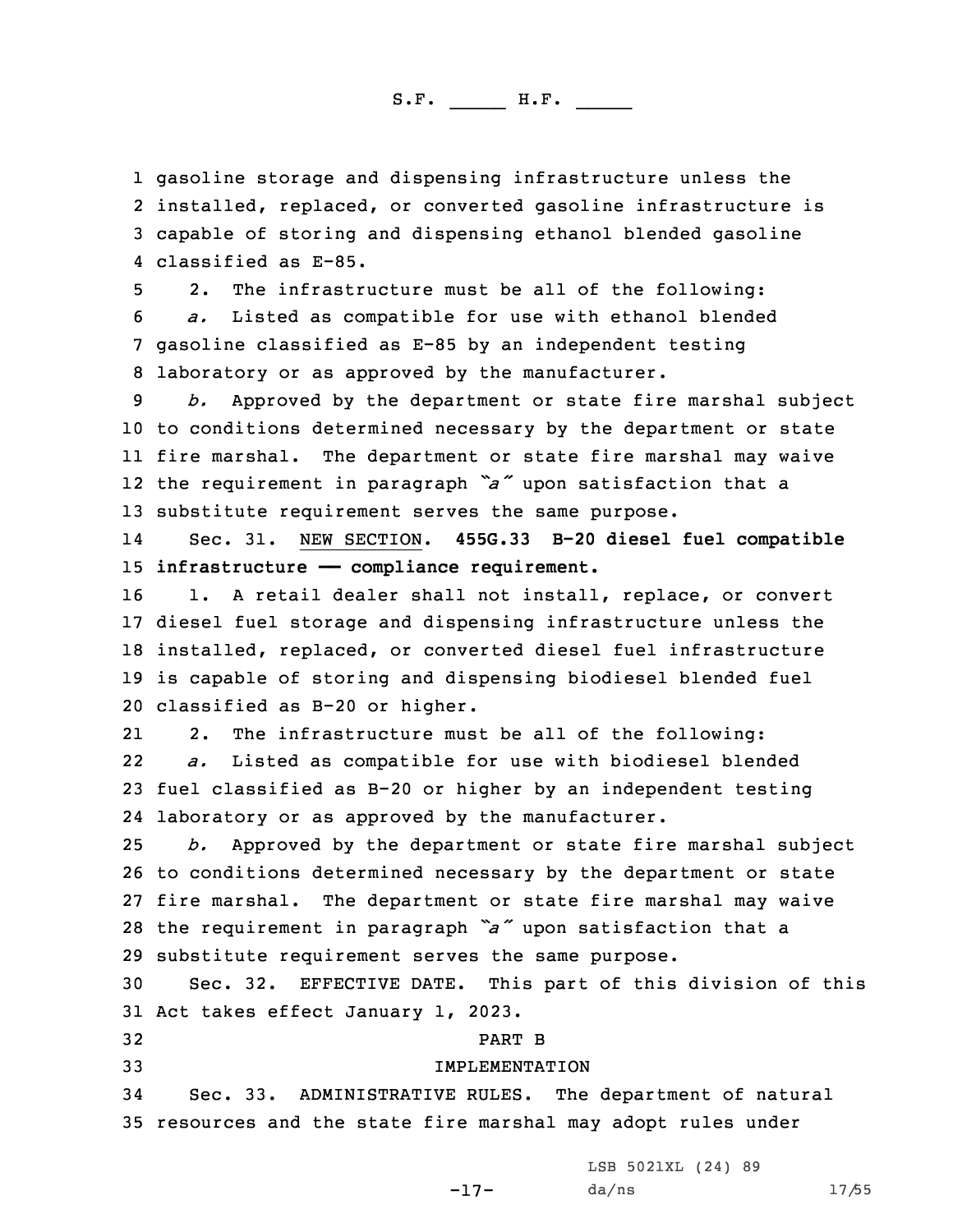chapter 17A prior to the effective date of part <sup>A</sup> of this division of this Act, which rules shall take effect January 1, 3 2023. 4 DIVISION III COMPLIANCE REQUIREMENTS —— QUALIFIED RENEWABLE FUEL USE BY STATE MOTOR VEHICLES Sec. 34. NEW SECTION. **8A.360 Special definitions.** As used in this part, unless the context otherwise requires: 1. *"Biodiesel blended fuel"* means the same as defined in section 214A.1. 11 2. *"Biofuel"* means the same as defined in section 214A.1. 12 3. *"Determination period"* means any twelve-month period beginning January 1 and ending December 31. 14 4. *"Ethanol blended gasoline"* means the same as defined in section 214A.1. 5. *"Qualified renewable fuel"* means ethanol blended gasoline or biodiesel blended fuel that meets the standards and classifications for that type of motor fuel as provided in section 214A.2. Sec. 35. NEW SECTION. **8A.360A Classification of qualified renewable fuels.** 22 For purposes of this part, <sup>a</sup> qualified renewable fuel must meet the same standards and classifications as provided in section 214A.2. Sec. 36. Section 8A.362, subsection 3, paragraph b, Code 2022, is amended by striking the paragraph and inserting in lieu thereof the following: *b.* The director shall provide for the purchase and operation of motor vehicles using qualified renewable fuels and for the purchase of qualified renewable fuels used to operate those motor vehicles as provided in section 8A.368. Sec. 37. NEW SECTION. **8A.368 Motor vehicle purchases —— qualified renewable fuels.** 1. <sup>A</sup> motor vehicle operating using an internal combustion engine powered by gasoline or diesel fuel as described in

-18-

LSB 5021XL (24) 89 da/ns 18/55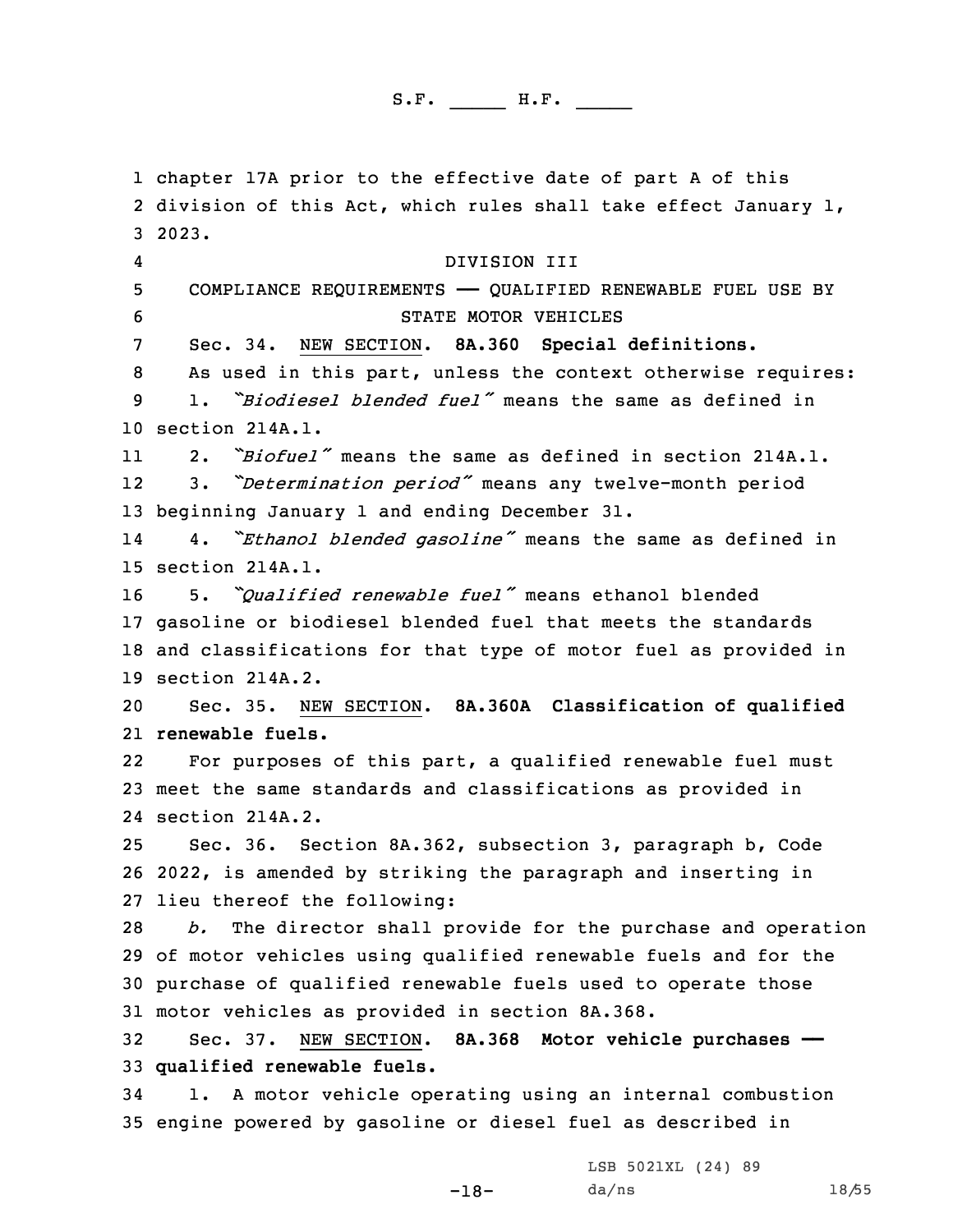1 section 8A.362 shall use the highest possible classification of 2 <sup>a</sup> qualified renewable fuel if all of the following apply:

 *a.* The manufacturer of the motor vehicle or the United States environmental protection agency expressly states that the classification of <sup>a</sup> qualified renewable fuel is compatible with the motor vehicle's normal operation.

7 *b.* That classification of <sup>a</sup> qualified renewable fuel is 8 commercially available in the region where the motor vehicle 9 is being operated.

10 *c.* No emergency situation exists that requires the immediate 11 use of <sup>a</sup> motor fuel regardless of whether it has been blended 12 with <sup>a</sup> biofuel.

 2. If the highest possible classification of <sup>a</sup> qualified renewable fuel is available to power an engine used to operate <sup>a</sup> motor vehicle as provided in subsection 1, <sup>a</sup> state-issued credit card shall not be used to purchase motor fuel other than that classification of <sup>a</sup> qualified renewable fuel.

 3. <sup>A</sup> motor vehicle subject to this section shall be affixed with <sup>a</sup> brightly colored, highly visible renewable fuel sticker. The qualified renewable fuel sticker shall be designed by the department of agriculture and land stewardship to notify the traveling public that the motor vehicle is operating using an internal combustion engine powered by the highest possible classification of that qualified renewable fuel. The department of administrative services shall distribute the stickers to state agencies maintaining <sup>a</sup> state motor pool. However, <sup>a</sup> qualified renewable fuel sticker is not required to be affixed to an unmarked motor vehicle used for purposes of providing law enforcement or security.

 4. As part of the department's competitive bidding procedure for the purchase of <sup>a</sup> motor vehicle operating using an internal combustion engine powered by diesel fuel, the director shall require <sup>a</sup> bidder to certify that the motor vehicle's manufacturer expressly states that the engine is capable of being powered by biodiesel blended fuel classified

-19-

LSB 5021XL (24) 89 da/ns 19/55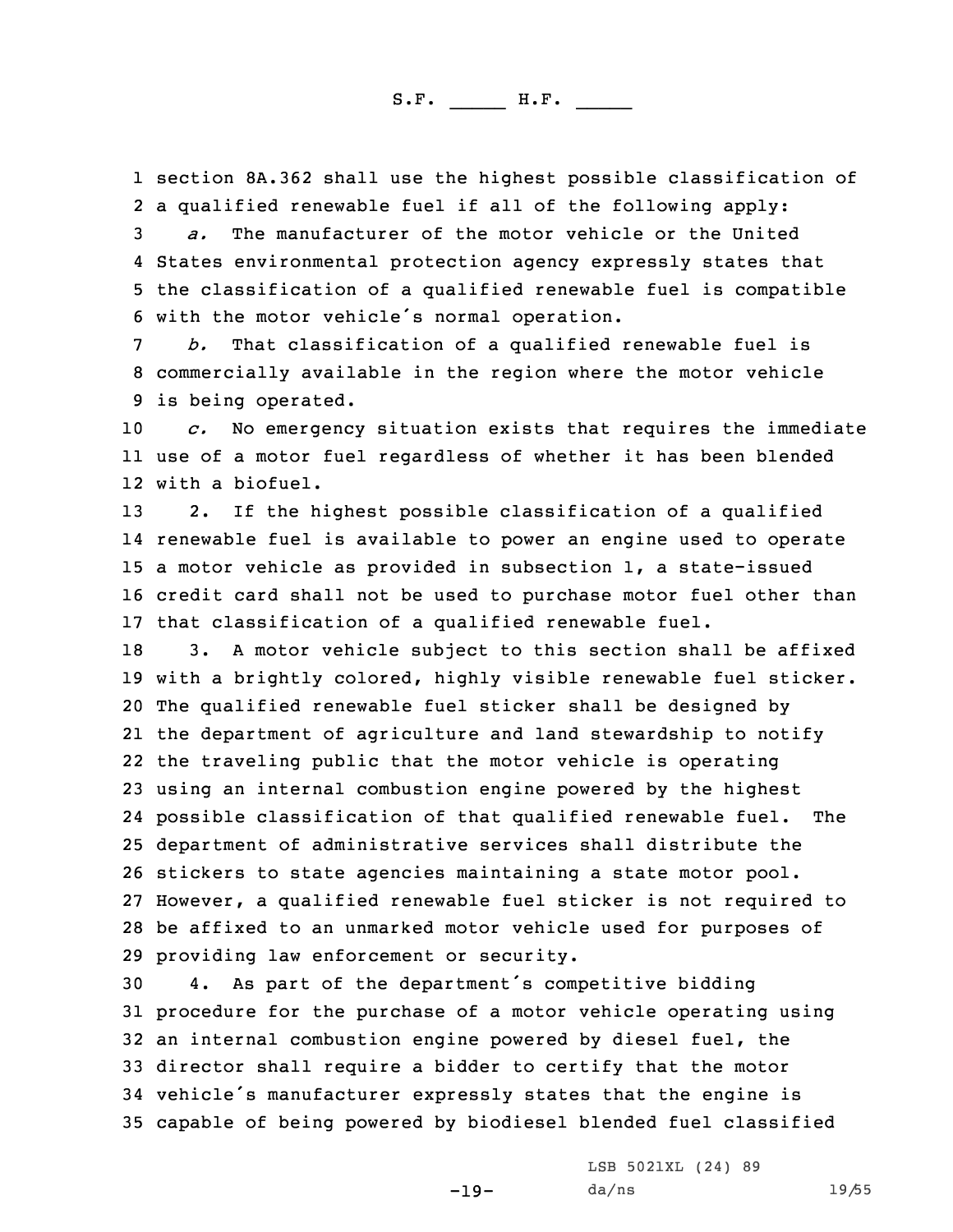1 as B-20 or higher.

2 Sec. 38. NEW SECTION. **8A.369 Motor vehicle purchases ——** 3 **qualified renewable fuels —— reports.**

4 1. The department shall compile information regarding the <sup>5</sup> department's compliance with section 8A.368 during the previous 6 determination period. The information shall include all of the 7 following:

8 *a.* Of the motor vehicles used to routinely travel on the <sup>9</sup> state's highways that operate using internal combustion engines 10 powered by gasoline, all of the following:

11 (1) The total number of such motor vehicles according to 12 model year.

 (2) The total number of such motor vehicles according to model year that are capable of operating using internal combustion engines powered by ethanol blended gasoline classified as E-15 and E-85 according to the express warranty of the motor vehicle's manufacturer.

 (3) The total number of gallons of ethanol blended gasoline classified as E-15, and the total number of gallons of ethanol blended gasoline classified as E-85, purchased during the preceding determination period, to the extent such information may be practically obtained.

23 *b.* Of the motor vehicles used to routinely travel on the 24 state's highways that operate using internal combustion engines 25 powered by diesel fuel, all of the following:

26 (1) The total number of such motor vehicles according to 27 model year.

 (2) The total number of such motor vehicles according to model year that are capable of operating using internal combustion engines powered by biodiesel blended fuel classified as B-20 or higher according to the express warranty of the motor vehicle's manufacturer.

33 (3) The total number of gallons of biodiesel blended fuel 34 classified as B-20 or higher purchased during the preceding 35 determination period, to the extent such information may be

-20-

LSB 5021XL (24) 89 da/ns 20/55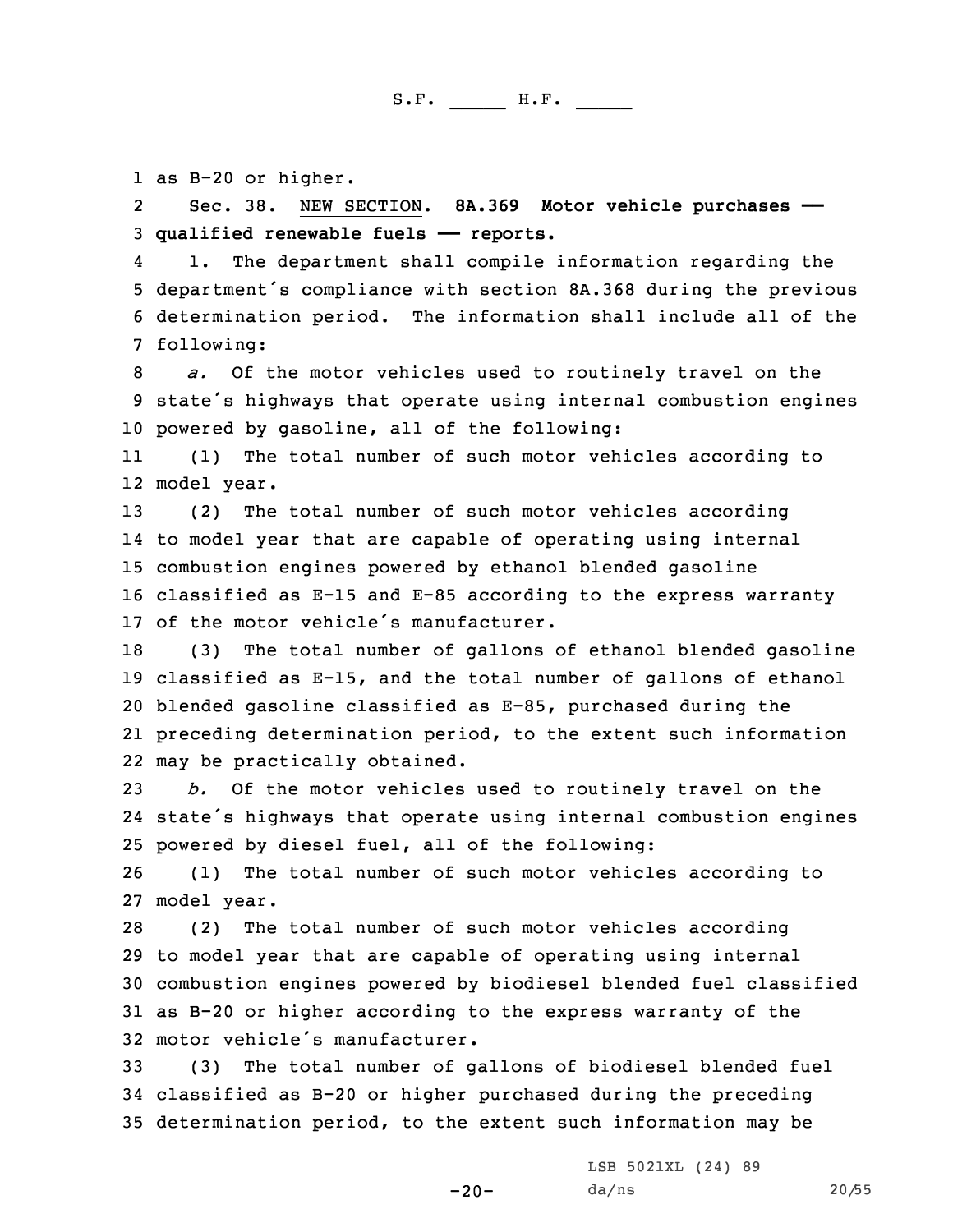1 practically obtained.

2 2. The department of administrative services shall prepare <sup>a</sup> state fleet qualified renewable fuels compliance report which shall consolidate information compiled by the department under subsection 1 together with information compiled by the commission for the blind pursuant to section 216B.3, institutions governed by the state board of regents pursuant to section 262.25A, the department of transportation pursuant to section 307.21, and the department of corrections pursuant to section 904.312A. The department of administrative services shall submit the state fleet qualified renewable fuels compliance report to the governor and general assembly not later than March 1 of each year.

14 Sec. 39. Section 216B.3, subsection 16, paragraph a, Code 15 2022, is amended by striking the paragraph and inserting in 16 lieu thereof the following:

 *a.* Provide for the purchase of qualified renewable fuels to power internal combustion engines that are used to operate motor vehicles and for the purchase of motor vehicles operating using engines powered by qualified renewable fuels in the same manner required for the director of the department of administrative services pursuant to section 8A.368. The commission shall compile information regarding compliance with the provisions of this paragraph in the same manner as the department of administrative services pursuant to section 8A.369. The commission shall cooperate with the department of administrative services in preparing the annual state fleet qualified renewable fuels compliance report regarding compliance with this paragraph as provided in section 8A.369. Sec. 40. Section 262.25A, subsection 2, Code 2022, is amended by striking the subsection and inserting in lieu thereof the following:

33 2. An institution shall provide for the purchase of 34 qualified renewable fuels to power internal combustion engines 35 that are used to operate motor vehicles and for the purchase

-21-

LSB 5021XL (24) 89 da/ns 21/55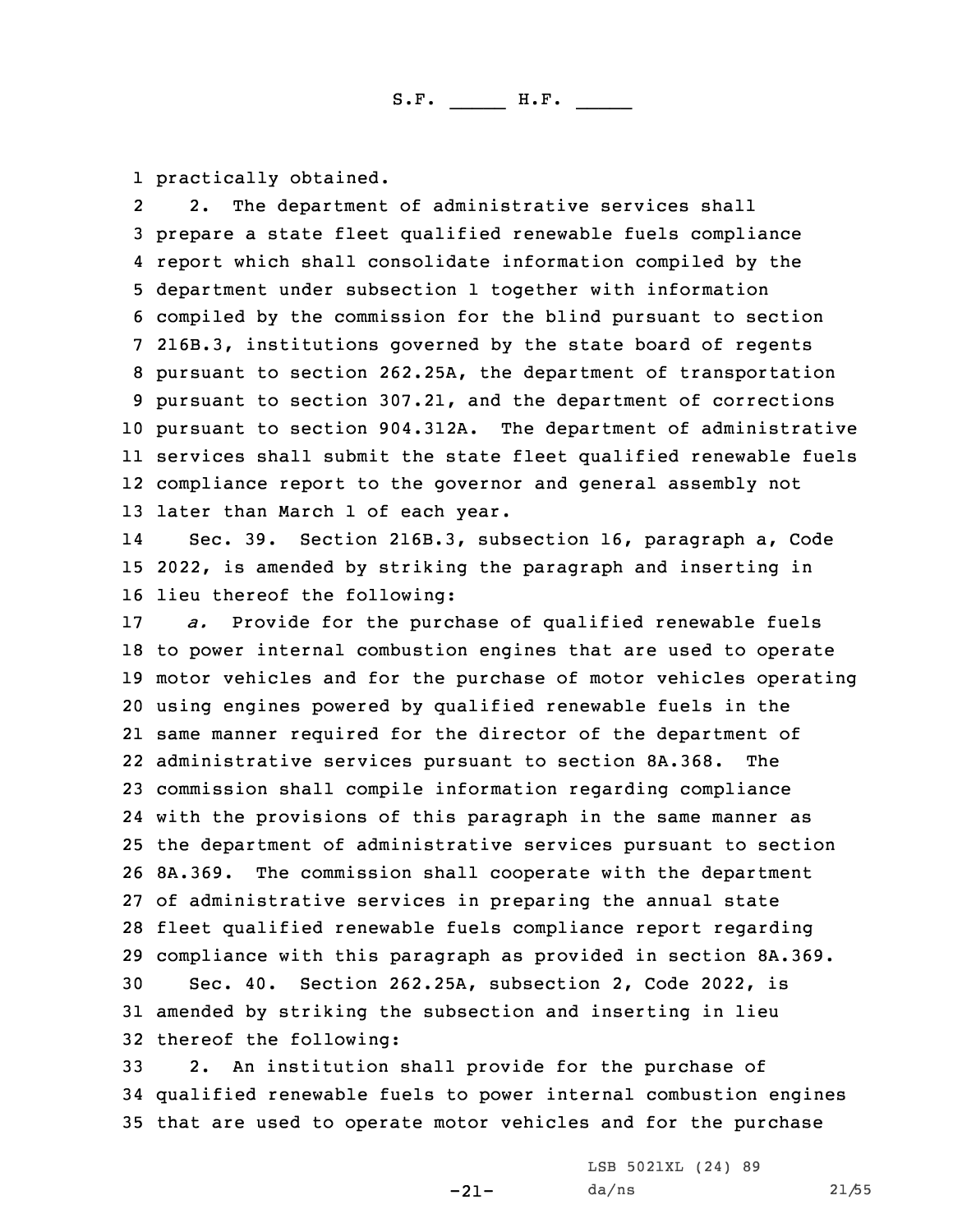of motor vehicles operating using engines powered by qualified renewable fuels in the same manner required for the director of the department of administrative services pursuant to section 8A.368. An institution shall compile information regarding compliance with the provisions of this subsection in the same manner as the department of administrative services pursuant to section 8A.369. The state board of regents shall cooperate with the department of administrative services in preparing the annual state fleet qualified renewable fuels compliance report regarding compliance with this subsection as provided in section 8A.369.

12 Sec. 41. Section 307.21, subsection 4, Code 2022, is amended 13 by striking the subsection and inserting in lieu thereof the 14 following:

 4. The administrator shall provide for the purchase of qualified renewable fuels to power internal combustion engines that are used to operate motor vehicles and for the purchase of motor vehicles operating using engines powered by qualified renewable fuels in the same manner required for the director of the department of administrative services pursuant to section 8A.368. The department of transportation shall compile information regarding compliance with the provisions of this subsection in the same manner as the department of administrative services pursuant to section 8A.369. The department of transportation shall cooperate with the department of administrative services in preparing the annual state fleet qualified renewable fuels compliance report regarding compliance with this subsection as provided in section 8A.369.

30 Sec. 42. Section 904.312A, subsection 1, Code 2022, is 31 amended by striking the subsection and inserting in lieu 32 thereof the following:

33 1. The department of corrections shall provide for the 34 purchase of qualified renewable fuels to power internal 35 combustion engines that are used to operate motor vehicles and

-22-

LSB 5021XL (24) 89 da/ns 22/55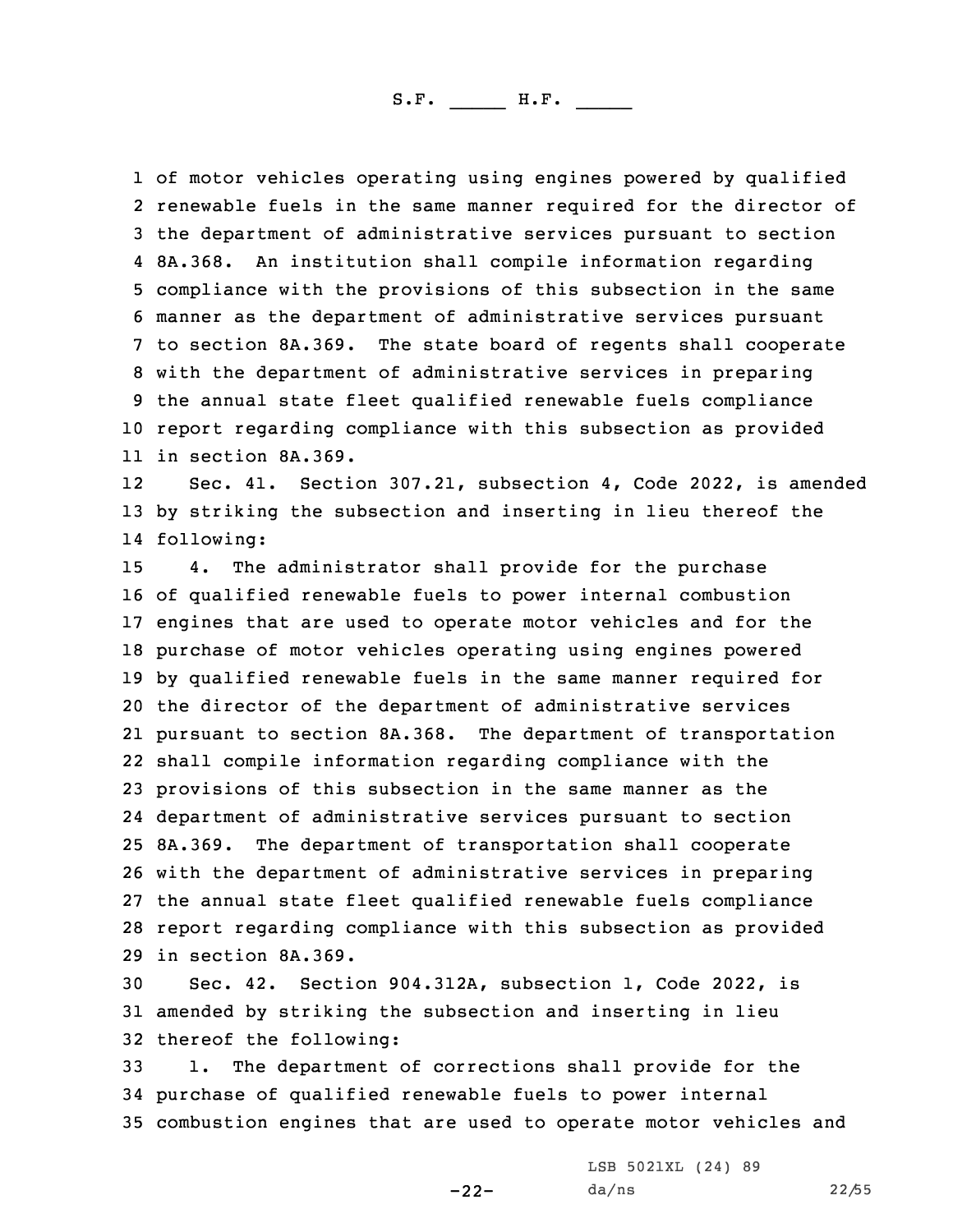for the purchase of motor vehicles operating using engines powered by qualified renewable fuels in the same manner required for the director of the department of administrative services pursuant to section 8A.368. The department of corrections shall compile information regarding compliance with the provisions of this subsection in the same manner as the department of administrative services pursuant to section 8A.369. The department of corrections shall cooperate with the department of administrative services in preparing the annual state fleet qualified renewable fuels compliance report regarding compliance with this subsection as provided in section 8A.369. Sec. 43. STATE FLEET QUALIFIED RENEWABLE FUELS COMPLIANCE REPORT. The department of administrative services shall submit its first state fleet qualified renewable fuels compliance report as required pursuant to section 8A.369, as enacted in this division of this Act, not later than July 1, 2023. DIVISION IV RENEWABLE FUEL STANDARDS AND CLASSIFICATIONS —— PROMOTIONAL INITIATIVES APPLIED 21 TO INCOME TAXES 22 PART A E-85 GASOLINE PROMOTION TAX CREDIT 24 Sec. 44. Section 422.11O, subsection 2, paragraph b, Code 2022, is amended to read as follows: *b.* The tax credit shall apply to E-85 gasoline that meets the standards for that classification as provided in section 28 214A.2. Sec. 45. Section 422.11O, subsection 5, Code 2022, is amended to read as follows: 5. *a.* <sup>A</sup> retail dealer is eligible to claim an E-85 gasoline promotion tax credit as provided in this [section](https://www.legis.iowa.gov/docs/code/2022/422.11O.pdf) even though the retail dealer claims an E-15 plus gasoline promotion tax credit pursuant to [section](https://www.legis.iowa.gov/docs/code/2022/422.11Y.pdf) 422.11Y for the same tax year. *b.* This subsection is repealed January 1, 2026.

LSB 5021XL (24) 89

 $-23-$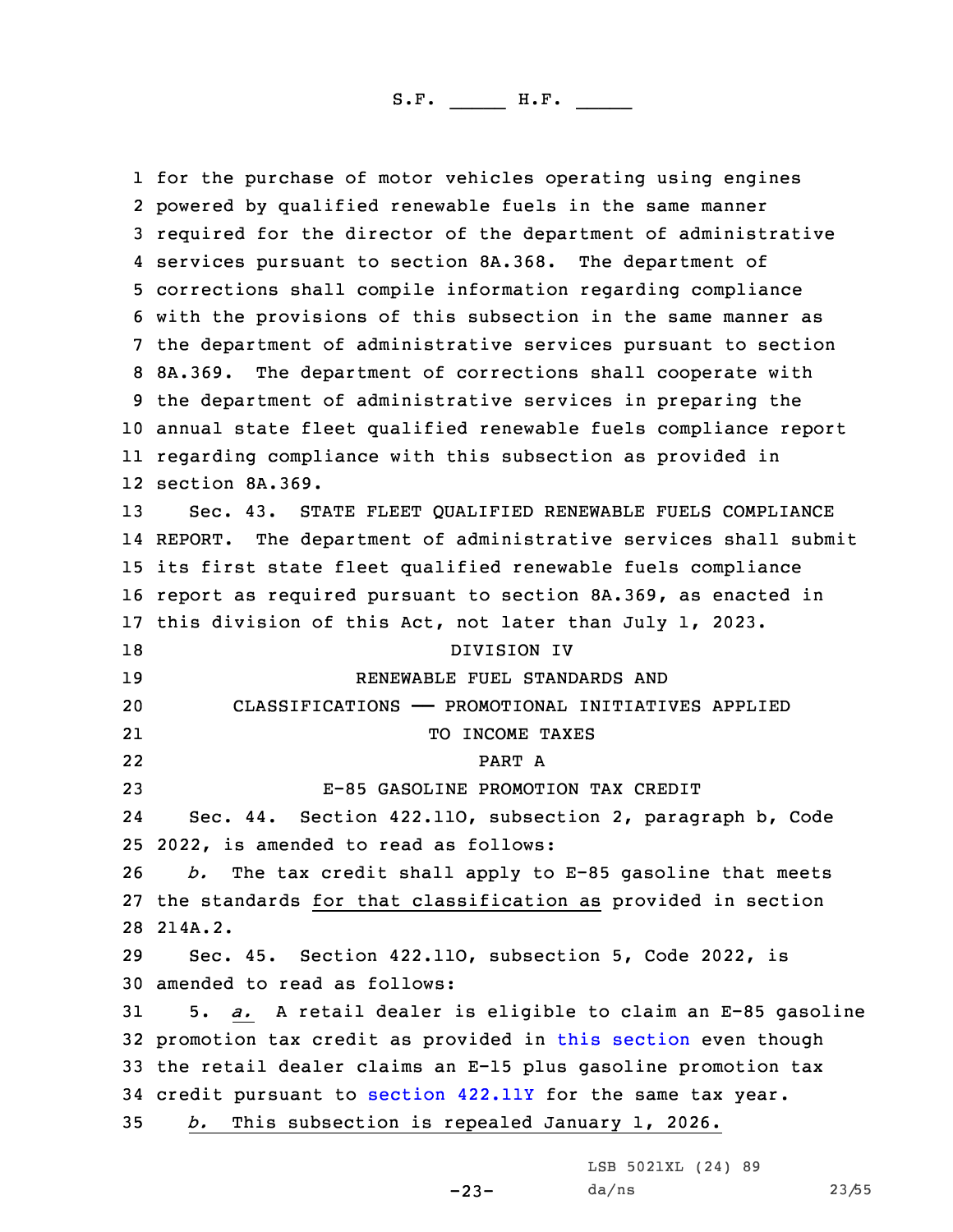1 Sec. 46. Section 422.11O, subsection 8, Code 2022, is 2 amended to read as follows:

3 8. This [section](https://www.legis.iowa.gov/docs/code/2022/422.11O.pdf) is repealed on January 1, 2025 2028.

4 Sec. 47. Section 422.33, subsection 11B, paragraph c, Code 5 2022, is amended to read as follows:

 *c.* This [subsection](https://www.legis.iowa.gov/docs/code/2022/422.33.pdf) is repealed on January 1, 2025 2028. Sec. 48. 2006 Iowa Acts, chapter 1142, section 49, subsection 3, as amended by 2011 Iowa Acts, chapter 113, section 20, and 2016 Iowa Acts, chapter 1106, section 6, is amended to read as follows:

11 3. For <sup>a</sup> retail dealer who may claim an E-85 gasoline promotion tax credit under [section](https://www.legis.iowa.gov/docs/code/2022/422.11O.pdf) 422.11O or 422.33, subsection 11B, as enacted in this Act and amended in subsequent Acts, in calendar year 2024 2027 and whose tax 15 year ends prior to December 31, 2024 2027, the retail dealer may continue to claim the tax credit in the retail dealer's following tax year. In that case, the tax credit shall be calculated in the same manner as provided in [section](https://www.legis.iowa.gov/docs/code/2022/422.11O.pdf) 422.11O or 422.33, [subsection](https://www.legis.iowa.gov/docs/code/2022/422.33.pdf) 11B, as enacted in this Act and amended in subsequent Acts, for the remaining period beginning on the first day of the retail dealer's new tax year until December 22 31, 2024 2027. For that remaining period, the tax credit shall be calculated in the same manner as <sup>a</sup> retail dealer whose tax year began on the previous January 1 and who is calculating the tax credit on December 31, 2024 2027.

26 PART B

27 BIODIESEL BLENDED FUEL TAX CREDIT

28 Sec. 49. Section 422.11P, subsection 3, paragraph b, Code 29 2022, is amended to read as follows:

 *b.* The tax credit shall apply to biodiesel blended fuel classified as provided in this [section](https://www.legis.iowa.gov/docs/code/2022/422.11P.pdf), if the classification meets the standards provided in [section](https://www.legis.iowa.gov/docs/code/2022/214A.2.pdf) 214A.2. In ensuring that biodiesel blended fuel meets the classification requirements of this [section](https://www.legis.iowa.gov/docs/code/2022/422.11P.pdf), the department shall take into account reasonable variances due to testing and other

 $-24-$ 

LSB 5021XL (24) 89 da/ns 24/55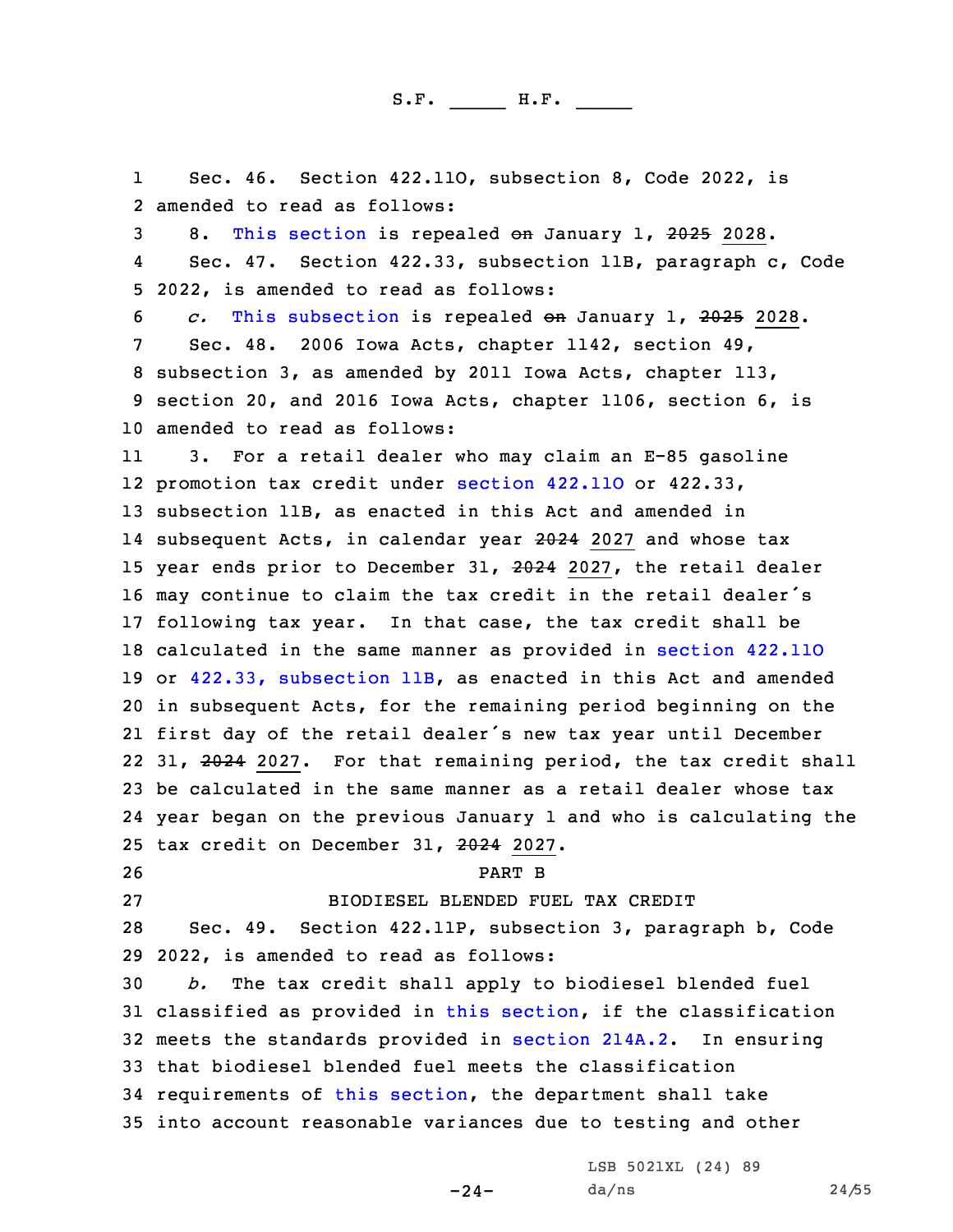limitations. The department shall adopt rules to provide that where <sup>a</sup> blending error occurs and an insufficient amount of biodiesel has inadvertently been blended with petroleum-based 4 diesel fuel <del>so that the mixture fails to qualify as B-11 or</del> 5 higher a one percent tolerance applies when classifying the biodiesel blended fuel.

Sec. 50. Section 422.11P, subsection 4, Code 2022, is 8 amended by striking the subsection and inserting in lieu 9 thereof the following:

 4. <sup>A</sup> retail dealer whose tax year is on <sup>a</sup> calendar year basis shall calculate the amount of the tax credit by multiplying <sup>a</sup> designated rate by the retail dealer's total biodiesel blended fuel gallonage as provided in section 452A.31 which qualifies under this subsection.

15 *a.* In order to qualify for the tax credit, the biodiesel 16 blended fuel must be classified as B-11 or higher as provided <sup>17</sup> in paragraph *"b"*.

18 *b.* The designated rate is determined as follows: 19 (1) For biodiesel blended fuel classified as B-11 or higher

 but not as high as B-20, the designated rate is five cents. 21 (2) For biodiesel blended fuel classified as B-20 or higher but not as high as B-30, the designated rate is seven cents. However, <sup>a</sup> classification higher than B-20 does not qualify for <sup>a</sup> tax credit under this subparagraph unless standards for that classification have been established by the department of agriculture and land stewardship pursuant to section 214A.2. (3) For biodiesel blended fuel classified as B-30 or higher, the designated rate is ten cents. <sup>A</sup> classification of B-30 or higher does not qualify for <sup>a</sup> tax credit under this subparagraph unless standards for that classification have been established by the department of agriculture and land stewardship pursuant to section 214A.2.

33 Sec. 51. Section 422.11P, subsection 8, Code 2022, is 34 amended to read as follows:

 $-25-$ 

35 8. This [section](https://www.legis.iowa.gov/docs/code/2022/422.11P.pdf) is repealed January 1, 2025 2028.

LSB 5021XL (24) 89 da/ns 25/55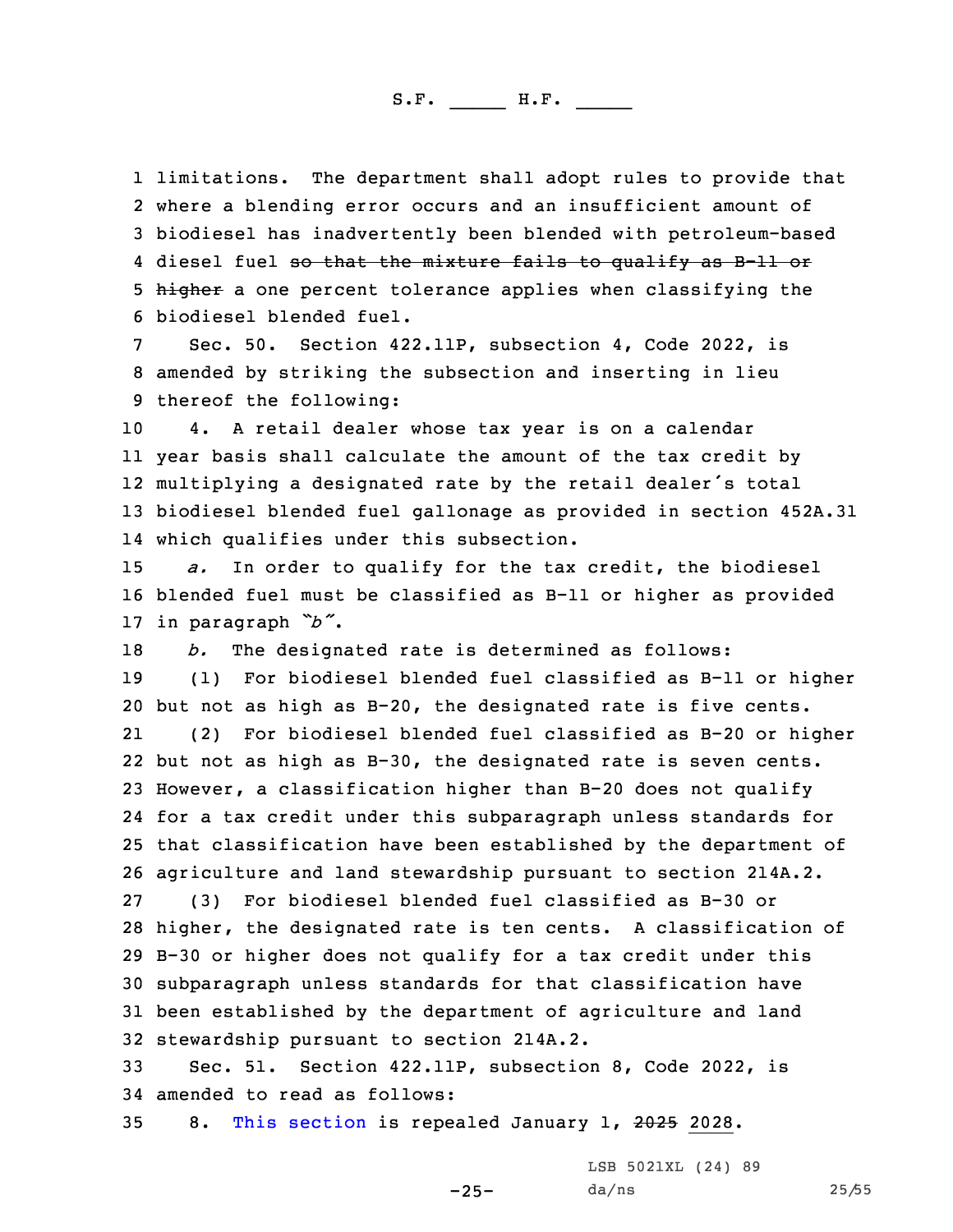1 Sec. 52. Section 422.33, subsection 11C, paragraph c, Code 2 2022, is amended to read as follows:

3 *c.* This [subsection](https://www.legis.iowa.gov/docs/code/2022/422.33.pdf) is repealed on January 1, 2025 2028.

4 Sec. 53. 2011 Iowa Acts, chapter 113, section 31, as amended 5 by 2016 Iowa Acts, chapter 1106, section 10, is amended to read 6 as follows:

 SEC. 31. TAX CREDIT AVAILABILITY. For <sup>a</sup> retail dealer who may claim <sup>a</sup> biodiesel blended fuel promotion tax credit under [section](https://www.legis.iowa.gov/docs/code/2022/422.11P.pdf) 422.11P or 422.33, [subsection](https://www.legis.iowa.gov/docs/code/2022/422.33.pdf) 11C, as amended in this Act and amended in subsequent Acts, in calendar year 11 <del>2024</del> 2027, and whose tax year ends prior to December 31, <del>2024</del> 2027, the retail dealer may continue to claim the tax credit in 13 the retail dealer's following tax year. In that case, the tax credit shall be calculated in the same manner as provided in section 422.11P or 422.33, [subsection](https://www.legis.iowa.gov/docs/code/2022/422.33.pdf) 11C, as amended in this Act and amended in subsequent Acts, for the remaining period beginning on the first day of the retail dealer's new tax year until December 31, 2024 2027. For that remaining period, the tax credit shall be calculated in the same manner as <sup>a</sup> retail dealer whose tax year began on the previous January 1 and who is calculating the tax credit on December 31, 2024 2027. 22 Sec. 54. EFFECTIVE DATE. This part of this division of this Act takes effect January 1, 2023.

24

25 E-15 PLUS GASOLINE PROMOTION TAX CREDIT 26 Sec. 55. Section 422.11Y, subsection 4, Code 2022, is 27 amended by striking the subsection and inserting in lieu

PART C

28 thereof the following:

 4. <sup>A</sup> retail dealer whose tax year is on <sup>a</sup> calendar year basis shall calculate the amount of the tax credit by multiplying <sup>a</sup> designated rate by the retail dealer's total ethanol blended gasoline gallonage as provided in section 452A.31 which qualifies under this subsection.

34 *a.* In order to qualify for the tax credit, the ethanol 35 blended gasoline must be classified as E-15 or higher but must

 $-26-$ 

LSB 5021XL (24) 89 da/ns 26/55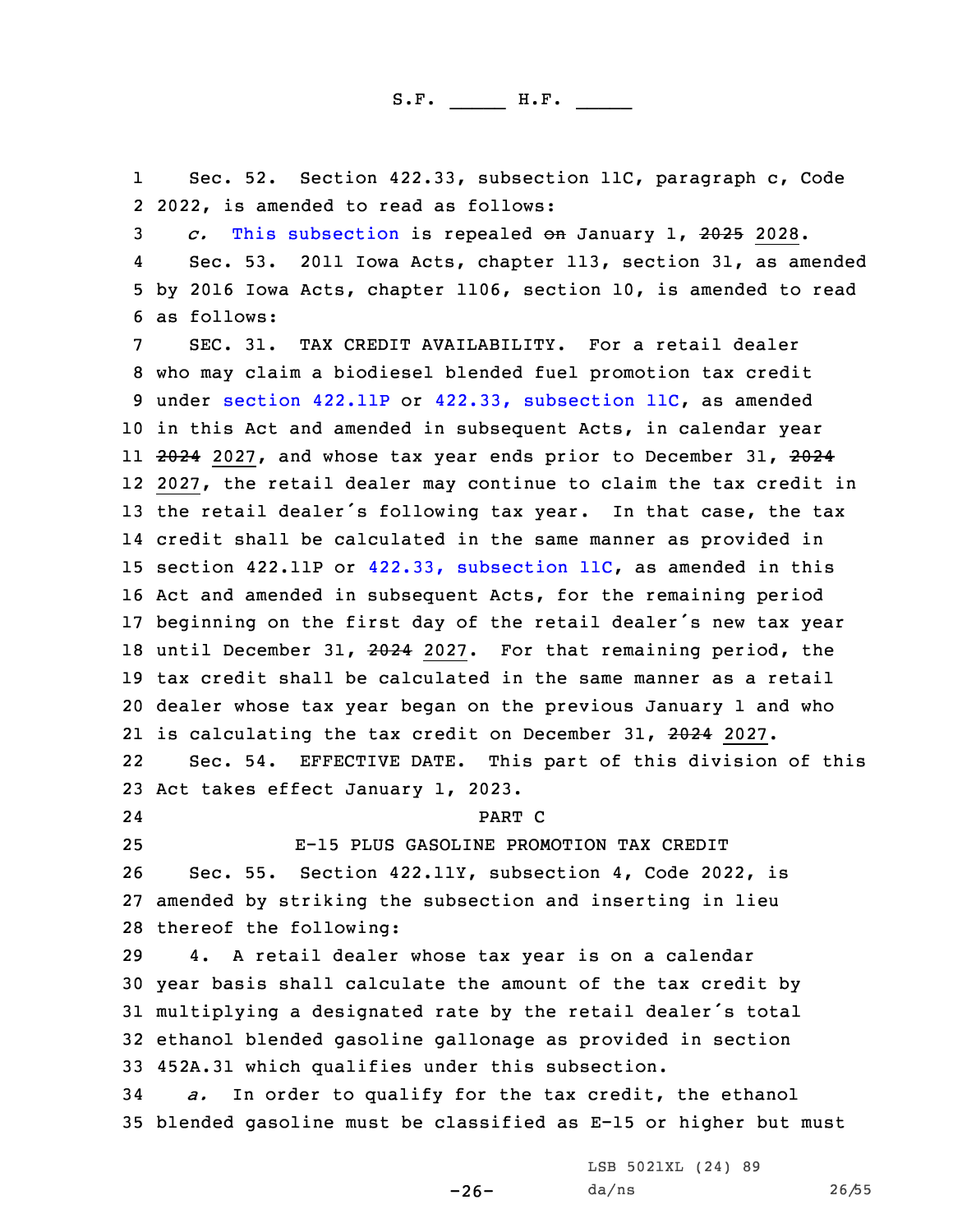1 not be E-85 gasoline.

2 *b.* The designated rate of the tax credit is nine cents. 3 Sec. 56. Section 422.11Y, subsection 9, Code 2022, is 4 amended to read as follows:

5 9. This [section](https://www.legis.iowa.gov/docs/code/2022/422.11Y.pdf) is repealed on January 1, 2025 2026.

6 Sec. 57. Section 422.33, subsection 11D, paragraph c, Code 7 2022, is amended to read as follows:

8 *c.* This [subsection](https://www.legis.iowa.gov/docs/code/2022/422.33.pdf) is repealed on January 1, 2025 2026.

9 Sec. 58. 2011 Iowa Acts, chapter 113, section 37, as amended 10 by 2016 Iowa Acts, chapter 1106, section 3, is amended to read 11 as follows:

12 SEC. 37. TAX CREDIT AVAILABILITY. For <sup>a</sup> retail dealer who may claim an E-15 plus gasoline promotion tax credit under section 422.11Y or 422.33, [subsection](https://www.legis.iowa.gov/docs/code/2022/422.33.pdf) 11D, as enacted in this 15 Act and amended in subsequent Acts, in calendar year 2024 16 2025, and whose tax year ends prior to December 31, 2024 2025, the retail dealer may continue to claim the tax credit in the retail dealer's following tax year. In that case, the tax credit shall be calculated in the same manner as provided in section 422.11Y or 422.33, [subsection](https://www.legis.iowa.gov/docs/code/2022/422.33.pdf) 11D, as enacted in this Act and amended in subsequent Acts, for the remaining period beginning on the first day of the retail dealer's new tax year until December 31, 2024 2025. For that remaining period, the tax credit shall be calculated in the same manner as <sup>a</sup> retail dealer whose tax year began on the previous January 1 and who 26 is calculating the tax credit on December 31, 2024 2025. Sec. 59. EFFECTIVE DATE. This part of this division of this Act takes effect January 1, 2023.

29 PART D

#### 30 ADMINISTRATION

 Sec. 60. ADMINISTRATIVE RULES. The department of revenue may adopt rules under chapter 17A prior to the effective date of parts <sup>B</sup> and C of this division of this Act, which rules shall take effect January 1, 2023.

-27-

35 DIVISION V

LSB 5021XL (24) 89 da/ns 27/55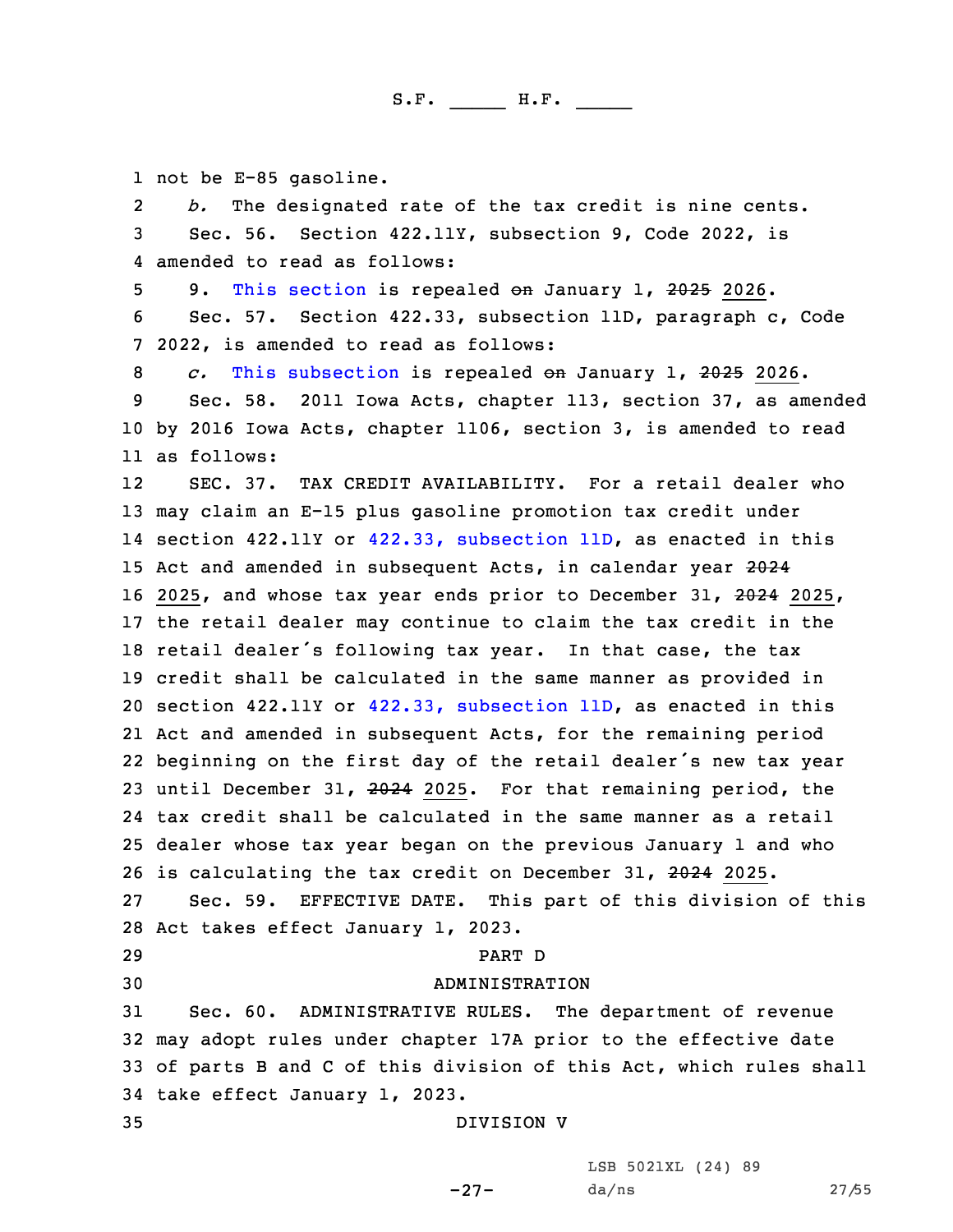1 RENEWABLE FUEL STANDARDS 2 AND CLASSIFICATIONS —— PROMOTIONAL INITIATIVES APPLIED TO EXCISE TAX ON ETHANOL BLENDED GASOLINE AND BIODIESEL BLENDED 4 FUEL 5 PART A REPORTING REQUIREMENTS Sec. 61. Section 452A.2, Code 2022, is amended by adding the following new subsection: NEW SUBSECTION. 37A. *"Renewable fuel"* means the same as defined in section 214A.1. 11 Sec. 62. NEW SECTION. **452A.2A Standards and classifications** 12 **of fuel.** For purposes of this chapter, motor fuel, including <sup>a</sup> renewable fuel, must meet the same standards and classifications as provided in section 214A.2. Sec. 63. Section 452A.31, subsection 2, paragraph a, subparagraph (1), subparagraph division (c), Code 2022, is amended to read as follows: (c) The total E-15 plus gasoline gallonage which is the total number of gallons of ethanol blended gasoline classified as E-15 or higher, including E-85 gasoline. 22 Sec. 64. Section 452A.31, subsection 2, paragraph a, subparagraph (1), Code 2022, is amended by adding the following new subparagraph division: NEW SUBPARAGRAPH DIVISION. (d) The total E-15 gasoline gallonage which is the total number of gallons of ethanol blended gasoline classified as E-15. Sec. 65. Section 452A.31, subsection 3, paragraph a, Code 2022, is amended to read as follows: *a.* <sup>A</sup> retail dealer's total diesel fuel gallonage is the total number of gallons of diesel fuel which the retail dealer sells and dispenses from all motor fuel pumps operated by the retail dealer in this state during <sup>a</sup> twelve-month period beginning January 1 and ending December 31. The retail dealer's total diesel fuel gallonage is divided into the

LSB 5021XL (24) 89 da/ns 28/55

-28-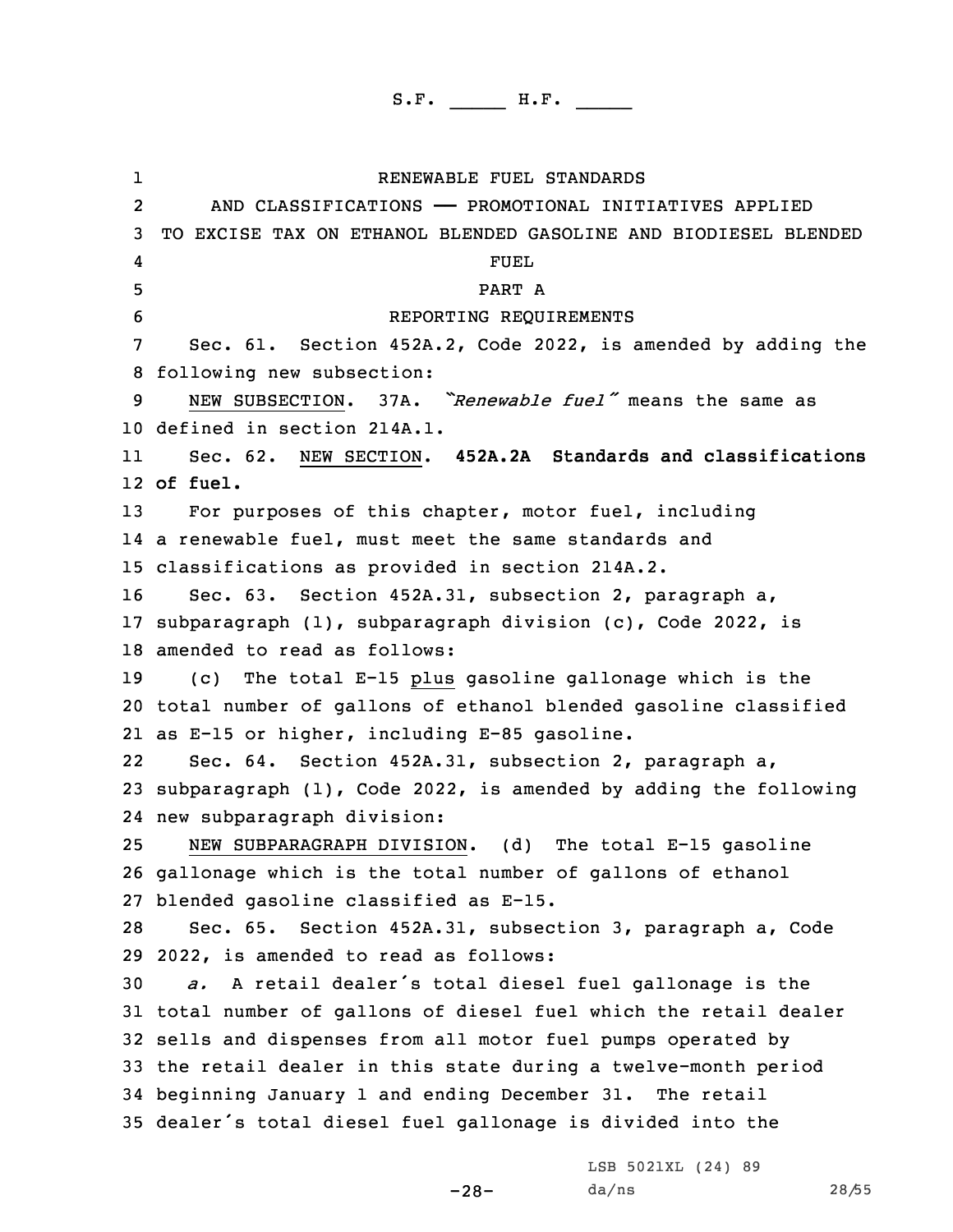following classifications: 2 (1) The total biodiesel blended fuel gallonage which is the retail dealer's total number of gallons of biodiesel 4 blended fuel- and which includes all of the following subclassifications: (a) The total B-5 plus gallonage which is the total number of gallons of biodiesel blended fuel classified as B-5 or higher up to but not including B-11.  $(2)$  (b) The total B-11 plus gallonage which is the total number of gallons of biodiesel blended fuel classified as B-11 or higher up to but not including B-20. 12 (c) The total B-20 plus gallonage which is the total number of gallons of biodiesel blended fuel classified as B-20 or higher up to but not including B-30. (d) The total B-30 plus gallonage which is the total number of gallons of biodiesel blended fuel classified as B-30 or 17 higher.  $(3)$  (2) The total nonblended diesel fuel gallonage which is the total number of gallons of diesel fuel which is not biodiesel or biodiesel blended fuel. 21 Sec. 66. Section 452A.31, subsection 4, paragraph a, subparagraph (1), subparagraph division (c), Code 2022, is amended to read as follows: 24 (c) The aggregate E-15 plus gasoline gallonage which is the aggregate total number of gallons of ethanol blended gasoline classified as E-15 or higher, including E-85 gasoline. Sec. 67. Section 452A.31, subsection 4, paragraph a, 28 subparagraph  $(1)$ , Code 2022, is amended by adding the following new subparagraph division: NEW SUBPARAGRAPH DIVISION. (d) The aggregate E-15 gasoline gallonage which is the aggregate total number of gallons of ethanol blended gasoline classified as E-15. Sec. 68. Section 452A.31, subsection 5, paragraph a, Code 2022, is amended to read as follows: *a.* The aggregate diesel fuel gallonage is the total number

LSB 5021XL (24) 89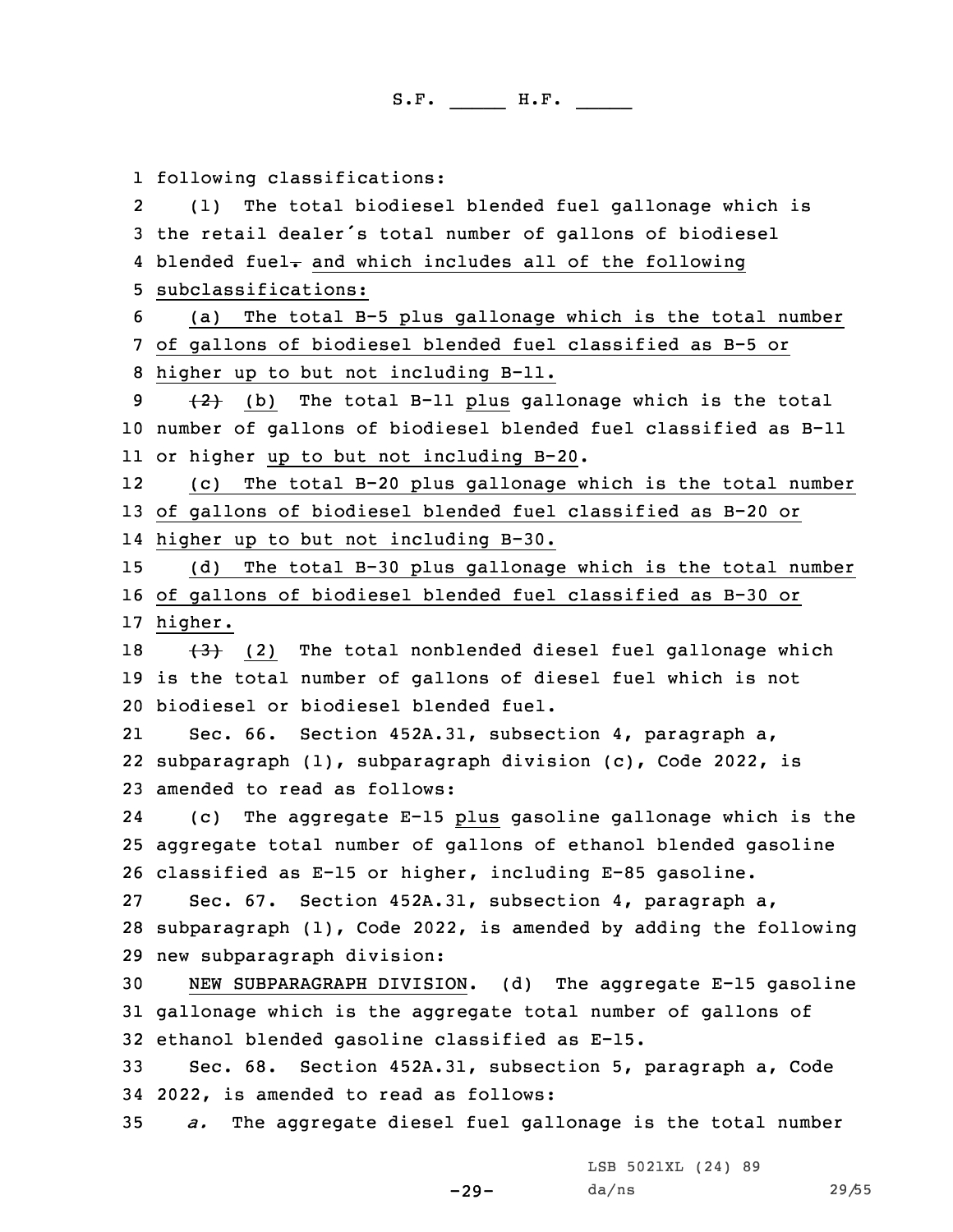of gallons of diesel fuel which all retail dealers sell and dispense from all motor fuel pumps operated by the retail dealers in this state during <sup>a</sup> twelve-month period beginning January 1 and ending December 31. The aggregate diesel fuel gallonage is divided into the following classifications: (1) The aggregate biodiesel blended fuel gallonage which is the aggregate total number of gallons of biodiesel 8 blended fuel- and which includes all of the following subclassifications:  $(2)$  (a) The aggregate B-11 B-5 plus gallonage which is the aggregate total number of gallons of biodiesel blended fuel 12 classified as B-5 or higher up to but not including B-11 <del>or</del> 13 higher. 14 (b) The aggregate B-11 plus gallonage which is the aggregate total number of gallons of biodiesel blended fuel classified as B-11 or higher up to but not including B-20. (c) The aggregate B-20 plus gallonage which is the aggregate total number of gallons of biodiesel blended fuel classified as B-20 or higher up to but not including B-30. (d) The aggregate B-30 plus gallonage which is the aggregate total number of gallons of biodiesel blended fuel classified as B-30 or higher.  $(3)$  (2) The aggregate nonblended diesel fuel gallonage which is the aggregate total number of gallons of diesel fuel which is not biodiesel or biodiesel blended fuel. Sec. 69. Section 452A.33, subsection 1, paragraph a, unnumbered paragraph 1, Code 2022, is amended to read as 28 follows: 29 Each retail dealer shall report its total motor fuel gasoline and diesel fuel gallonage for <sup>a</sup> determination period as follows: Sec. 70. Section 452A.33, subsection 1, paragraph b, subparagraphs (1) and (2), Code 2022, are amended to read as 34 follows: (1) The information submitted on <sup>a</sup> company-wide basis shall

LSB 5021XL (24) 89 da/ns 30/55

 $-30-$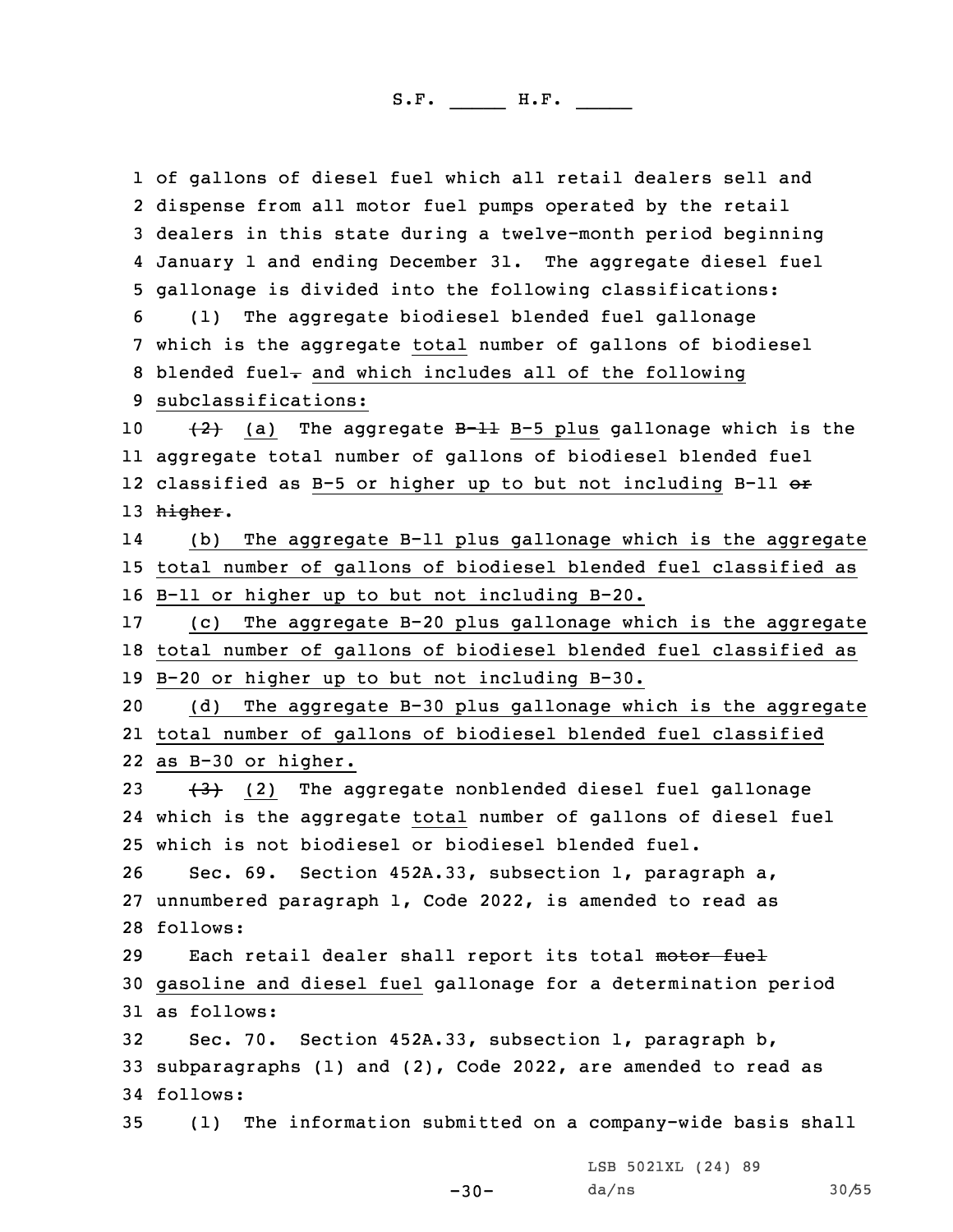1 include the total <del>motor</del> gasoline and diesel fuel gallonage, including for each classification and subclassification, sold and dispensed by the retail dealer as provided in paragraph *"a"* for all retail motor fuel sites from which the retail dealer 5 sells and dispenses motor fuel gasoline or diesel fuel. (2) The information submitted on <sup>a</sup> site-by-site basis shall 7 include the total motor gasoline and diesel fuel gallonage, including for each classification and subclassification, sold and dispensed by the retail dealer as provided in paragraph *"a"* separately for each retail motor fuel site from which the ll retail dealer sells and dispenses <del>motor</del> gasoline or diesel 12 fuel. Sec. 71. Section 452A.33, subsection 1, paragraph c, Code 2022, is amended to read as follows: *c.* The retail dealer shall prepare and submit file the report with the department in <sup>a</sup> manner and according to procedures required by the department in compliance with section 452A.61. However, the department may require that the retail dealer file the report with the department by electronic transmission. The department may require that <sup>a</sup> retail 21 <del>dealers report to</del> dealer file the report with the department on an annual, quarterly, or monthly basis. The department, upon application by <sup>a</sup> retail dealer, may grant <sup>a</sup> reasonable extension of time to file the report. <sup>A</sup> retail dealer who fails to file the report as required in this section or who fails to maintain records required to file the report shall be subject to <sup>a</sup> civil penalty of not more than one hundred dollars per occurrence which shall be deposited in the general fund of the state. Sec. 72. Section 452A.33, subsection 2, paragraph c, Code 2022, is amended to read as follows: *c.* The report shall not provide information regarding motor 33 fuel or gasoline, diesel fuel, or a biofuel which is sold and dispensed by an individual retail dealer or at <sup>a</sup> particular retail motor fuel site. The report shall not include <sup>a</sup> trade

LSB 5021XL (24) 89

-31-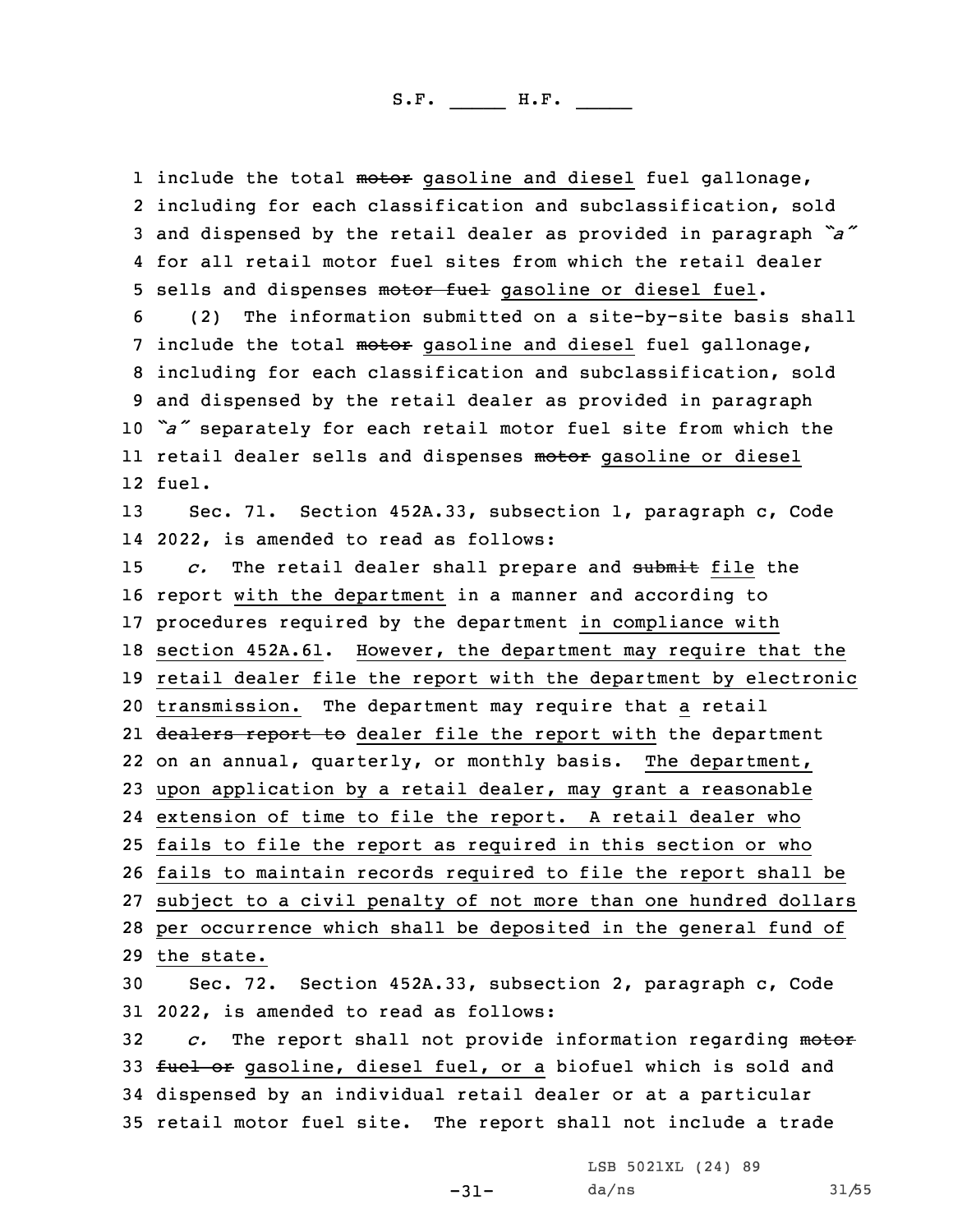1 secret protected as <sup>a</sup> confidential record pursuant to section 2 22.7.

 Sec. 73. EMERGENCY RULES. The department of revenue may adopt emergency rules under section 17A.4, subsection 3, and section 17A.5, subsection 2, paragraph "b", to implement the provisions of sections 452A.31 and 452A.33 as amended by this part of this division of this Act. Any rules adopted in accordance with this section shall also be published as <sup>a</sup> notice of intended action as provided in section 17A.4. Sec. 74. EFFECTIVE DATE. This part of this division of this

11 Act, being deemed of immediate importance, takes effect upon 12 enactment.

 Sec. 75. RETROACTIVE APPLICABILITY. This part of this division of this Act applies retroactively to January 1, 2022. 15 PART B EXCISE TAX IMPOSED ON GASOLINE AND DIESEL FUEL Sec. 76. Section 452A.3, subsection 1, paragraph b, unnumbered paragraph 1, Code 2022, is amended to read as

19 follows:

20 On and after July 1, 2026 2030, an excise tax of thirty cents is imposed on each gallon of ethanol blended gasoline 22 classified as E-15 or higher. Before July 1, 2026 2030, the rate of the excise tax on ethanol blended gasoline classified as E-15 or higher shall be based on the number of gallons of ethanol blended gasoline classified as E-15 or higher that are distributed in this state as expressed as <sup>a</sup> percentage of the number of gallons of motor fuel distributed in this state, which is referred to as the distribution percentage. For purposes of this paragraph *"b"*, only ethanol blended gasoline and nonblended gasoline, not including aviation gasoline, shall be used in determining the percentage basis for the excise tax. The department shall determine the percentage basis for each determination period beginning January 1 and ending 34 December 31 based on data information from the reports filed submitted to the department for filing pursuant to section

-32-

LSB 5021XL (24) 89 da/ns 32/55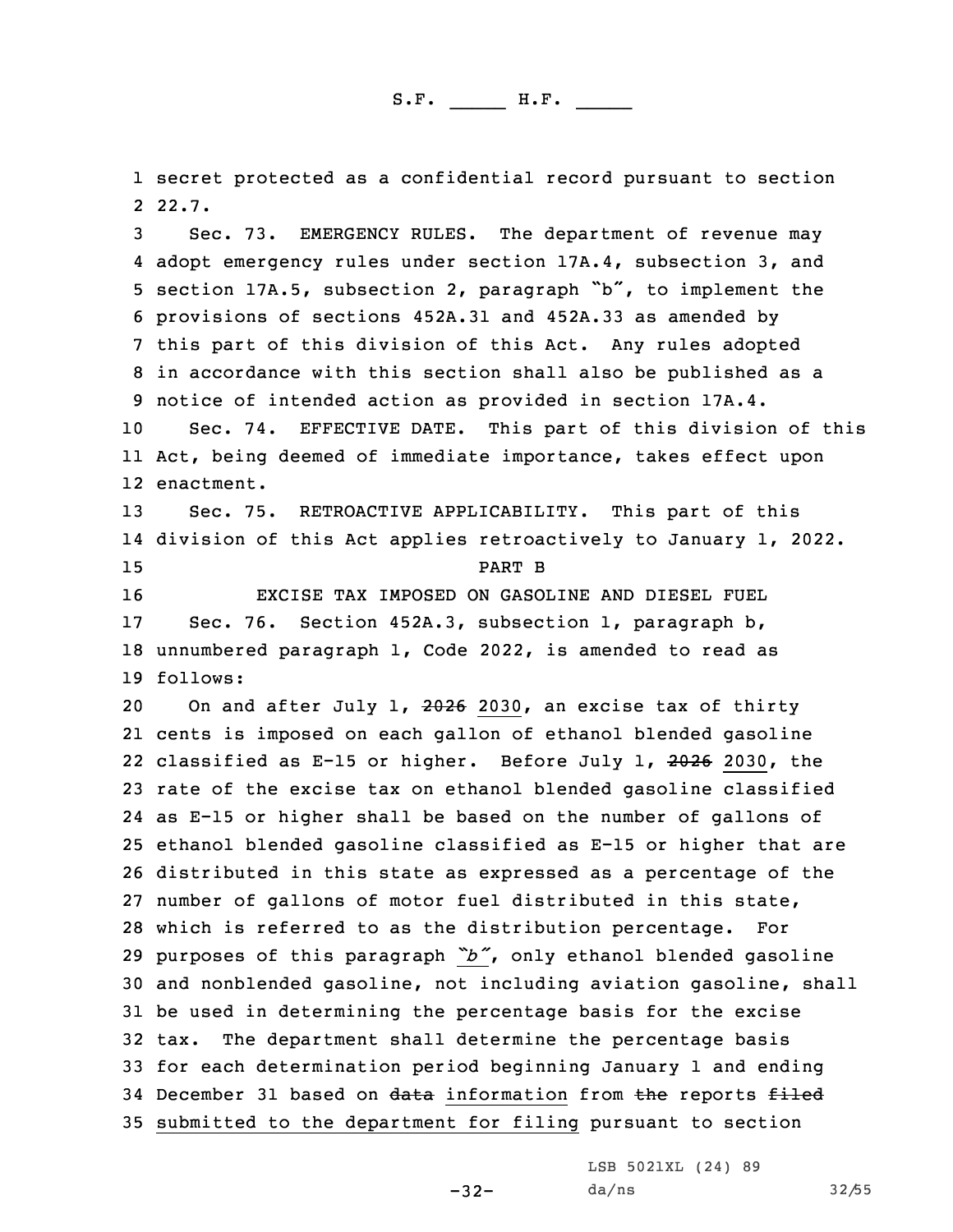452A.33. The rate for the excise tax shall apply for the period beginning July 1 and ending June 30 following the end of 3 the determination period. Before July 1, 2026 2030, the rate of the excise tax on each gallon of ethanol blended gasoline classified as E-15 or higher shall be as follows:

 Sec. 77. Section 452A.3, subsection 3, paragraph a, subparagraph (1), Code 2022, is amended to read as follows: (1) Except as otherwise provided in this [section](https://www.legis.iowa.gov/docs/code/2022/452A.3.pdf) and in this subchapter, the rate of the excise tax on each gallon of special fuel for diesel engines of motor vehicles used for any purpose for the privilege of operating motor vehicles in this 12 state, other than biodiesel blended fuel classified as B-11 B-20 or higher, is thirty-two and five-tenths cents per gallon. 14 Sec. 78. Section 452A.3, subsection 3, paragraph a, subparagraph (2), unnumbered paragraph 1, Code 2022, is amended to read as follows:

 Except as otherwise provided in this [section](https://www.legis.iowa.gov/docs/code/2022/452A.3.pdf) and in this subchapter, this subparagraph shall apply to the excise tax imposed on each gallon of biodiesel blended fuel classified as B-11 B-20 or higher used for any purpose for the privilege of operating motor vehicles in this state. On and after July 22 1, 2026 2030, the rate of the excise tax on each gallon of biodiesel blended fuel classified as B-11 B-20 or higher is 24 thirty-two and five-tenths cents. Before July 1, 2026 2030, the rate of the excise tax on each gallon of biodiesel blended fuel classified as B-20 or higher shall be based on the number of gallons of biodiesel blended fuel classified as B-11 B-20 or higher that are distributed in this state as expressed as <sup>a</sup> percentage of the number of gallons of special fuel for diesel engines of motor vehicles distributed in this state, which is referred to as the distribution percentage. The department shall determine the percentage basis for each determination 33 period beginning January 1 and ending December 31 based on data 34 information from the reports filed submitted to the department for filing pursuant to [section](https://www.legis.iowa.gov/docs/code/2022/452A.33.pdf) 452A.33. The rate of the excise

LSB 5021XL (24) 89

-33-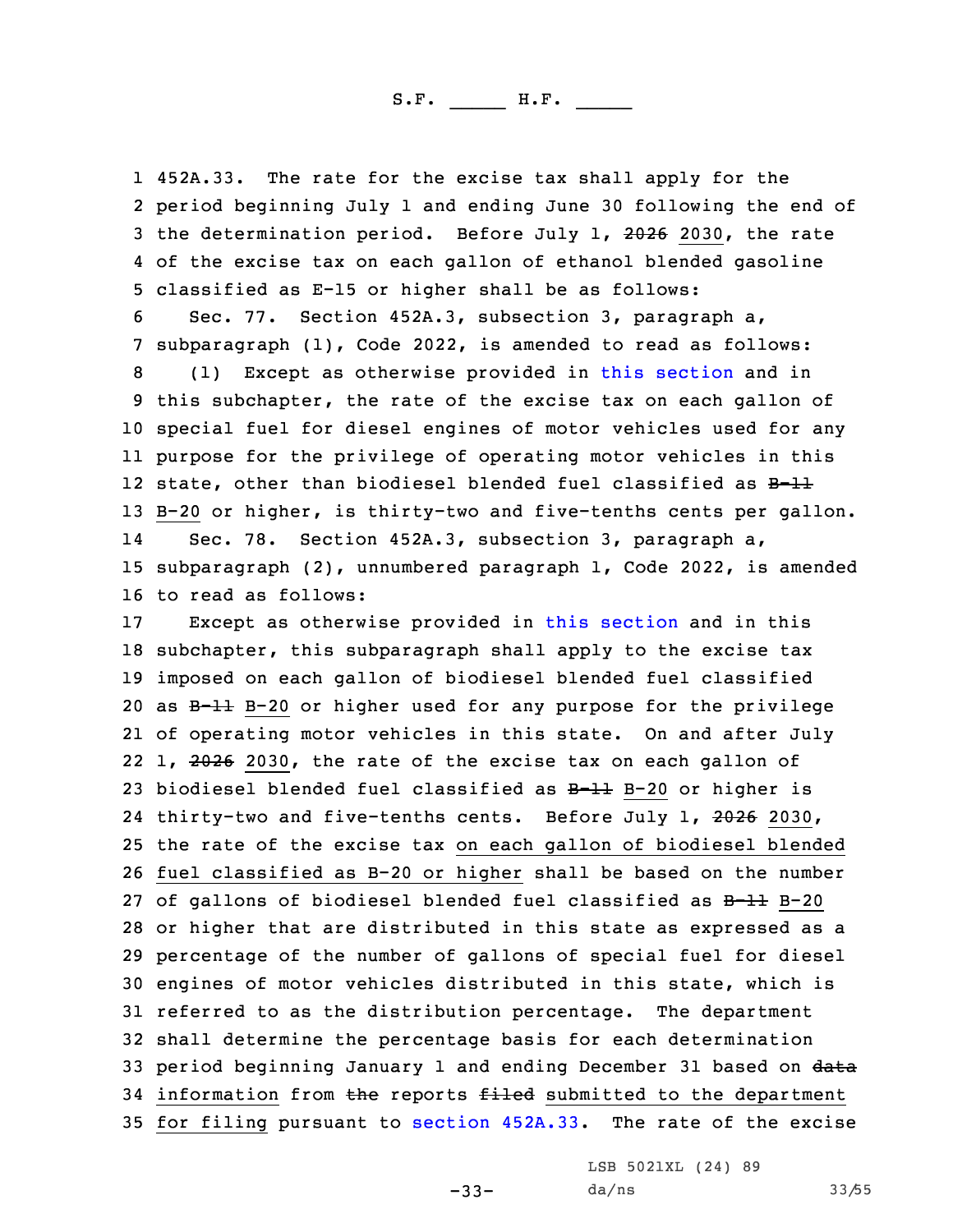tax shall apply for the period beginning July 1 and ending June 30 following the end of the determination period. Before July 3 1, 2026 2030, the rate of the excise tax on each gallon of 4 biodiesel blended fuel classified as B<del>-11</del> B-20 or higher shall be as follows: Sec. 79. EFFECTIVE DATE. This part of this division of this Act takes effect July 1, 2024. 8 PART C DEDUCTION OF EXCISE TAX IMPOSED ON BIOFUEL USED IN BLENDING WITH GASOLINE AND DIESEL FUEL 11 Sec. 80. Section 452A.8, subsection 2, paragraph a, Code 2022, is amended by adding the following new subparagraph: NEW SUBPARAGRAPH. (3) (a) The gallonage of gasoline or diesel fuel withdrawn from <sup>a</sup> terminal by <sup>a</sup> licensee to be blended with <sup>a</sup> biofuel after it is withdrawn from the terminal to the extent the tax rate on the gasoline or diesel fuel exceeds the tax rate which would be due on the ethanol blended gasoline or biodiesel blended fuel pursuant to section 452A.3. (b) This subparagraph is repealed July 1, 2030. DIVISION VI 21 RENEWABLE FUEL STANDARDS AND CLASSIFICATIONS —— PROMOTIONAL 22 INITIATIVES APPLIED TO SALES AND USE TAX —— REFUND PAID TO BIODIESEL PRODUCERS 24 PART A PRINCIPAL PROVISIONS Sec. 81. Section 423.4, subsection 9, Code 2022, is amended to read as follows: 9. <sup>A</sup> person who qualifies as <sup>a</sup> biodiesel producer as provided in this [subsection](https://www.legis.iowa.gov/docs/code/2022/423.4.pdf) may apply to the director for <sup>a</sup> refund of the amount of the sales or use tax imposed and paid upon purchases made by the person. *a.* The person must be engaged in the manufacturing of biodiesel who has registered with the United States environmental protection agency as <sup>a</sup> manufacturer according to the requirements in 40 C.F.R. [§79.4](https://www.law.cornell.edu/cfr/text/40/79.4). The biodiesel must be for

-34-

LSB 5021XL (24) 89 da/ns 34/55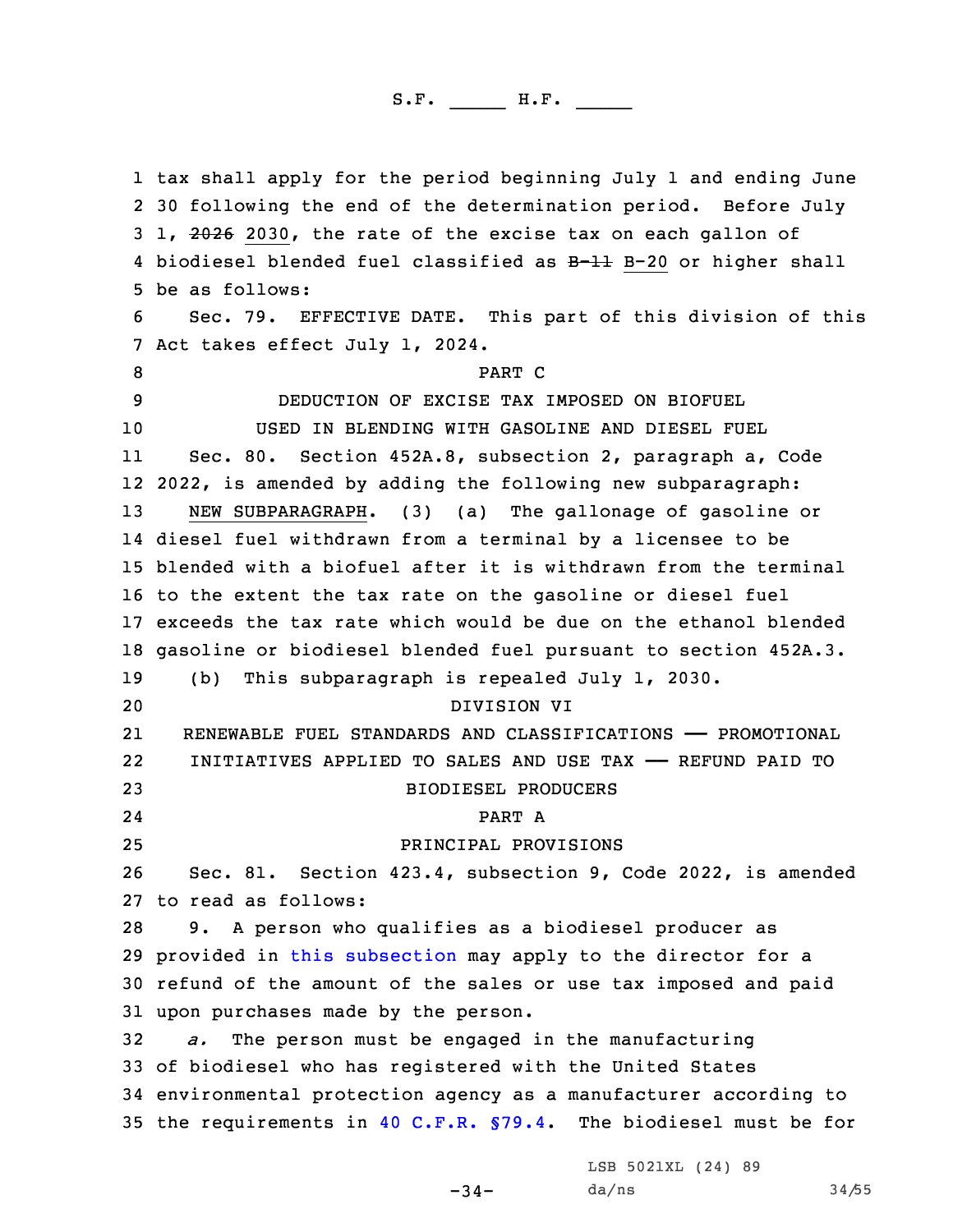1 use in biodiesel blended fuel in conformance with the standards 2 and classifications in [section](https://www.legis.iowa.gov/docs/code/2022/214A.2.pdf) 214A.2. The person must comply 3 with the requirements of this [subsection](https://www.legis.iowa.gov/docs/code/2022/423.4.pdf) and rules adopted by 4 the department pursuant to this [subsection](https://www.legis.iowa.gov/docs/code/2022/423.4.pdf).

 *b.* The amount of the refund shall be calculated by multiplying <sup>a</sup> designated rate by the total number of gallons of biodiesel produced by the biodiesel producer in this state during each quarter of <sup>a</sup> calendar year. The designated rate 9 shall be  $two$  four cents.

 *c.* <sup>A</sup> biodiesel producer shall not be eligible to receive <sup>a</sup> refund under this [subsection](https://www.legis.iowa.gov/docs/code/2022/423.4.pdf) on more than twenty-five million gallons of biodiesel produced each calendar year by the biodiesel producer at each facility where the biodiesel producer manufactures biodiesel.

 *d.* <sup>A</sup> person shall obtain <sup>a</sup> refund by completing forms furnished by the department and filed by the person on <sup>a</sup> quarterly basis as required by the department. The department shall refund the amount claimed by the person after subtracting any amount owing from the sales or use taxes imposed and paid upon purchases made by the person.

21 *e.* This [subsection](https://www.legis.iowa.gov/docs/code/2022/423.4.pdf) is repealed on January 1, 2025 2028. 22 Sec. 82. EFFECTIVE DATE. This part of this division of this 23 Act takes effect January 1, 2023.

25 IMPLEMENTATION

24

# PART B

 Sec. 83. ADMINISTRATIVE RULES. The department of revenue may adopt rules under chapter 17A prior to the effective date of part <sup>A</sup> of this division of this Act, which rules shall take effect January 1, 2023.

 DIVISION VII PROMOTIONAL INITIATIVES —— RENEWABLE FUEL INFRASTRUCTURE Sec. 84. Section 159A.11, subsection 6, Code 2022, is amended by striking the subsection and inserting in lieu thereof the following:

<sup>35</sup> 6. *"Motor fuel storage and dispensing infrastructure"* or

LSB 5021XL (24) 89

-35-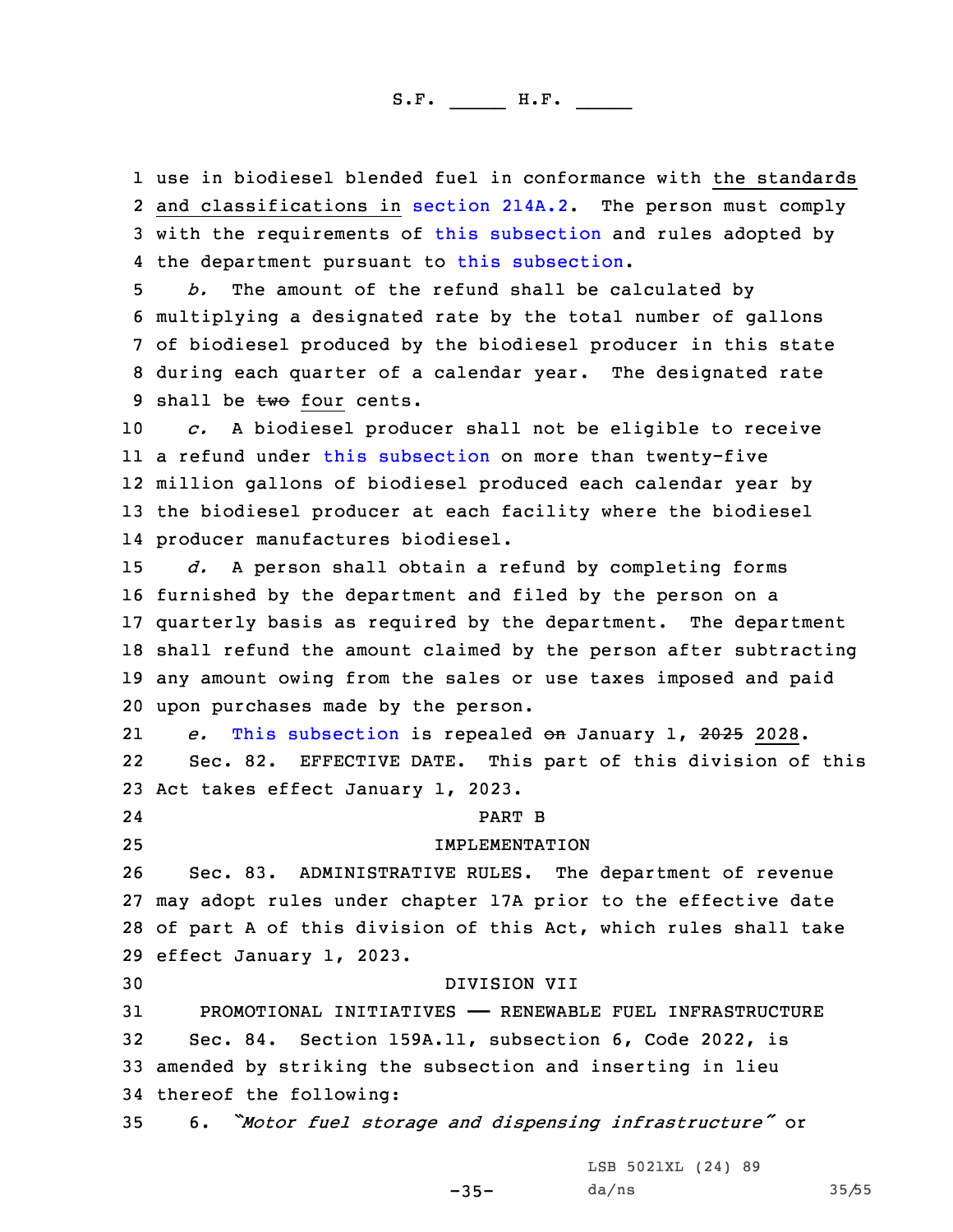*"infrastructure"* means the same as defined in section 214.1. 2 Sec. 85. Section 159A.11, Code 2022, is amended by adding the following new subsection: 4 NEW SUBSECTION. 6A. *"Motor fuel storage tank"* means the same as defined in section 214.1. Sec. 86. Section 159A.11, subsection 10, Code 2022, is amended by striking the subsection. Sec. 87. Section 159A.12, Code 2022, is amended to read as 9 follows: **159A.12 Classification Standards and classifications of motor fuel and renewable fuel.** 12For purposes of this [subchapter](https://www.legis.iowa.gov/docs/code/2022/159A.pdf), ethanol blended fuel and 13 biodiesel motor fuel shall be classified in the same manner, including <sup>a</sup> renewable fuel, must meet the same standards and classifications as provided in [section](https://www.legis.iowa.gov/docs/code/2022/214A.2.pdf) 214A.2. Sec. 88. Section 159A.13, subsection 6, Code 2022, is amended by striking the subsection. Sec. 89. Section 159A.14, subsections 1 and 2, Code 2022, are amended to read as follows: 1. The purpose of the program is to improve retail motor fuel sites by installing, replacing, or converting infrastructure to be used to store, blend, or dispense renewable fuel. The infrastructure shall be ethanol infrastructure or biodiesel infrastructure. *a.* (1) Ethanol infrastructure shall be designed and used 26 exclusively have the capacity to do any of the following: (a) Store and dispense E-15 gasoline. At least for the period beginning on September 16 and ending on May 31 of each 29 year, the ethanol infrastructure must be used to store and dispense E-15 gasoline as <sup>a</sup> registered fuel recognized by the 31 United States environmental protection agency. (b) Store and dispense E-85 gasoline.  $\leftarrow$  (b) Store, blend, and dispense motor fuel ethanol or 34 ethanol blended gasoline from a motor fuel blender pump. The ethanol infrastructure must be used for the storage of ethanol

LSB 5021XL (24) 89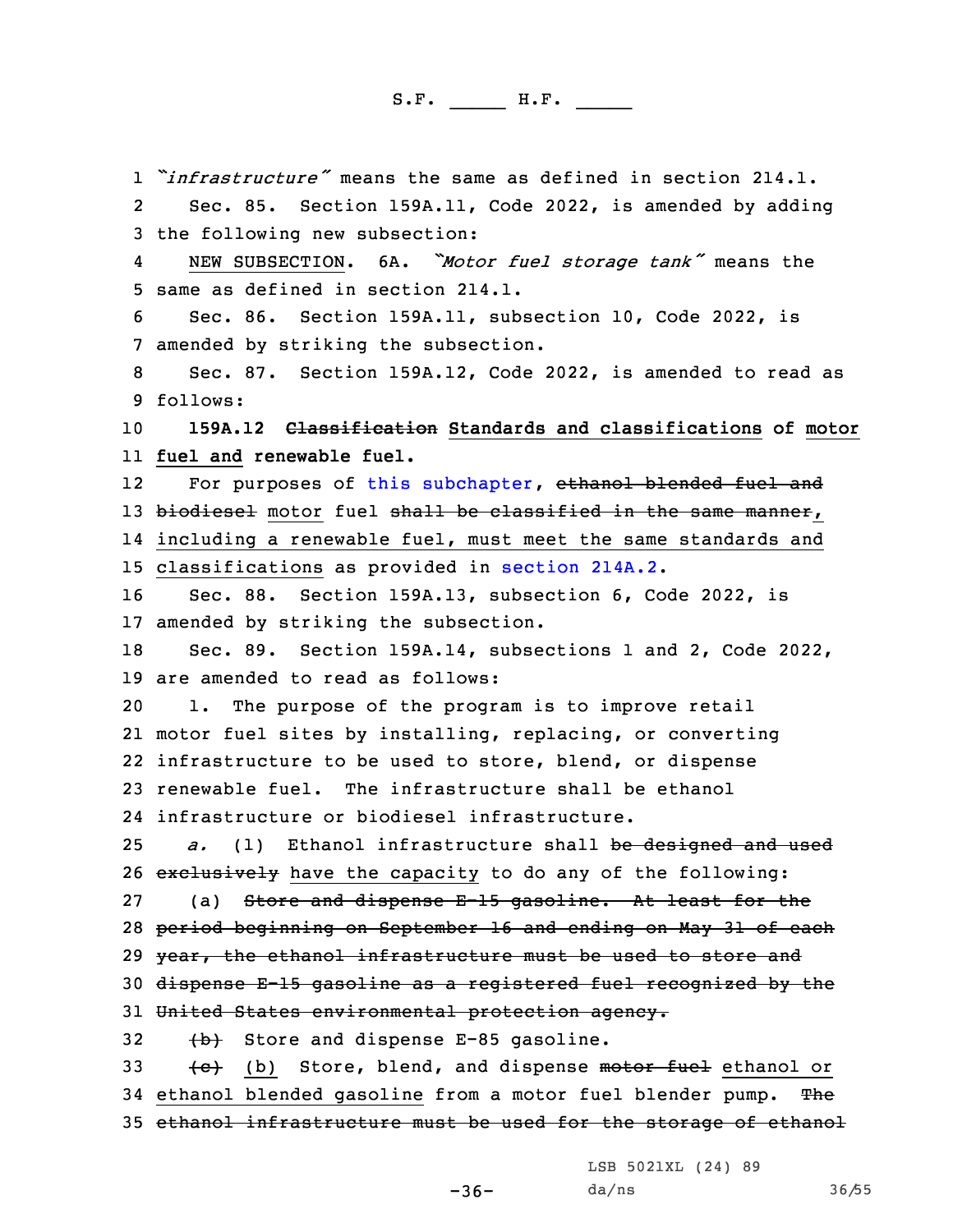or ethanol blended gasoline, or for blending ethanol with 2 gasoline. The ethanol infrastructure must at least include 3 a motor fuel blender pump which that dispenses different classifications of ethanol blended gasoline and allows E-15 gasoline and E-85 gasoline to be dispensed at all times that the blender pump is operating.

7 (2) Biodiesel infrastructure shall be designed and used 8 exclusively have the capacity to do any of the following: 9 (a) Store and dispense biodiesel or biodiesel blended fuel 10 classified as B-20 or higher.

11(b) Blend or Store, blend, and dispense biodiesel fuel from <sup>a</sup> motor fuel blender pump. The biodiesel infrastructure must at least include <sup>a</sup> motor fuel blender pump that dispenses different classifications of biodiesel blended fuel and allows biodiesel blended fuel classified as B-5 or higher to be dispensed at all times that the blender pump is operating. *b.* The infrastructure must be part of the premises of <sup>a</sup> retail motor fuel site operated by <sup>a</sup> retail dealer. The infrastructure shall not include <sup>a</sup> tank vehicle. 2. *a.* <sup>A</sup> person may apply to the department to receive 21 financial incentives <del>on a cost-share basis</del> according to procedures required by the department. The department shall accept <sup>a</sup> timely received application to improve <sup>a</sup> retail 24 motor fuel site as provided in this section and forward the 25 applications that application to the underground storage tank 26 fund infrastructure board, as required by that the board, for evaluation and recommendation. The underground storage tank 28 fund board may rank the applications with comments and shall 29 forward them to the infrastructure board for its approval or disapproval. *b.* The application shall allow the department to determine

32 whether the person is <sup>a</sup> retail dealer assigned special status. 33 The department shall assign the person special status if

34 the person does not comply with the E-15 access standard

35 as provided in section 214A.32 only because the person is

LSB 5021XL (24) 89

da/ns 37/55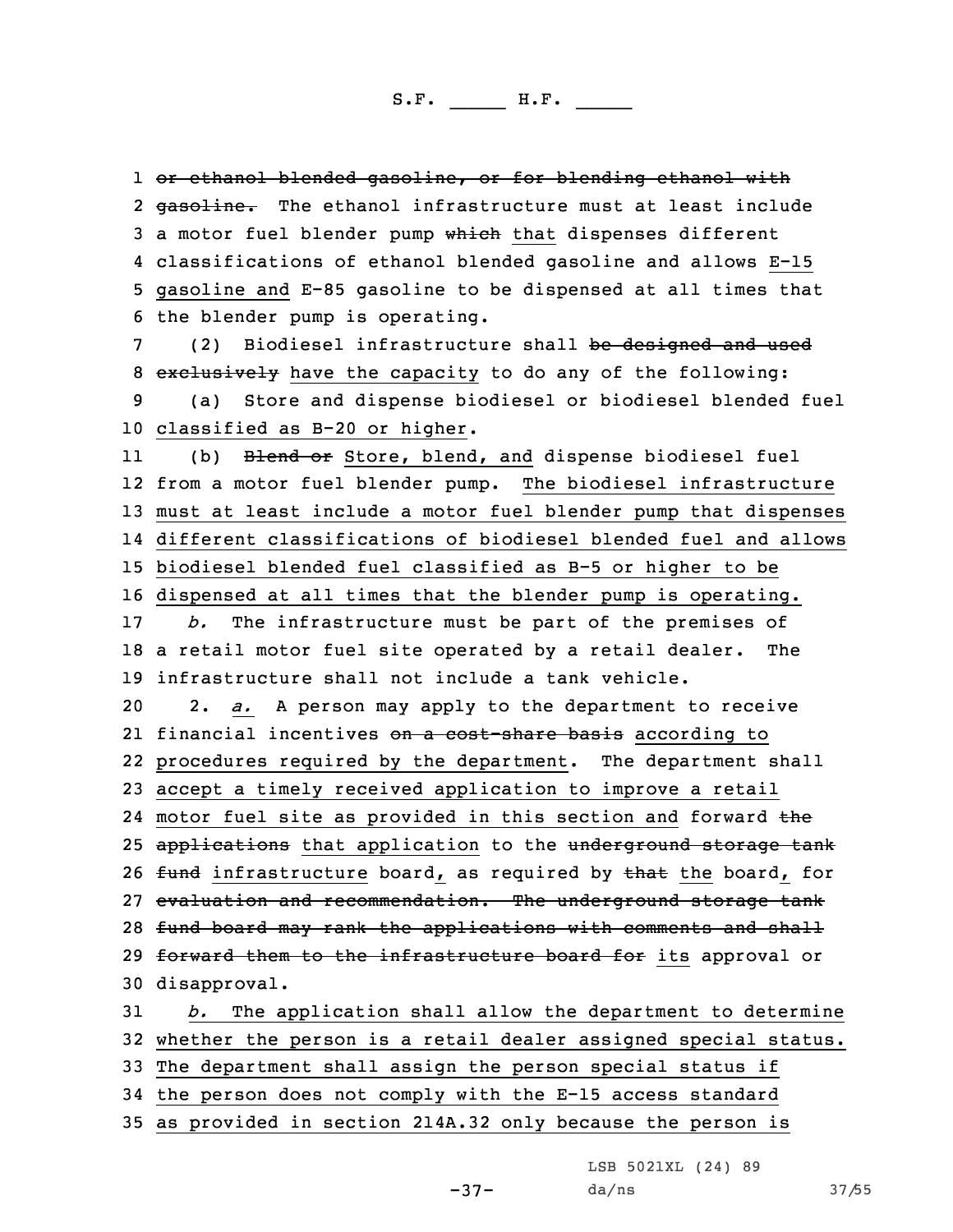ineligible to be issued an E-15 incompatible infrastructure class 2 waiver order for that retail motor fuel site as provided in section 214A.35, subsection 6. 4 *c.* The infrastructure board may establish <sup>a</sup> system to rank applications for approval. In ranking applications, the infrastructure board may provide special priority to any of the following: (1) <sup>A</sup> retail motor fuel site that has been constructed and is operating. (2) (a) <sup>A</sup> retail motor fuel site owned or operated by <sup>a</sup> person who the department assigns special status as provided in paragraph *"b"*. (b) (i) This subparagraph shall be implemented on January 14 1, 2023. (ii) This subparagraph division is repealed January 2, 16 2023. *d.* The department shall award financial incentives on <sup>a</sup> cost-share basis to an eligible person whose application was approved by the infrastructure board. Sec. 90. Section 159A.14, subsection 3, unnumbered paragraph 1, Code 2022, is amended to read as follows: 22 The infrastructure board shall approve cost-share agreements executed by the department and persons that the infrastructure board determines are eligible as provided in this section, according to terms and conditions required by the infrastructure board. The infrastructure board shall determine the amount of the financial incentives to be awarded to <sup>a</sup> person participating in the program. The determination may be based on applications prioritized for approval as described in subsection 2. In order to be eligible to participate in the program, all of the following must apply: Sec. 91. Section 159A.14, subsection 5, Code 2022, is amended to read as follows: 5. An award of financial incentives to <sup>a</sup> participating person shall be on <sup>a</sup> cost-share basis in the form of <sup>a</sup> grant.

-38-

LSB 5021XL (24) 89 da/ns 38/55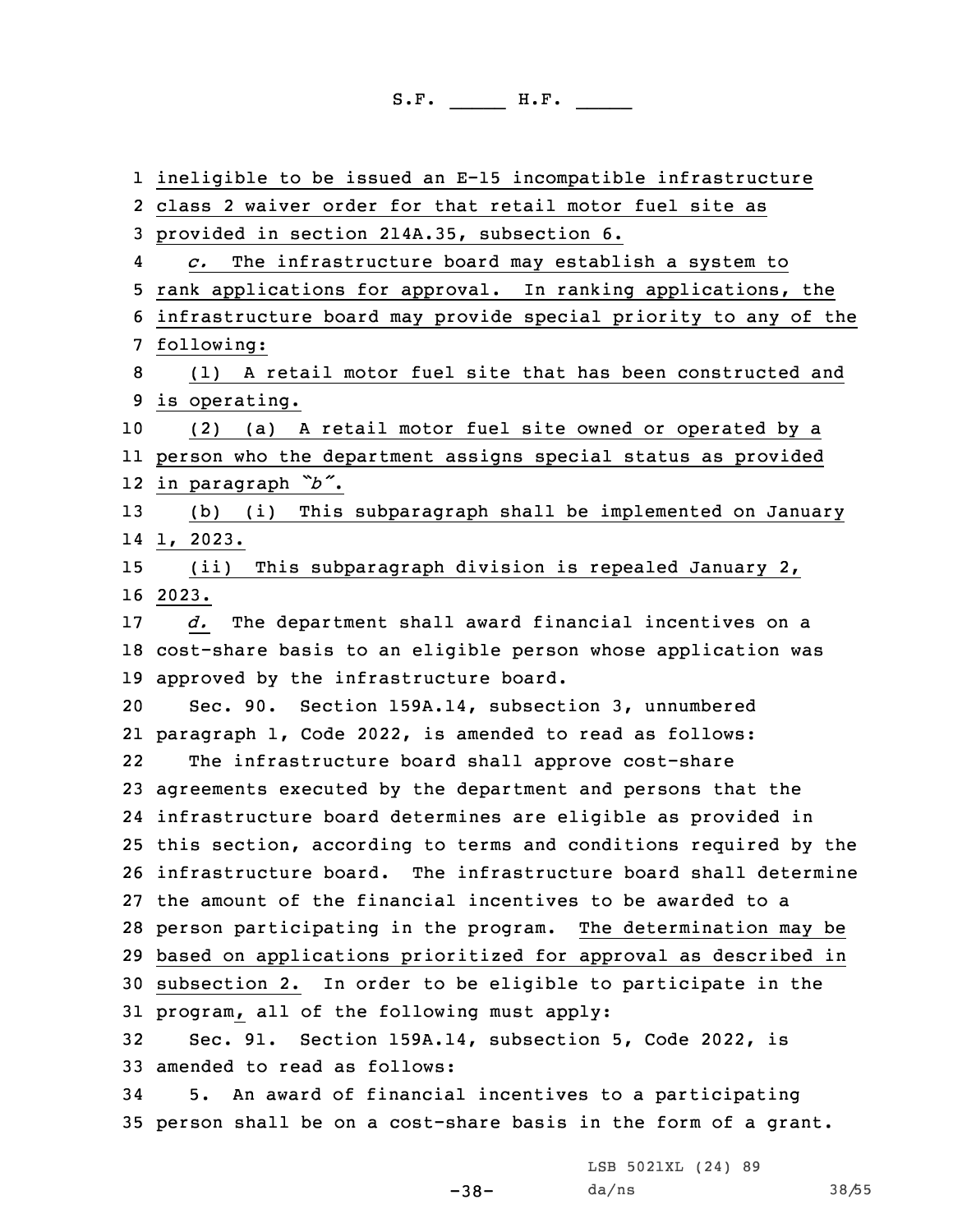To participate in the program, an eligible person must execute <sup>a</sup> cost-share agreement with the department as approved by the infrastructure board in which the person contributes <sup>a</sup> percentage of the total costs related to improving the retail motor fuel site.

6 *a.* <sup>A</sup> cost-share agreement shall be for <sup>a</sup> three-year period 7 or a five-year period.

 *b.* (1) For the term of an agreement to improve <sup>a</sup> retail motor fuel site by installing, replacing, or converting ethanol infrastructure, the participating person must use the ethanol infrastructure to store and dispense, or store, blend, and dispense, ethanol blended gasoline classified as E-15 or 13 higher.

14 (2) For the term of an agreement to improve <sup>a</sup> motor fuel site by installing, replacing, or converting biodiesel infrastructure, the participating person must use the biodiesel infrastructure to store and dispense, or store, blend, and dispense, biodiesel blended fuel classified as B-5 or higher. However, at least for the period beginning April 1 and ending October 31 of each year, the participating person must use the biodiesel infrastructure to store and dispense, or store, blend, and dispense, biodiesel blended fuel classified as B-11 or higher.

24 *c.* <sup>A</sup> cost-share agreement shall include provisions for standard financial incentives or standard financial incentives and supplemental financial incentives as provided in this subsection. The infrastructure board may approve multiple improvements to the same retail motor fuel site for the full amount available for both ethanol infrastructure and biodiesel infrastructure so long as the improvements for ethanol infrastructure and for biodiesel infrastructure are made under separate cost-share agreements.

<sup>33</sup> *a. d.* (1) Except as provided in paragraph *"b" "e"*, 34 <sup>a</sup> participating person may be awarded standard financial 35 incentives to make improvements to <sup>a</sup> retail motor fuel site.

-39-

LSB 5021XL (24) 89 da/ns 39/55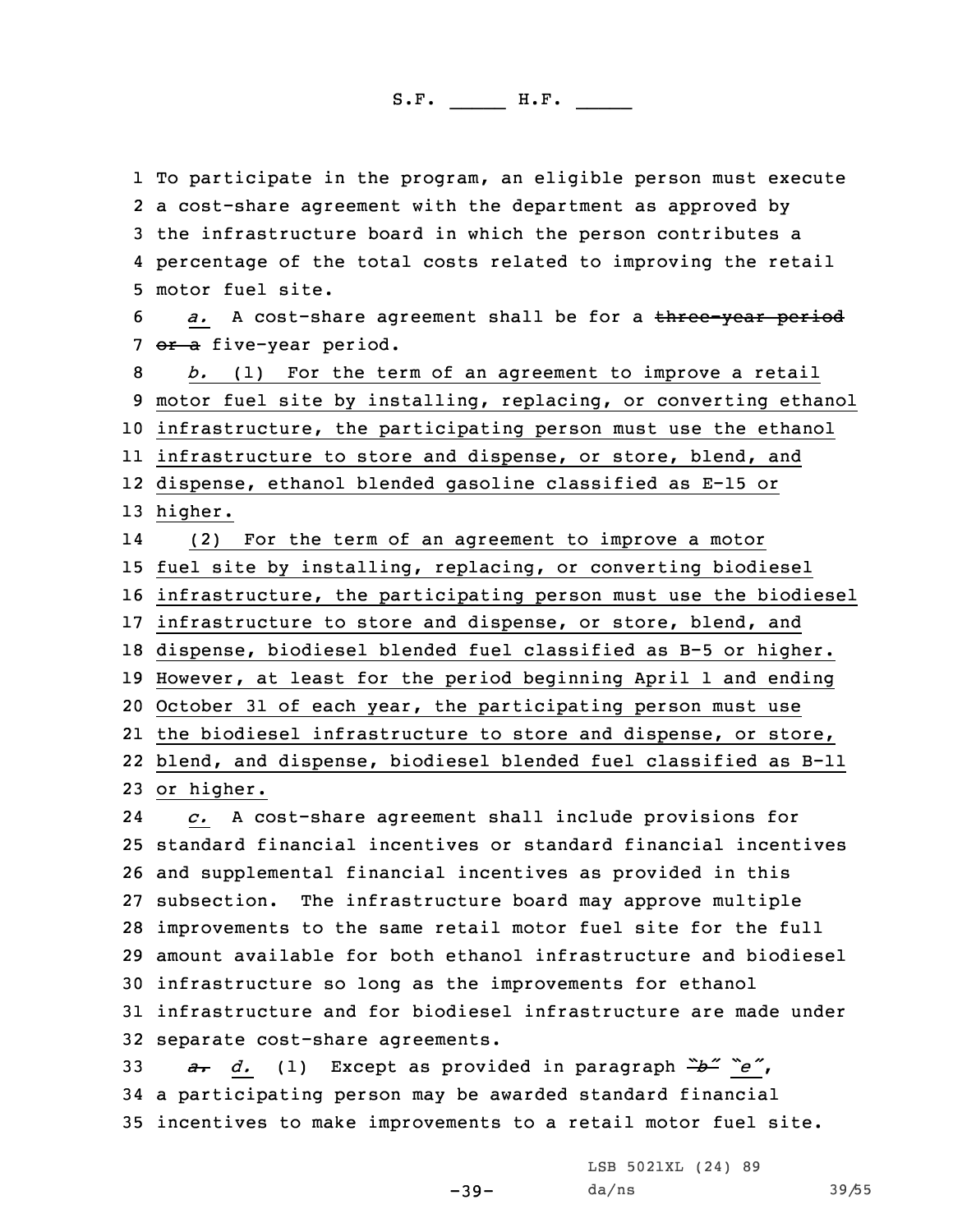1 The standard financial incentives awarded to <sup>a</sup> participating 2 person shall not exceed the following:

3 (a) For a three-year cost-share agreement, fifty percent of 4 <del>the actual cost of making the improvement or thirty thousand</del> 5 dollars, whichever is less.

6 (b) For <sup>a</sup> five-year cost-share agreement, seventy percent 7 of the actual cost of making the improvement or fifty thousand 8 dollars, whichever is less.

 (2) (a) The infrastructure board may approve multiple awards of standard financial incentives to make improvements to <sup>a</sup> the retail motor fuel site so long as the total amount of the awards for ethanol infrastructure or biodiesel infrastructure does not exceed the limitations provided in subparagraph (1). 14 (b) If the department determines that <sup>a</sup> participating person is assigned special status because the participating person is ineligible to be issued an E-15 incompatible infrastructure class 2 waiver order for the retail motor fuel site as provided in subsection 2, the infrastructure board may approve one or multiple awards of standard financial incentives to make improvements to that retail motor fuel site subject to all of the following: 22(i) The total amount of awards shall not be reduced by

23 the amount of any standard financial incentives awarded to 24 improve the retail motor fuel site before the department's

25 determination, notwithstanding subparagraph division (a).

26 (ii) The total amount of awards for ethanol infrastructure 27 or biodiesel infrastructure shall not exceed the limitations 28 provided in subparagraph (1).

 *b. e.* In addition to any standard financial incentives awarded to <sup>a</sup> participating person under paragraph *"a" "d"*, the participating person may be awarded supplemental financial incentives to make improvements to <sup>a</sup> retail motor fuel site to 33 do any of the following:

34 (1) Upgrade or replace a dispenser which is part of 35 gasoline storage and dispensing infrastructure used to store

LSB 5021XL (24) 89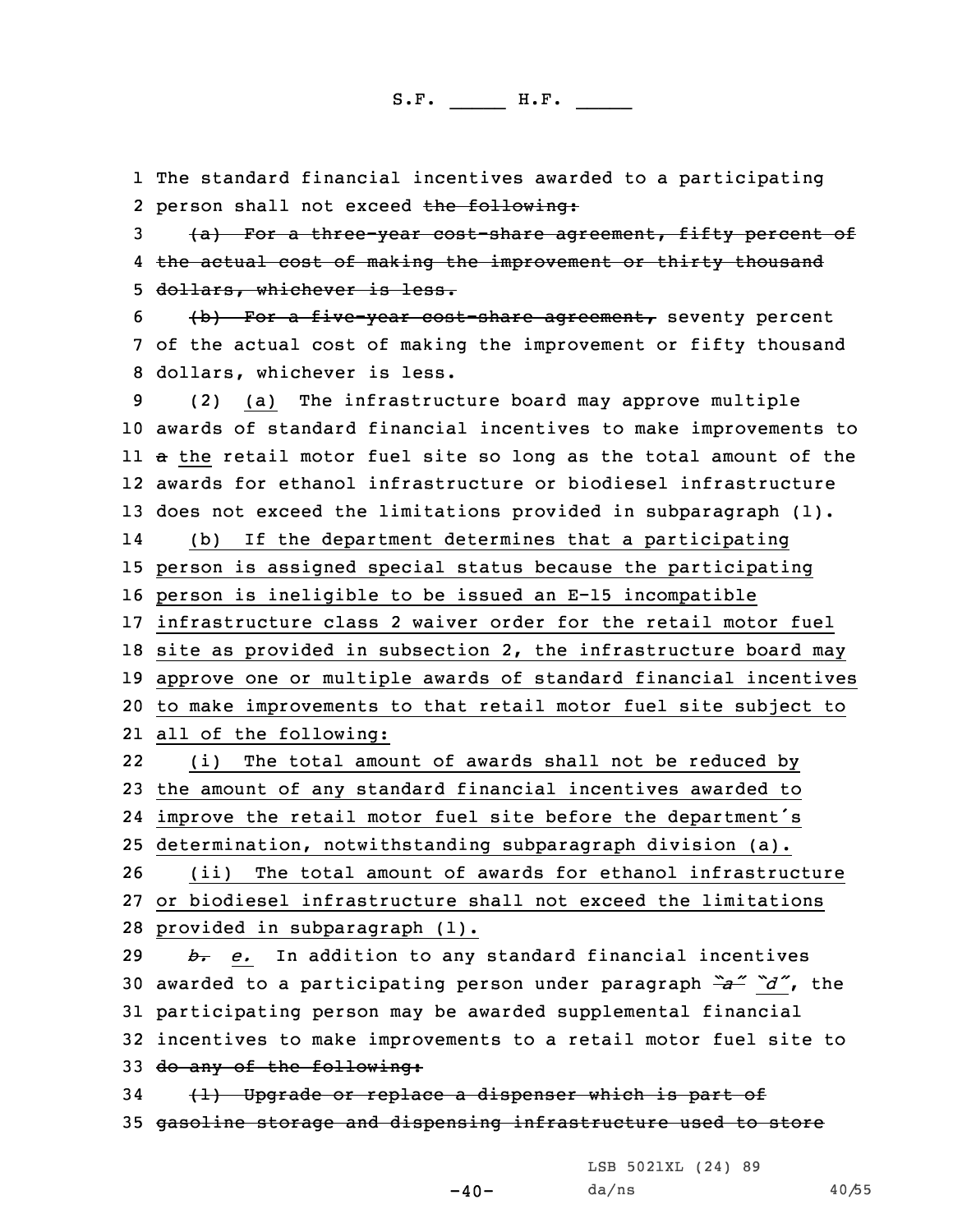1 and dispense E-85 gasoline as provided in [section](https://www.legis.iowa.gov/docs/code/2022/455G.31.pdf) 455G.31.

 The participating person is only eligible to be awarded the supplemental financial incentives if the person installed the 4 <del>dispenser not later than sixty days after July 27, 2011. The</del> supplemental financial incentives awarded to the participating person shall not exceed seventy-five percent of the actual cost of making the improvement or thirty thousand dollars, whichever  $8$  is less.

9 (2) To improve additional retail motor fuel sites owned or operated by <sup>a</sup> participating person within <sup>a</sup> twelve-month period as provided in the cost-share agreement. The supplemental financial incentives shall be used for the installation of an additional motor fuel storage tank and associated infrastructure at each such retail motor fuel site. A participating person may be awarded supplemental financial 16 incentives under this subparagraph paragraph and standard financial incentives under paragraph *"a" "d"* to improve the same retail motor fuel site. The supplemental financial incentives awarded to the participating person shall not exceed twenty-four thousand dollars. The participating person shall be awarded the supplemental financial incentives on <sup>a</sup> cumulative basis according to the schedule provided in this 23 subparagraph paragraph, which shall not exceed the following: 24 $\overline{a}$  (1) For the second retail motor fuel site, six thousand 25 dollars.

26  $\{b\}$  (2) For the third retail motor fuel site, six thousand 27 dollars.

28  $\leftarrow$  (3) For the fourth retail motor fuel site, six thousand 29 dollars.

30  $(d)$  (4) For the fifth retail motor fuel site, six thousand 31 dollars.

32 Sec. 92. Section 159A.15, subsection 1, Code 2022, is 33 amended to read as follows:

34 1. <sup>A</sup> person may apply to the department to receive financial 35 incentives on a cost-share basis. The department shall forward

LSB 5021XL (24) 89

-41-

da/ns 41/55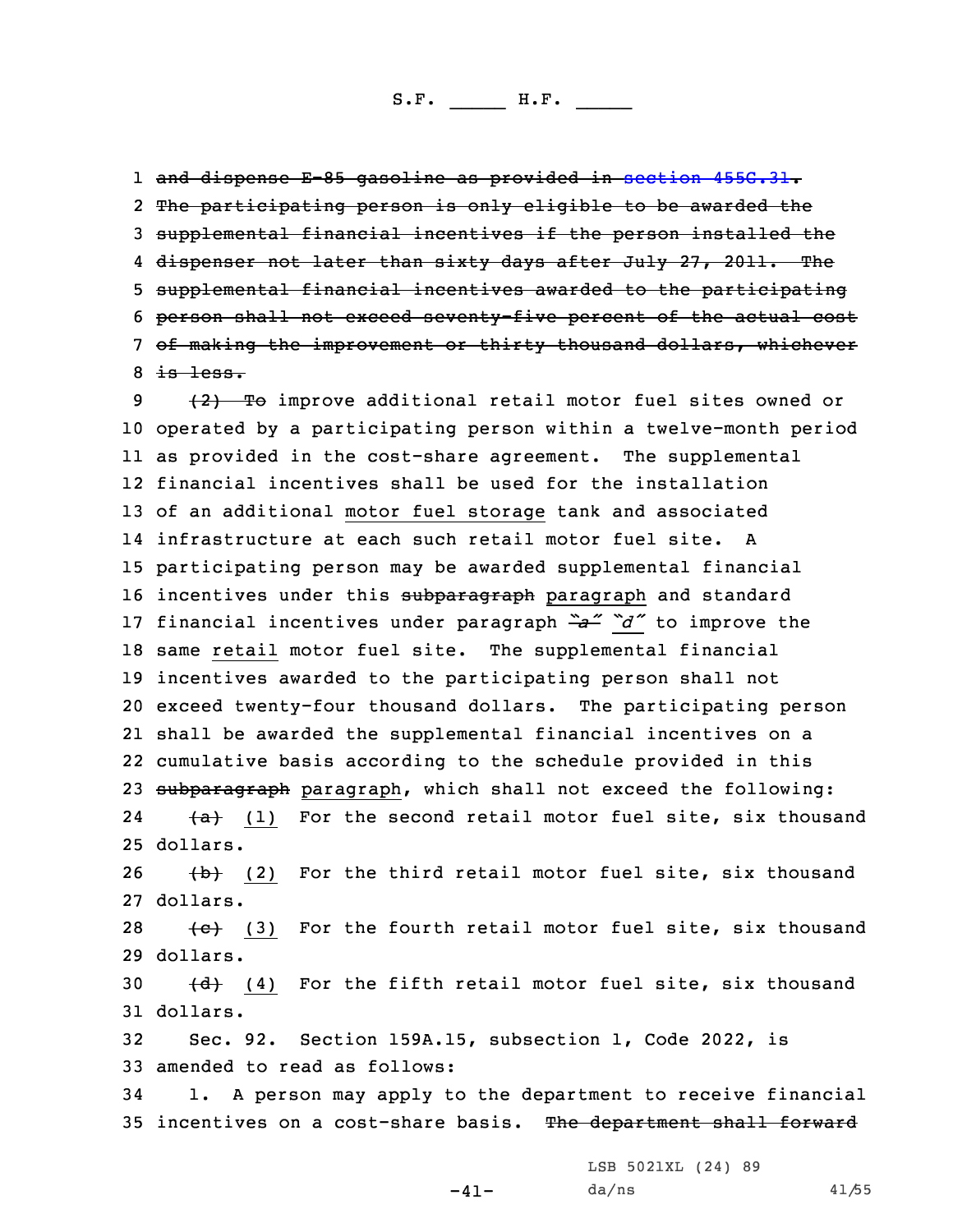1 <del>the applications to the underground storage tank fund board as</del> 2 <del>required by that board for evaluation and recommendation. The</del> underground storage tank fund board may rank the applications with comments and shall forward them to the infrastructure 5 board for approval or disapproval. The department shall award financial incentives on <sup>a</sup> cost-share basis to an eligible person whose application was approved by the infrastructure 8 board. Sec. 93. Section 159A.16, subsection 3, Code 2022, is amended to read as follows: 11 3. Moneys in the renewable fuel infrastructure fund are appropriated to the department exclusively to support and market the renewable fuel infrastructure programs as provided in [sections](https://www.legis.iowa.gov/docs/code/2022/159A.14.pdf) 159A.14 and [159A.15](https://www.legis.iowa.gov/docs/code/2022/159A.15.pdf), and as allocated in financial incentives by the renewable fuel infrastructure board created 16 in [section](https://www.legis.iowa.gov/docs/code/2022/159A.13.pdf) 159A.13. Up to fifty *a.* For each fiscal year, not more than one million two hundred fifty thousand dollars shall be allocated to support the renewable fuel infrastructure program for retail motor fuel sites as provided in section 159A.14 to finance the installation, replacement, or conversion of biodiesel infrastructure as provided in that section. *b.* For each fiscal year, not more than one hundred thousand 24 dollars shall be allocated <del>each fiscal year</del> to the department 25 to support the administration of the programs. The *c.* For each fiscal year, the department may use up to one and one-half percent of the program funds to market the programs. Otherwise the moneys shall not be transferred, used, obligated, appropriated, or otherwise encumbered except to allocate as financial incentives under the programs. EXPLANATION **The inclusion of this explanation does not constitute agreement with the explanation's substance by the members of the general assembly.** OVERVIEW. This bill provides <sup>a</sup> number of mechanisms to promote the use of renewable fuels used to power internal

 $-42-$ 

LSB 5021XL (24) 89  $da/ns$  42/55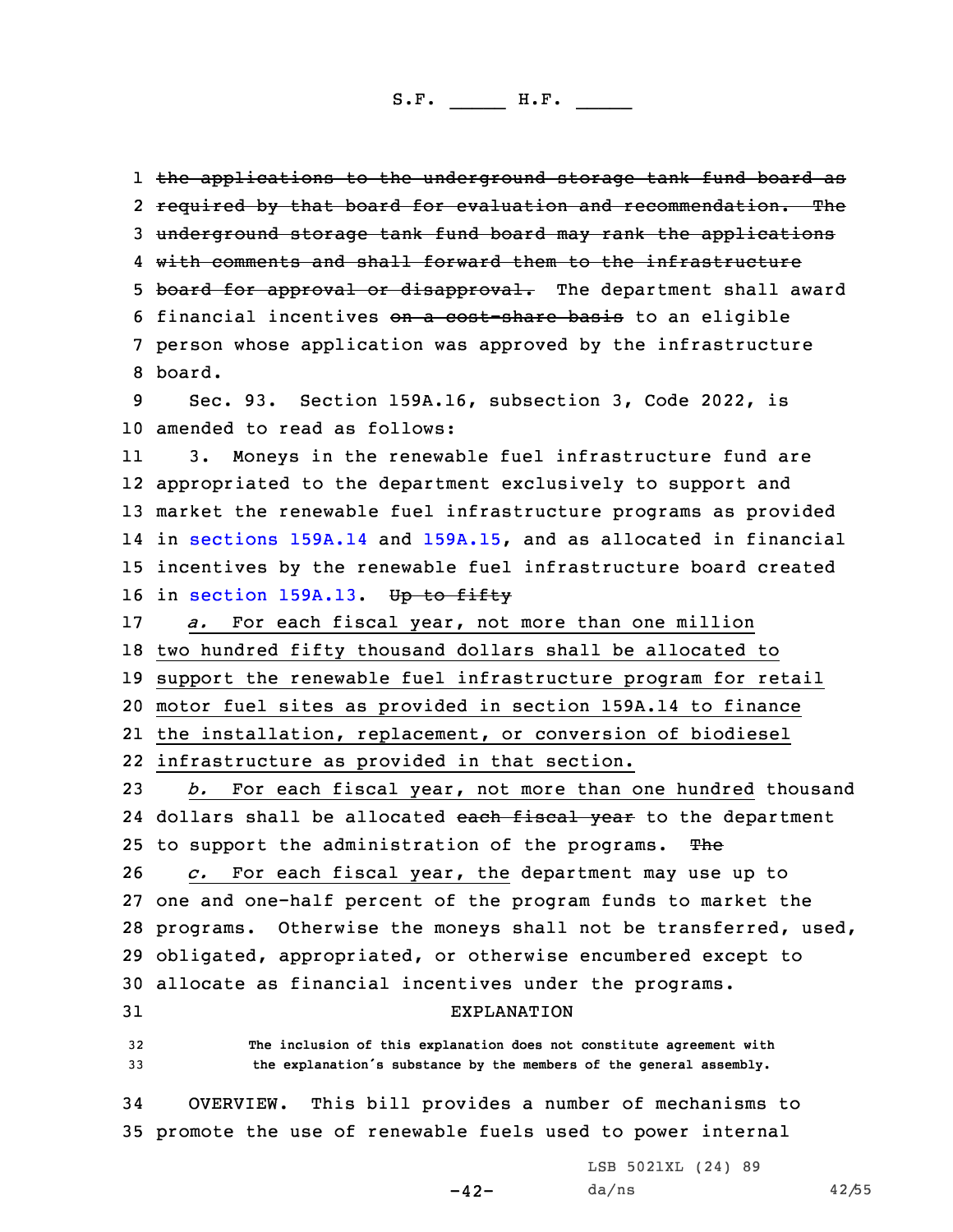combustion engines that operate motor vehicles (e.g., both conventional and flex-fuel). The bill provides for both compliance requirements regulating the storage and dispensing of renewable fuel, and promotional measures (specifically financial and tax incentives) to increase the availability and opportunity for consumers to select <sup>a</sup> renewable fuel.

 OVERVIEW —— TYPES AND CLASSIFICATIONS OF RENEWABLE FUELS. The term "motor fuel" is sometimes used to describe both gasoline and diesel fuel (Code chapter 214A) but is also used to describe only gasoline, while the term "special fuel" is used to describe diesel fuel (Code chapter 452A). The term "renewable fuel" is used to describe gasoline or diesel fuel when blended with <sup>a</sup> percentage of its biofuel component (biofuel). For gasoline, the biofuel, referred to as ethanol, is denatured grain (corn) alcohol. For diesel fuel, the biofuel, referred to as biodiesel, is derived from processed animal fat or plant (soybean) oil. Renewable fuel is based on the percentage of biofuel present in <sup>a</sup> volume (gallon) of gasoline or diesel fuel (Code section 214A.2). The biofuel's percentage is designated by its classification. Ethanol is abbreviated as "E" and biodiesel is abbreviated as "B". The term "xx" is <sup>a</sup> variable which represents the biofuel percentage present by volume. Typically, <sup>a</sup> statute establishes <sup>a</sup> classification threshold meaning that <sup>a</sup> renewable fuel must have <sup>a</sup> minimum biofuel percentage. For ethanol blended gasoline, the most widely recognized classification thresholds are E-10, E-15, and E-85; and for biodiesel blended fuel, the most widely recognized threshold classifications are B-5, B-11, and B-20. For E-85, the biofuel percentage ranges from 70 percent to 85 percent.

 OVERVIEW —— STATE AGENCIES REGULATING AND PROMOTING RENEWABLE FUELS. State agencies responsible for administering and enforcing regulations and awarding promotional incentives include the department of agriculture and land stewardship (DALS), the department of natural resources (DNR), the state

-43-

LSB 5021XL (24) 89 da/ns 43/55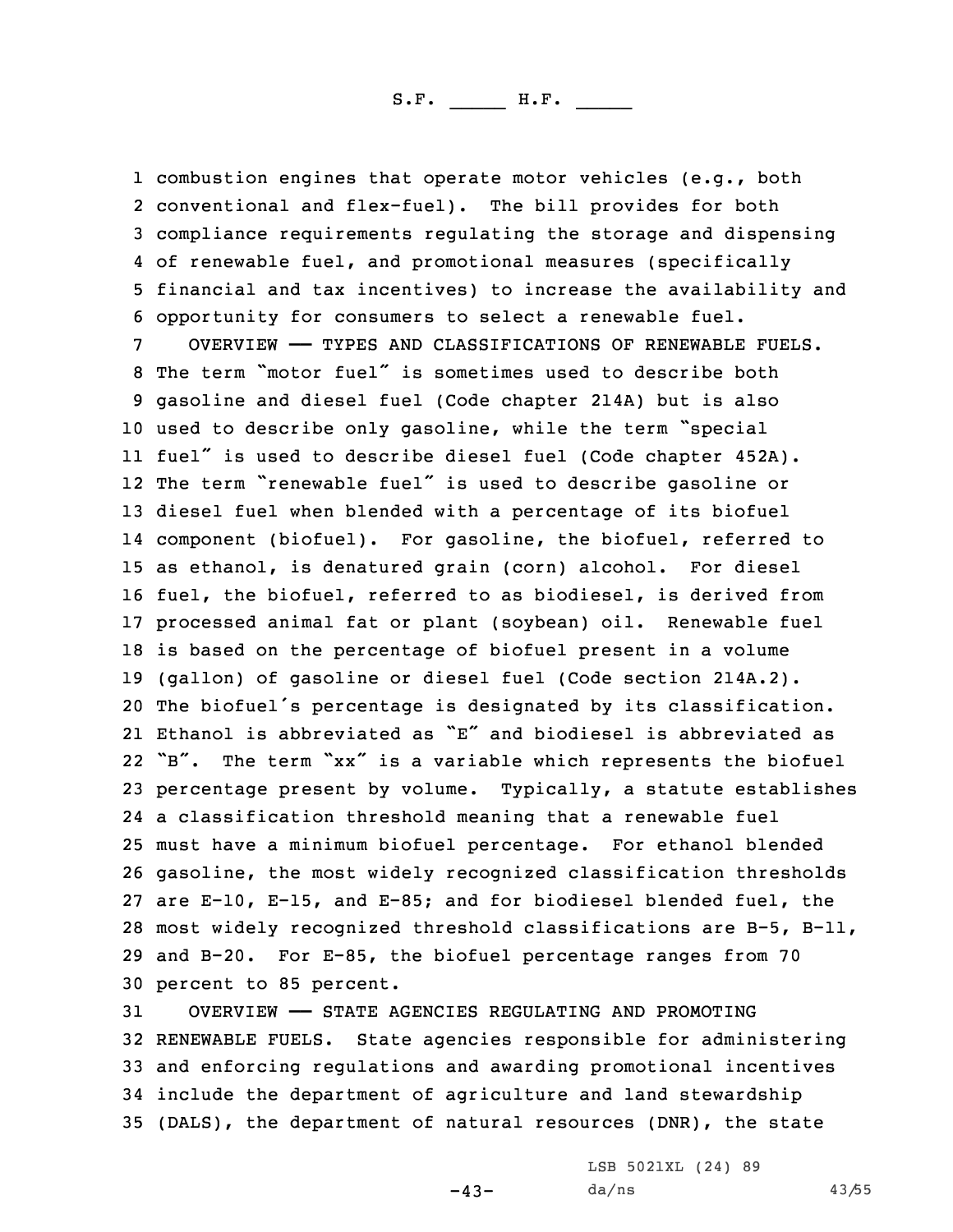fire marshal (SFM), the department of revenue (DOR), and the department of administrative services (DAS) together with various agencies that operate the state's motor vehicle fleet. 4 OVERVIEW —— REGULATION OF MOTOR FUEL (DALS). DALS is responsible for setting standards for motor fuel (defined to include gasoline and diesel fuel), including renewable fuel and its biofuel components. Generally, the regulations are based on voluntary global specifications adopted and published by <sup>a</sup> widely recognized private association, A.S.T.M. international (Code section 214A.2). DALS regulates the advertising of motor fuel to ensure that it complies with applicable standards and classifications (Code sections 214A.2 and 214A.3). <sup>A</sup> retail dealer must notify <sup>a</sup> consumer at the pump that the motor fuel being dispensed is <sup>a</sup> renewable fuel. Specifically, <sup>a</sup> sticker must be placed on the motor fuel dispenser (dispenser) used to discharge the renewable fuel (Code section 214A.16). DALS also regulates the licensure of retail dealers and the inspection of meters used to measure the discharge of motor fuel pumped from <sup>a</sup> motor fuel storage tank (storage tank) to <sup>a</sup> dispenser at either <sup>a</sup> fixed location such as <sup>a</sup> service station or <sup>a</sup> mobile location such as <sup>a</sup> tank wagon (Code chapters 214 and 215 regulating weights and measures). The term motor fuel pump (pump), including <sup>a</sup> motor fuel blender pump, is often used colloquially to describe the meter which is equipment sealed from tampering and used to record and display the volume of motor fuel dispensed and to calculate the purchase price. <sup>A</sup> retail dealer is licensed by DALS to operate <sup>a</sup> metered motor fuel pump used to dispense motor fuel (Code section 214.2). Generally, <sup>a</sup> person who violates <sup>a</sup> regulation relating to <sup>a</sup> motor fuel standard is guilty of <sup>a</sup> serious misdemeanor punishable by confinement for no more than one year and <sup>a</sup> fine of at least \$430 but not more than \$2,560 with each day that <sup>a</sup> continuing violation occurs considered <sup>a</sup> separate offense (Code section 214A.11(1)). Alternatively, DALS may proceed against the person by initiating an administrative (contested

 $-44-$ 

LSB 5021XL (24) 89 da/ns 44/55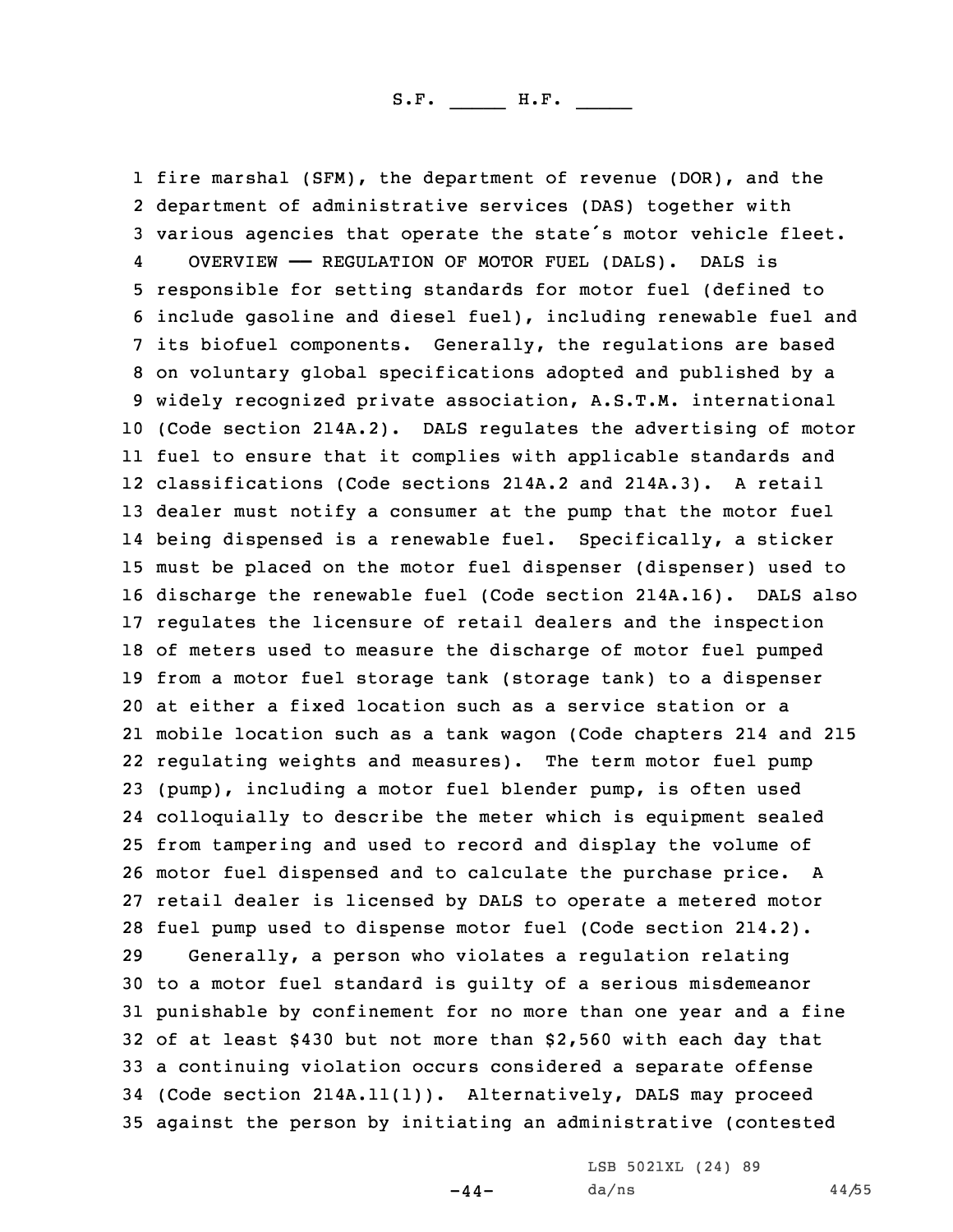case) proceeding in which the applicable civil penalty ranges from \$100 to \$1,000 per violation (Code section 214A.11(2)). <sup>A</sup> retail dealer who violates standards for the operation of <sup>a</sup> metered pump (e.g., tampering) is subject to administrative action, including having <sup>a</sup> metered pump placed out of service (Code section 215.4).

 OVERVIEW —— REGULATION OF MOTOR FUEL INFRASTRUCTURE (DNR AND SFM). Generally, DNR is required to regulate underground infrastructure, including <sup>a</sup> storage tank used to hold gasoline or diesel fuel, including associated renewable fuels, in <sup>a</sup> manner that prevents water pollution (Code chapter 455G). The SFM regulates the storage, transportation, handling, or use of flammable or combustible liquids including an aboveground storage tank holding gasoline or diesel fuel and associated renewable fuels (Code chapter 101).

 OVERVIEW —— STATE VEHICLE USE OF RENEWABLE FUELS (DAS AND VARIOUS STATE ENTITIES). DAS and other state entities maintaining the state motor vehicle fleet must operate those motor vehicles using <sup>a</sup> renewable fuel which must be either ethanol blended gasoline or biodiesel blended fuel, if commercially available. State agencies subject to the requirement include DAS (Code chapter 8A), the commission for the blind (Code chapter 216B), the state board of regents (Code chapter 262), the department of transportation (Code chapter 307), and the department of corrections (Code chapter 904). OVERVIEW —— RENEWABLE FUEL PROMOTION —— INCOME TAX CREDIT PROGRAMS (DOR). DOR administers three renewable fuel income tax credit programs, including the E-85 gasoline promotion tax credit (Code sections 422.11O and 422.33(11B)), the E-15 plus gasoline promotion tax credit (Code sections 422.11Y and 422.33(11D)), and the biodiesel blended fuel tax credit (Code sections 422.11P and 422.33(11C)). For each tax credit program, the amount of the tax credit is calculated by multiplying the number of gallons of <sup>a</sup> renewable fuel that meets <sup>a</sup> threshold classification sold at the retail site or

-45-

LSB 5021XL (24) 89 da/ns 45/55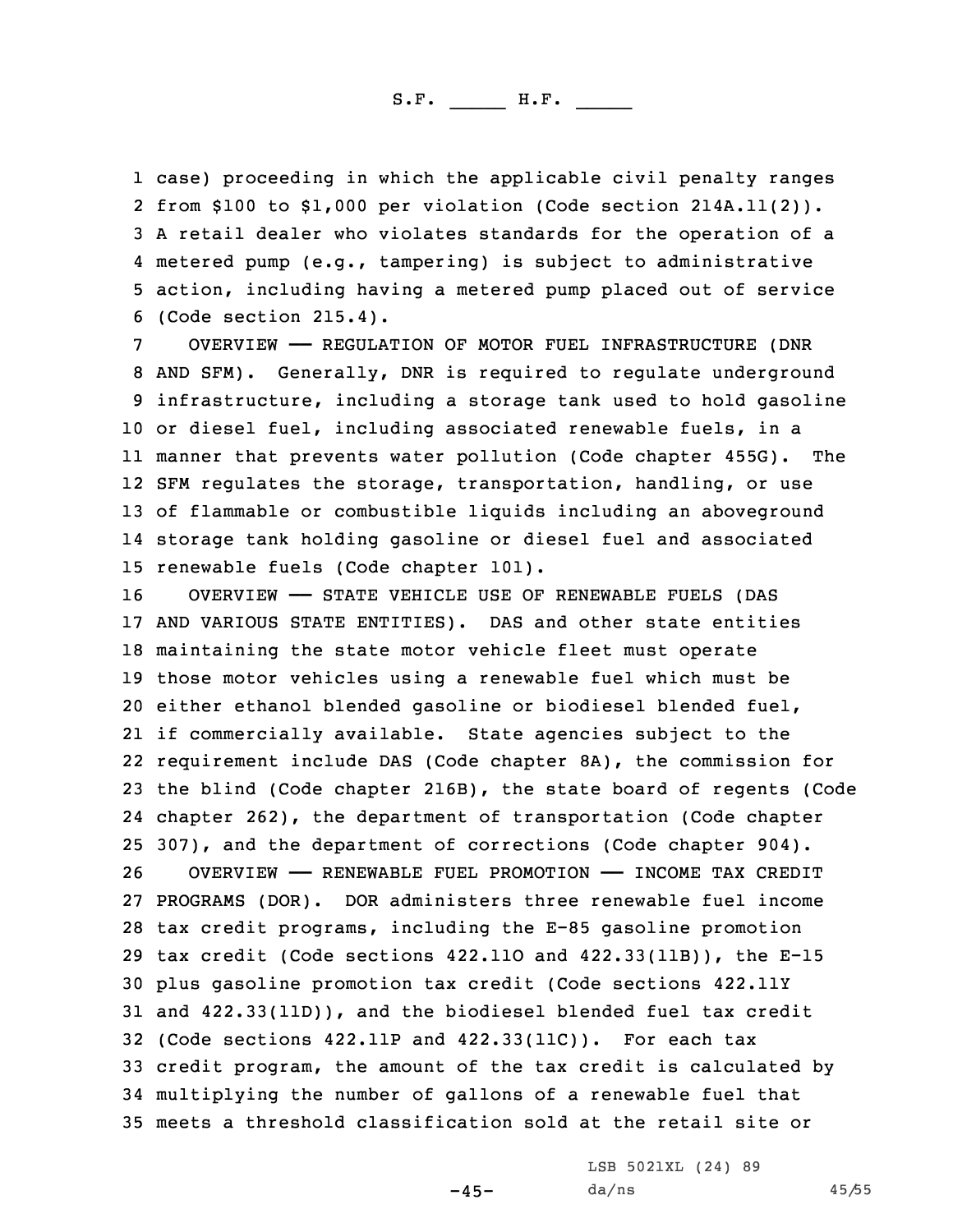on <sup>a</sup> companywide basis and reported to DOR during the prior determination period by <sup>a</sup> designated rate. For the E-85 gasoline promotion tax credit, the designated rate is 16 cents. For the biodiesel blended fuel tax credit, the designated rate is 3.5 cents for B-5 or higher but not as high as B-11 and 5 cents for B-11 or higher. For the E-15 plus gasoline promotion tax credit, the designated rate depends upon the time of the year. For the first period beginning January 1 and ending May 31, it is 3 cents, for the second period beginning June 1 and ending September 15, it is 10 cents, and for the third period beginning September 16 and ending December 31, it returns to 3 cents. All three tax rates expire on January 1, 2025. OVERVIEW —— RENEWABLE FUEL PROMOTION —— EXCISE TAXES (DOR). DOR compiles information from reports submitted by retail dealers regarding the total gallonages of gasoline and diesel fuel sold to consumers during the prior calendar year (determination period). The information includes sales of renewable fuels according to classification (Code sections 452A.31 and 452A.33). The information compiled by <sup>a</sup> retail dealer is used as the basis for calculating <sup>a</sup> promotional income tax credit claimed by the retail dealer. The aggregated information is used by DOR to calculate the amount of promotional incentives awarded in the form of reduced excise taxes imposed on certain renewable fuel sold in this state (Code chapter 452A). Specifically, DOR calculates the excise tax for ethanol blended gasoline classified as E-15 or higher and for biodiesel fuel classified as B-11 or higher for each 12-month period beginning July 1 and ending June 30 (coinciding with the state fiscal year) (Code section 452A.3). OVERVIEW —— RENEWABLE FUEL PROMOTION —— DEDUCTION OF EXCISE

 TAX FOR LICENSED RENEWABLE FUEL BLENDERS (DOR). The excise tax is imposed on gasoline and undyed ("clear") diesel fuel when it is "withdrawn from <sup>a</sup> terminal", meaning the physical movement from <sup>a</sup> storage and distribution facility (removed from the rack) or the shipment of ethanol from its manufacturer to

 $-46-$ 

LSB 5021XL (24) 89 da/ns 46/55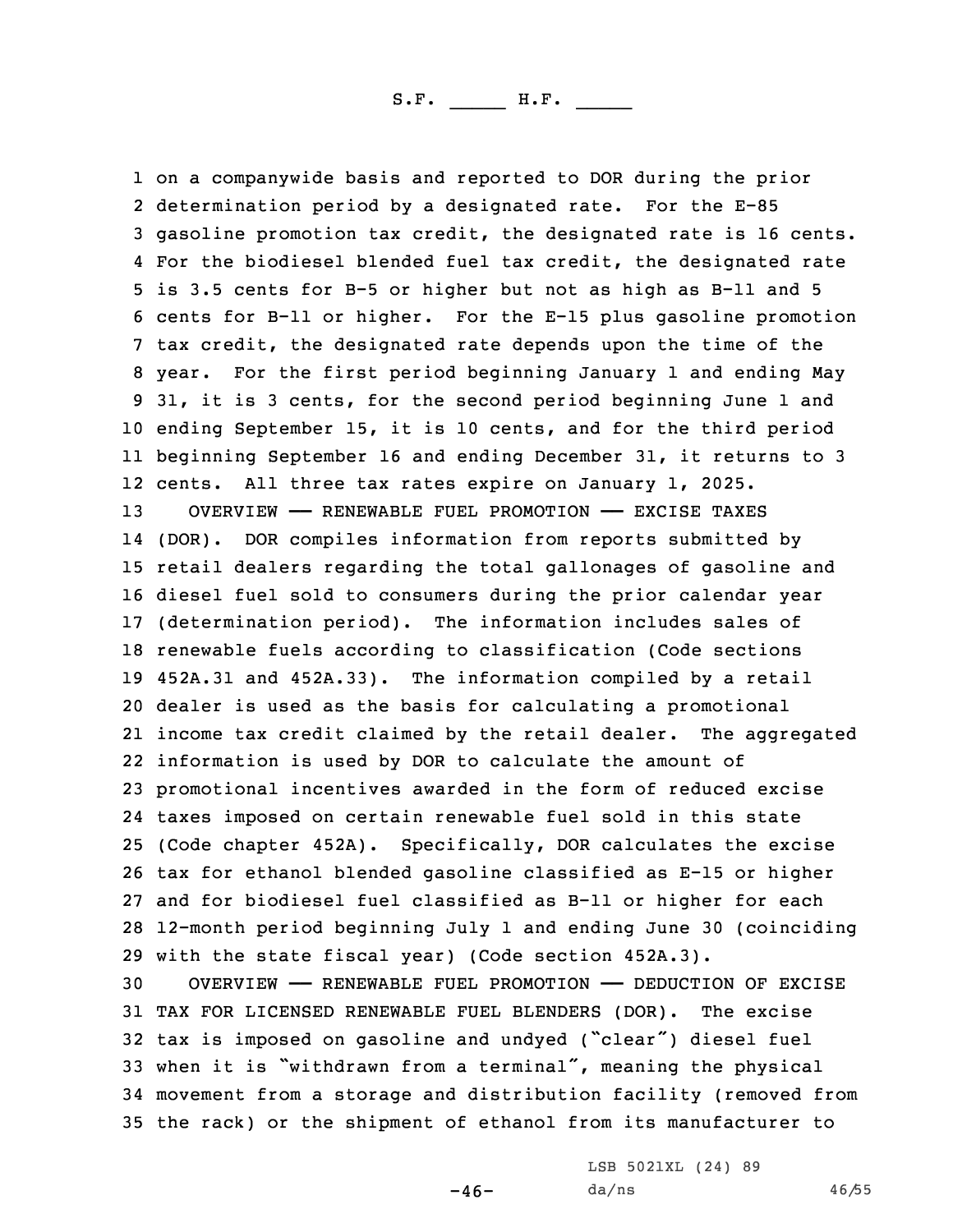<sup>a</sup> nonterminal location (701 IAC 67.1). <sup>A</sup> person who produces <sup>a</sup> renewable fuel by combining gasoline or diesel fuel with its biofuel component at <sup>a</sup> nonterminal location must obtain <sup>a</sup> blender's license (Code section 452A.6). The licensed blender may be liable for the amount of any underpayment of the excise tax due or may be entitled to receive <sup>a</sup> refund for any overpayment of the excise tax due, depending on the amount of the tax paid on the biofuel and whether the renewable fuel to be sold meets the threshold classification for ethanol blended gasoline (E-15) or biodiesel blended fuel (B-11) (Code section 452A.8 and 701 IAC 68.4).

12 OVERVIEW —— RENEWABLE FUEL SALES AND USE TAX PROMOTION —— BIODIESEL PRODUCERS. <sup>A</sup> producer of biodiesel registered with the EPA (40 C.F.R. §79.4) who manufactures biodiesel meeting DALS standards (Code section 214A.2) is entitled to claim <sup>a</sup> refund of sales and use taxes paid (Code section 423.4(9)). The amount of the refund is 2 cents multiplied by the total number of gallons of biodiesel during each quarter of the year. However, <sup>a</sup> producer is not entitled to claim <sup>a</sup> refund during <sup>a</sup> calendar year on any gallon in excess of 25 million gallons produced at <sup>a</sup> facility. The refund expires on January 1, 2025. 22 OVERVIEW —— PROMOTION OF RENEWABLE FUEL AT RETAIL SITES (DALS). DALS promotes renewable fuels by administering the renewable fuel infrastructure program for retail motor fuel sites (infrastructure program) in cooperation with the renewable fuel infrastructure board (Code chapter 159A, subchapter III). Under the infrastructure program, DALS enters into an agreement with <sup>a</sup> retail dealer to improve <sup>a</sup> retail site by installing, replacing, or converting infrastructure, including storage tanks, pumps, dispensers, and associated equipment (e.g., fittings and pipes). Specifically, financial incentives are awarded on <sup>a</sup> cost-share basis to store <sup>a</sup> biofuel classified as E-100 or B-100, or to store and dispense <sup>a</sup> renewable fuel having <sup>a</sup> threshold classification of E-15 or B-1 (Code section 159A.14). The award of financial incentives

-47-

LSB 5021XL (24) 89 da/ns 47/55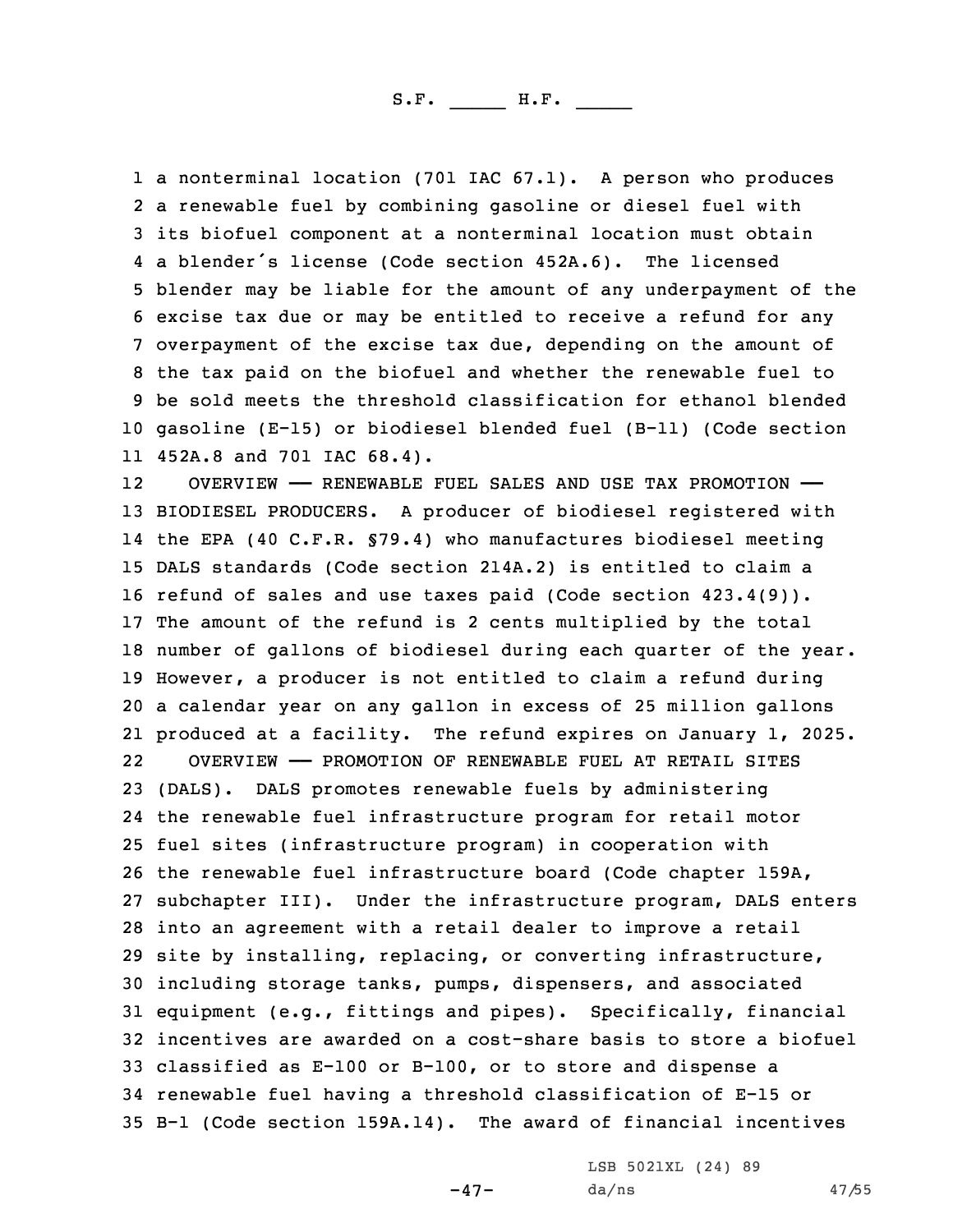is based on either <sup>a</sup> three-year agreement with the state's incurred cost share limited to 50 percent of the actual costs incurred or \$30,000, whichever is less, or <sup>a</sup> five-year agreement with the state cost share limited to 70 percent of the actual costs incurred or \$50,000, whichever is less. A participating person may receive multiple awards to improve the same retail site so long as the total amount of awards does not exceed the percentage or dollar amount limit. <sup>A</sup> retail dealer who acts in violation of an agreement is subject to <sup>a</sup> civil penalty of up to \$1,000 per day (Code section 159A.14(7)). The infrastructure program is supported by the renewable fuel infrastructure fund (infrastructure fund) (Code section 159A.16).

14 BILL IN SUMMARY —— REQUIREMENTS —— COMPLIANCE WITH THE E-15 ACCESS STANDARD (DALS). The bill creates an E-15 access standard (new Code section 214A.31) beginning January 1, 2023. In order to comply with the E-15 access standard, <sup>a</sup> retail dealer must advertise and sell E-15 gasoline from <sup>a</sup> minimum number of qualifying dispensers (i.e., <sup>a</sup> dispenser that dispenses gasoline) located at the retail dealer's retail site. The number of qualified dispensers required depends on whether the retail dealer installed, replaced, or converted <sup>a</sup> gasoline storage tank on or after that date. If so, <sup>a</sup> general form of compliance applies and the retail dealer must dispense E-15 gasoline from at least 50 percent of all qualified gasoline dispensers located at the retail site. If the retail site has only one qualified dispenser, that dispenser must dispense E-15 gasoline. An alternative form of compliance applies if the retail dealer has not installed, replaced, or converted <sup>a</sup> gasoline storage tank on or after that date. Under the alternative form of compliance, the retail dealer is not required to dispense E-15 gasoline from any qualified dispenser until January 1, 2026. On and after that date, two conditions must be met: (1) the retail dealer still cannot install, replace, or convert <sup>a</sup> gasoline storage tank, and (2)

 $-48-$ 

LSB 5021XL (24) 89 da/ns 48/55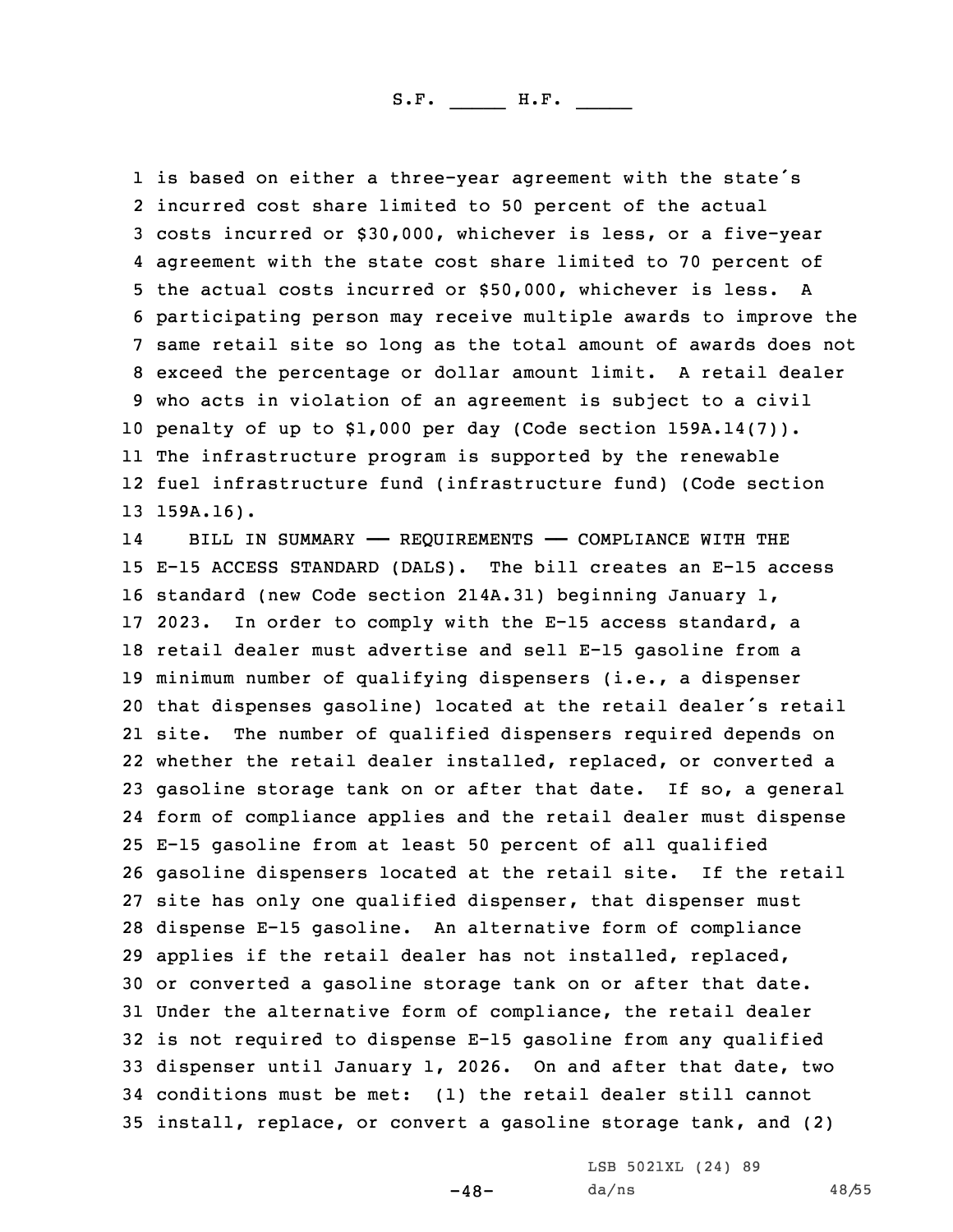the retail dealer must advertise and sell E-15 gasoline from one qualified dispenser located at the retail motor fuel site. If the retail dealer fails to meet any of the two conditions under the alternative form of compliance, the retail dealer is subject to the general form of compliance and must immediately advertise and sell E-15 gasoline from the minimum number (one or 50 percent) of the qualified dispensers at the retail site. 8 BILL IN SUMMARY - REQUIREMENTS - COMPLIANCE WITH E-15 ACCESS STANDARD —— SUSPENSION AND WAIVERS. The bill exempts certain unqualified dispensers from the E-15 access standard, including those dispensers that exclusively dispense aviation gasoline, diesel fuel, or kerosene (new Code section 214A.32). It also exempts dispensers that are part of <sup>a</sup> tank vehicle dispensing motor fuel off-site. <sup>A</sup> special exemption applies when the retail dealer cannot meet the E-15 access standard because of maintenance, repair, or reconditioning of infrastructure or the installation, expansion, replacement, or conversion of infrastructure. The governor may issue an executive order that suspends compliance by all retail dealers doing business in the state or <sup>a</sup> geographic segment of the state (new Code section 214A.33). The governor's suspension order must be supported by credible evidence that market forces or existing infrastructure prevents compliance. The secretary of agriculture may issue either of two administrative orders that waive compliance by <sup>a</sup> retail dealer on <sup>a</sup> site-by-site basis. The E-15 unavailability waiver order must be based on credible evidence that <sup>a</sup> retail dealer has not been able to reasonably obtain E-15 gasoline (new Code section 214A.34). The E-15 incompatible infrastructure waiver order must be based on credible evidence that the motor fuel storage and dispensing infrastructure located at the retail motor fuel site is not compatible with the use of E-15 gasoline. The secretary of agriculture may issue either <sup>a</sup> class 1 or class 2 E-15 incompatible infrastructure waiver order (new Code section 214A.35). <sup>A</sup> class 1 waiver order is based on the age

 $-49-$ 

LSB 5021XL (24) 89 da/ns 49/55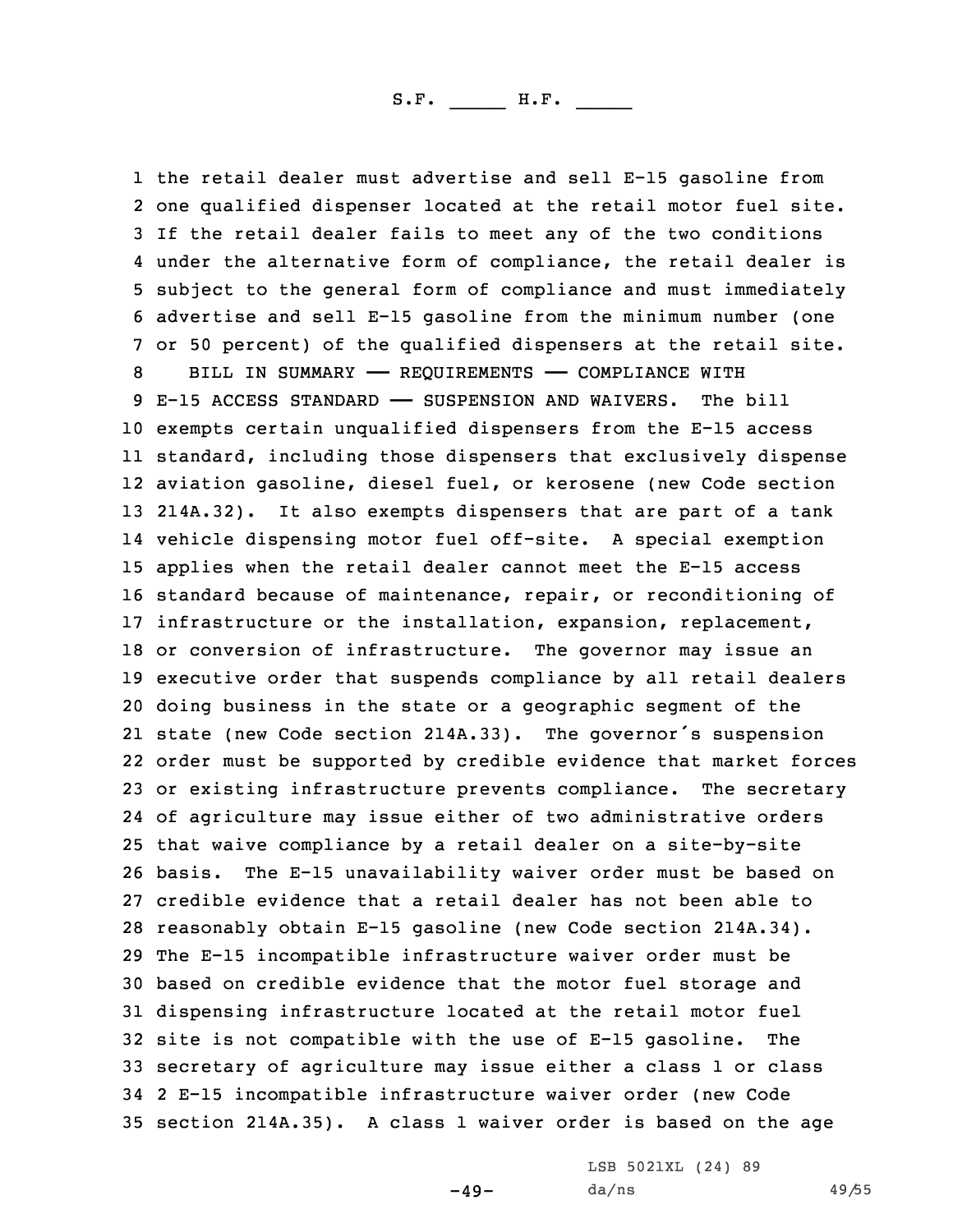1 of all motor fuel tanks dispensing gasoline, and specifically the date of installation and the construction materials used (specifically fiberglass). <sup>A</sup> class 2 waiver order is based on an evaluation of the motor fuel site to determine if the motor fuel storage and dispensing infrastructure is not compatible with E-15 gasoline. The evaluation must be completed by DALS or <sup>a</sup> certified professional retail motor fuel site installer (installer) certified by DALS. In addition, the total estimated cost of the improvement must exceed the E-15 infrastructure base amount which equals the maximum amount of financial incentives that the retail dealer could be awarded under the renewable fuel infrastructure program for retail dealers (amended Code section 159A.14). The secretary must terminate <sup>a</sup> class 1 or class 2 waiver order based on the occurrence of any number of specified events, including the failure of the retail dealer to be licensed under weights and measures regulations governing motor fuel pumps (Code section 214.2); the cessation of the retail dealer's business; or the installation, replacement, or conversion of <sup>a</sup> motor fuel storage tank. <sup>A</sup> retail dealer or installer who falsely completes an application for <sup>a</sup> class 1 or class 2 waiver order commits perjury and is subject to <sup>a</sup> class "D" felony (punishable by confinement for no more than five years and <sup>a</sup> fine of at least \$1,025 but not more than \$10,245). BILL IN SUMMARY —— REQUIREMENTS —— RETAIL MOTOR FUEL SITE INSPECTIONS AND REGULATION OF RETAIL DEALER ADVERTISING (DALS). The bill provides that when conducting an inspection of metered pumps located at <sup>a</sup> retail site to determine compliance with weights and measures regulations, DALS is also required to determine compliance with the E-15 access standard (amended Code section 214.12). <sup>A</sup> retail dealer is prohibited from falsely advertising for sale gasoline or diesel fuel, including by advertising <sup>a</sup> false classification (amended Code section 214A.3). The bill eliminates <sup>a</sup> provision requiring that <sup>a</sup>

35 decal be placed on <sup>a</sup> dispenser notifying consumers that motor

LSB 5021XL (24) 89 da/ns 50/55

-50-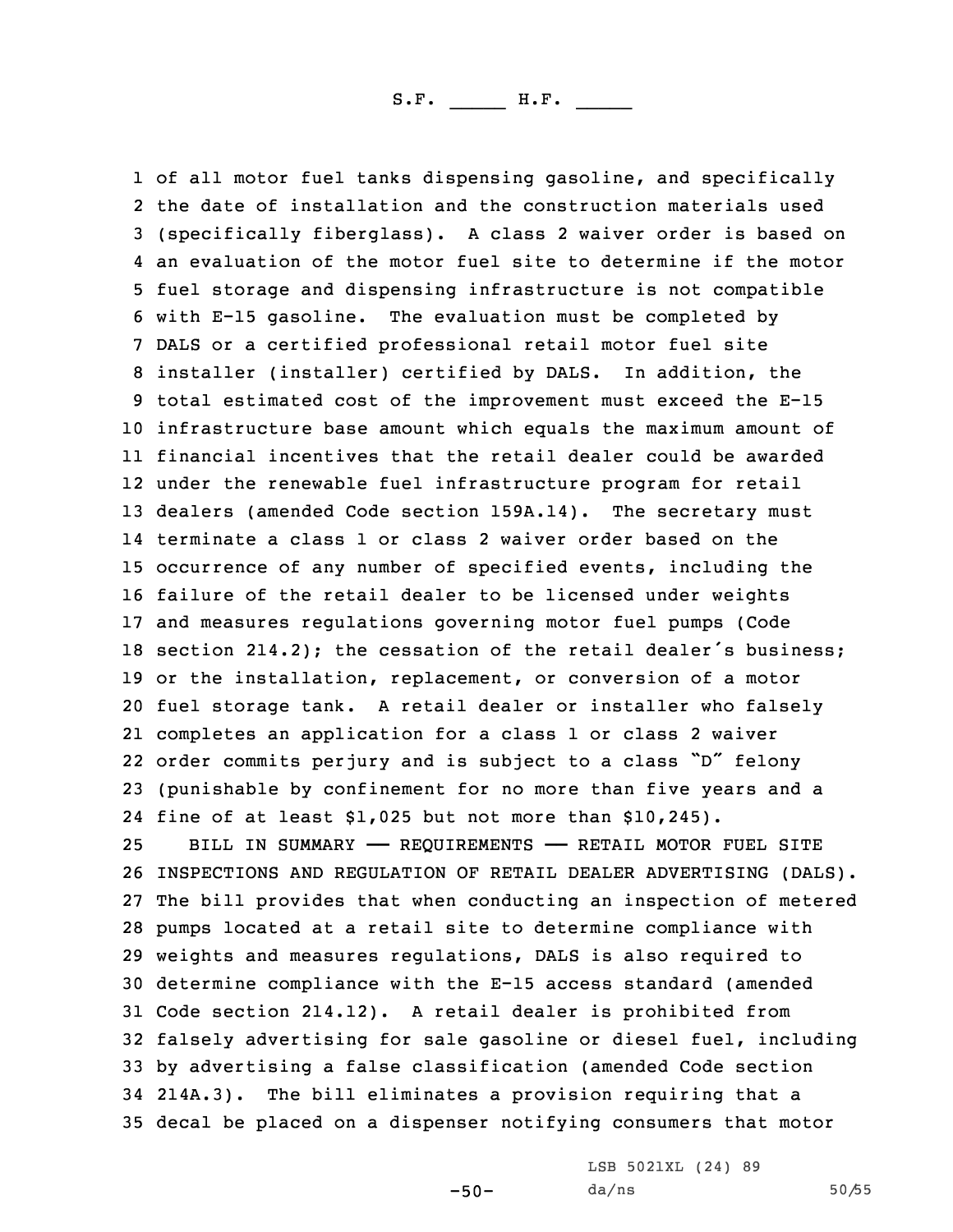fuel being dispensed is <sup>a</sup> renewable fuel (amended Code section 159A.6 and repealed Code section 214A.16). The bill does not affect federal labeling requirements, including by the United States environmental protection agency under the Clean Air Act Amendments of 1990 (42 U.S.C. §7545 and 40 C.F.R. pt. 1090) or by the United States department of energy and the United States federal trade commission (15 U.S.C. §2801 et seq., 42 U.S.C. §17021, 16 C.F.R. pt. 306, and 40 C.F.R. §80.1501(a)).

9 BILL IN SUMMARY - REQUIREMENTS - RETAIL DEALER DISCIPLINARY ACTION AND ENFORCEMENT (DALS). The bill provides that <sup>a</sup> retail dealer who violates the E-15 access standard is subject to <sup>a</sup> disciplinary action which may result in the suspension or revocation of the retail dealer's license issued under weights and measures regulations (new Code section 214A.36).

16 BILL IN DETAIL - REQUIREMENTS - NEW INSTALLATION OF GASOLINE AND BIODIESEL INFRASTRUCTURE AT RETAIL DEALER SITES (DNR AND SFM). The bill provides that new infrastructure required to be installed to store and dispense E-85 gasoline or B-20 biodiesel fuel must be (1) listed with an independent testing laboratory (e.g., underwriters laboratories) or approved by the manufacturer and (2) approved by DNR or the SFM, unless such approval is waived based on compliance with <sup>a</sup> substitute requirement (new Code sections 455G.32 and 455G.33, which are similar to amended Code section 455G.31 excusing the storage of ethanol blended gasoline classified as higher than E-9, which the bill increases to E-10).

28 BILL IN SUMMARY - REGULATION OF MOTOR VEHICLES POWERED BY QUALIFIED RENEWABLE FUELS AND PURCHASE OF QUALIFIED RENEWABLE FUELS BY STATE GOVERNMENT ENTITIES. The bill provides that DAS and other state entities administering the state government fleet must provide that state motor vehicles operating using engines powered by gasoline or diesel fuel must use the highest classification of qualified renewable fuel available. <sup>A</sup> qualified renewable fuel is limited to ethanol blended

-51-

LSB 5021XL (24) 89 da/ns 51/55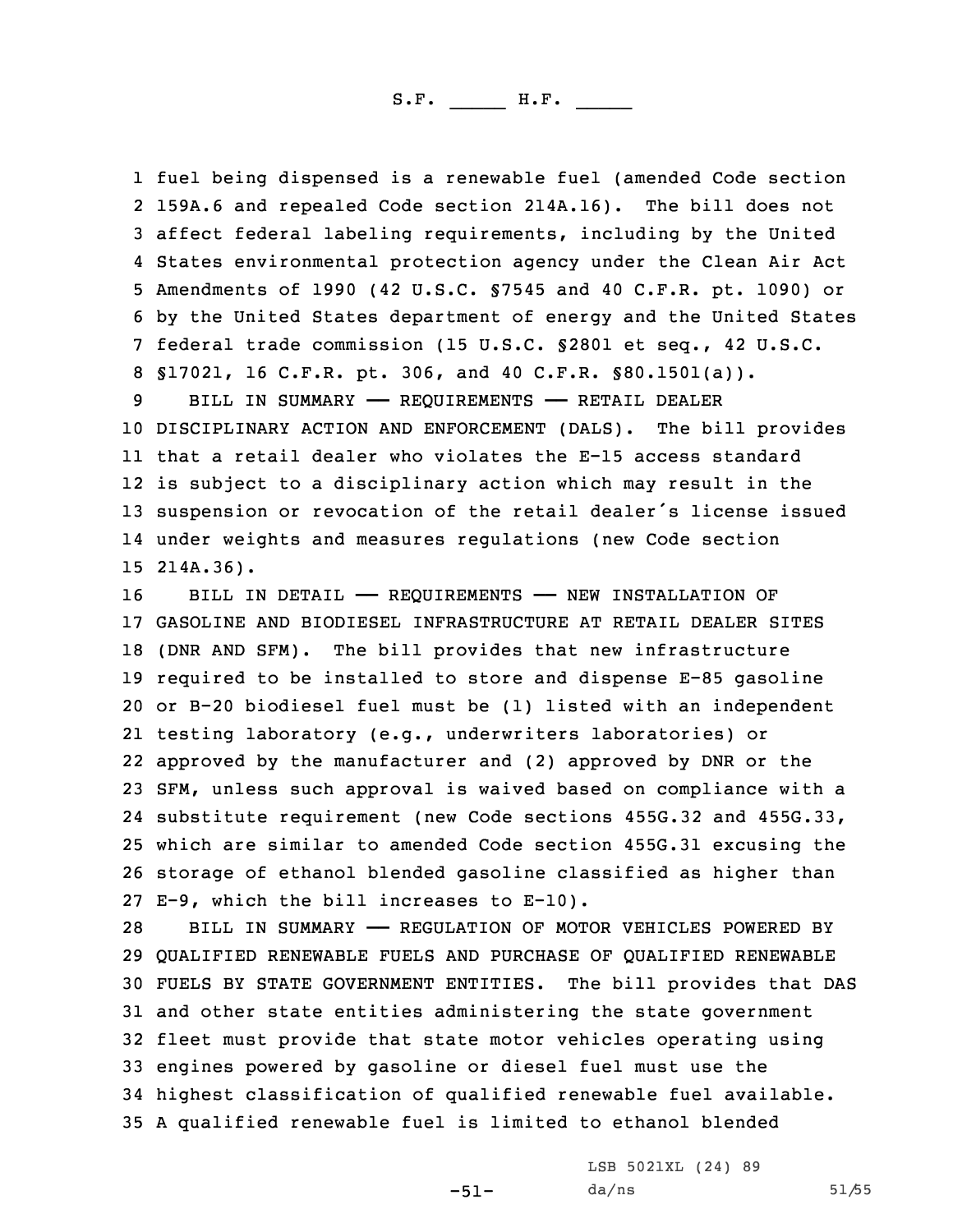gasoline or biodiesel blended fuel. Certain limitations apply: (1) the qualified renewable fuel must be warranted by the motor vehicle's manufacturer, (2) that classification of qualified renewable fuel must be available, and (3) an emergency situation must not exist. In addition, DAS and the other state entities must revise their bidding procedures as necessary to account for the purchase of motor vehicles that operate using engines powered by biodiesel blended fuel having <sup>a</sup> threshold classification of B-20 (new Code section 8A.368). DAS, in cooperation with the other entities, is required to prepare an annual report to be submitted to the governor and general assembly providing information regarding the number of state motor vehicles using engines powered using motor fuel, including gasoline and diesel fuel, the number of those motor vehicles capable of being powered using ethanol blended gasoline meeting <sup>a</sup> threshold classification of E-15 and E-85 or biodiesel blended fuel meeting <sup>a</sup> threshold classification of B-20, and the number of gallons of qualified renewable fuels purchased (new Code section 8A.369 and amended Code sections 216B.3, 262.25A, 307.21, and 904.312A).

21 BILL IN SUMMARY —— PROMOTION —— TAX CREDITS. The bill extends the period before promotional tax credits expire. For the E-85 gasoline promotion tax credit, the extended date is January 1, 2028 (amended Code sections 422.11O and 422.33 (11B)); for the biodiesel blended fuel tax credit, the extended date is January 1, 2028 (amended Code sections 422.11P and 422.33(11C)); and for the E-15 plus gasoline tax credit, the extended date is January 1, 2026 (amended Code sections 422.11Y and 422.33(11D)). The bill changes the threshold classifications and designated rates for two of the tax credits beginning January 1, 2023. This includes the biodiesel blended fuel tax credit (5 cents for B-11, 7 cents for B-20, 10 cents for B-30) and the E-15 plus gasoline promotion tax credit (a flat 9 cents). The new rates for the biodiesel blended fuel tax credit for part of the second step of the threshold (higher

> LSB 5021XL (24) 89 da/ns 52/55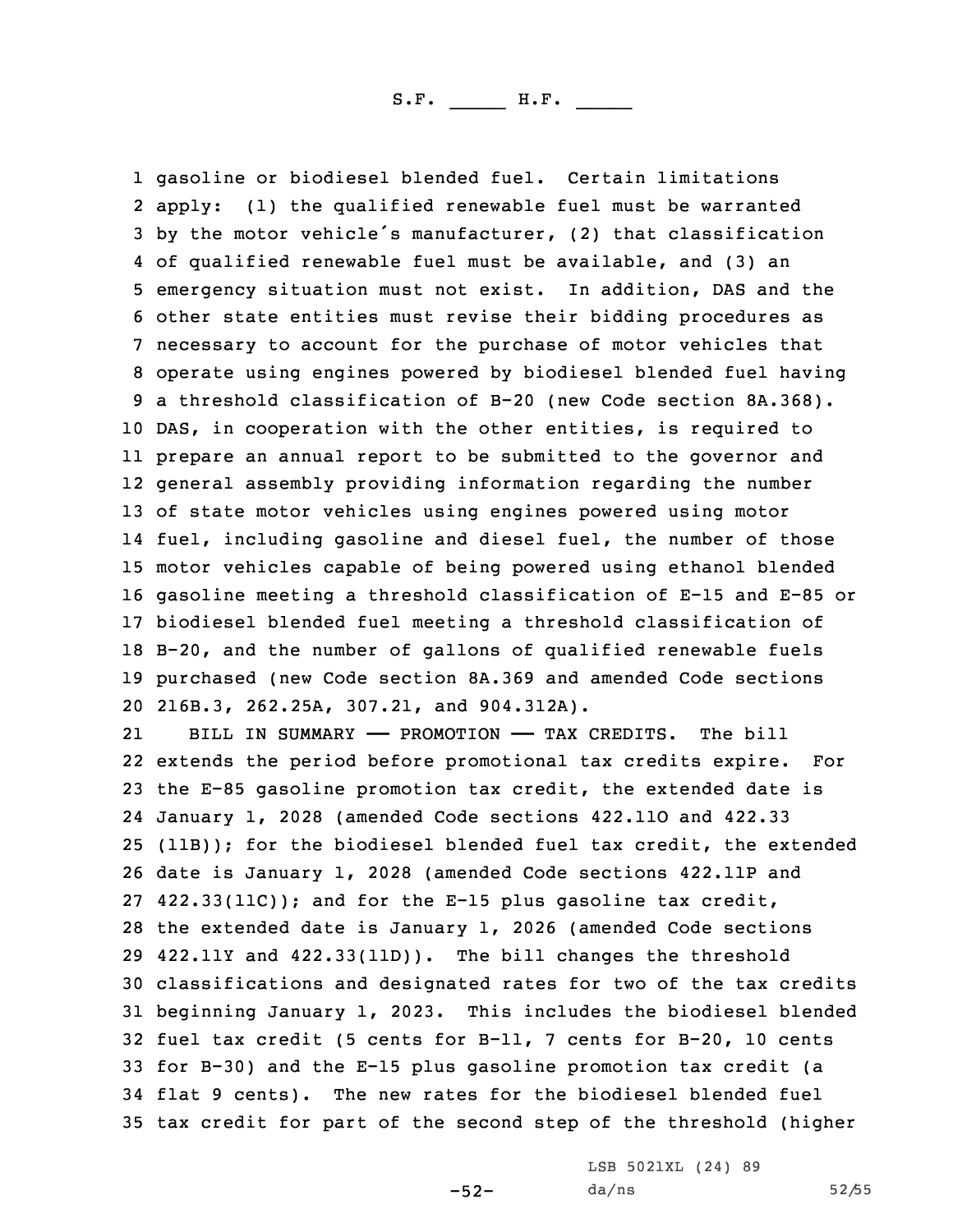1 than B-20 but not as high as B-30) and the third full step of 2 the threshold (B-30 and higher) take effect after standards for 3 those classifications are established by DALS.

4 BILL IN SUMMARY —— PROMOTION —— RETAIL DEALER REPORTING OF GALLONAGES OF GASOLINE AND DIESEL FUEL (DOR). Beginning January 1, 2022, <sup>a</sup> retail dealer must include additional information regarding subclassifications of ethanol blended gasoline gallonages and biodiesel blended fuel gallonages for each reported determination period submitted to DOR to allow <sup>a</sup> retail dealer to calculate <sup>a</sup> promotional tax credit and DOR to calculate the promotional excise tax imposed on ethanol blended gasoline and biodiesel blended fuel. The bill provides that DOR may require reports by retail dealers to be submitted by electronic transmission and that DOR may grant an extension to <sup>a</sup> retail dealer to submit <sup>a</sup> report. Otherwise, <sup>a</sup> retail dealer who does not submit <sup>a</sup> timely report is subject to <sup>a</sup> \$100 civil penalty. The bill extends the expiration of the promotional excise tax rates for both ethanol blended gasoline and biodiesel blended fuel to July 1, 2030. It also increases the threshold classification for biodiesel blended fuel to B-20 beginning July 1, 2024.

22 BILL IN SUMMARY —— PROMOTION —— EXCISE TAX PAID BY LICENSED BLENDERS SUBJECT TO DEDUCTION IN LIEU OF REFUND (DOR). The bill provides that <sup>a</sup> licensed blender is no longer required to apply for <sup>a</sup> refund for an overpayment amount. Instead, the gallonage of gasoline or diesel fuel withdrawn from <sup>a</sup> terminal by <sup>a</sup> supplier for purchase by <sup>a</sup> licensed blender is subject to <sup>a</sup> deduction on ethanol blended gasoline or biodiesel blended gasoline after it is blended to meet its classification threshold (amended Code section 452.8). This provision is repealed July 1, 2030.

 BILL IN SUMMARY —— PROMOTION —— SALES AND USE TAXES PAID BY BIODIESEL PRODUCER SUBJECT TO PROMOTIONAL REFUND (DOR). The bill provides that beginning January 1, 2023, the amount of the refund of sales and use taxes entitled to be claimed by

LSB 5021XL (24) 89

 $-53-$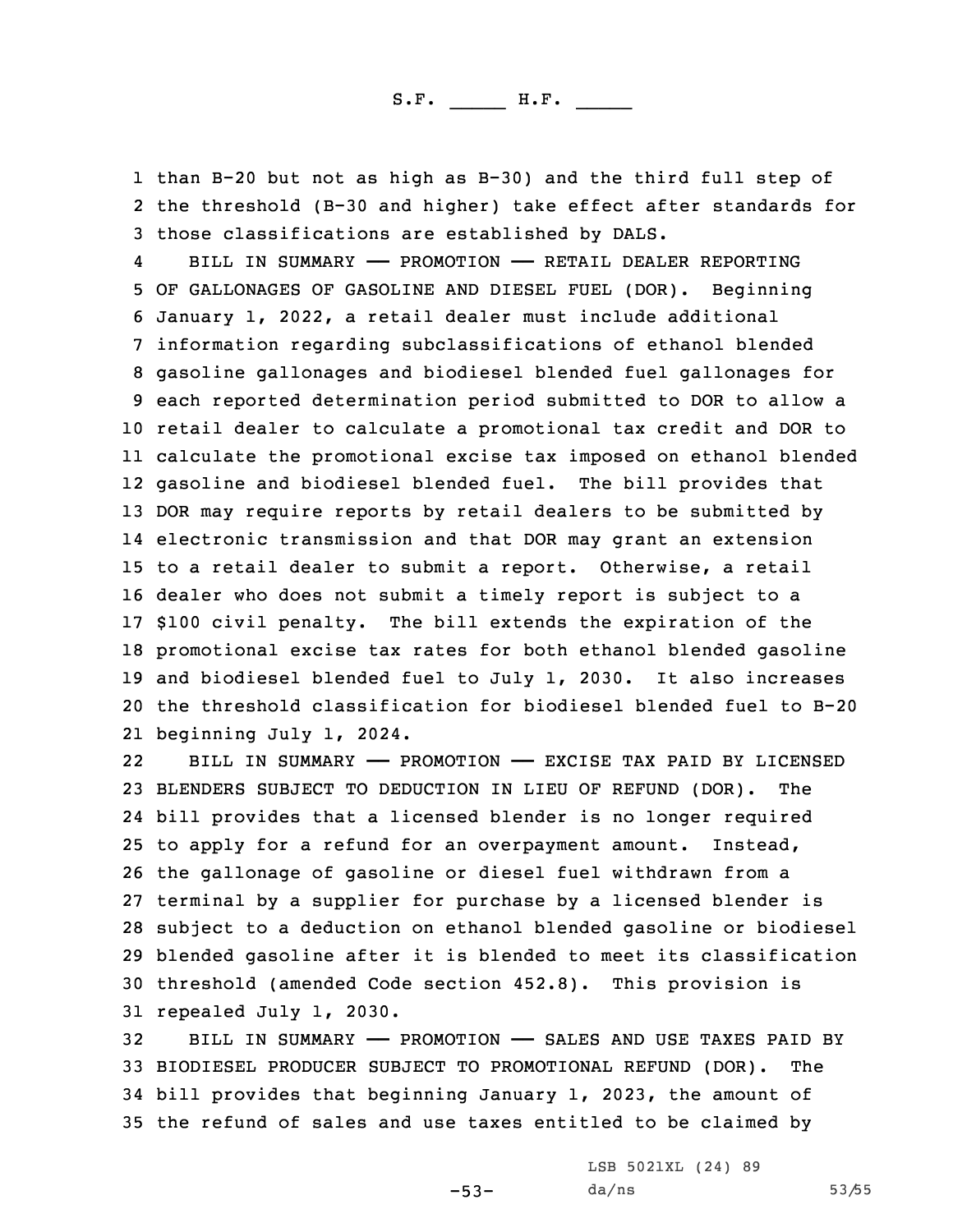1 <sup>a</sup> biodiesel producer is increased to 4 cents per gallon per 2 quarter of each calendar year up to the 25 million gallonage 3 limit (amended Code section 423.4).

4 BILL IN SUMMARY —— PROMOTION —— FINANCING RETAIL SITE INFRASTRUCTURE (DALS). The bill provides that the underground storage tank fund board is no longer involved in evaluating applications submitted under the renewable fuel infrastructure program (amended Code section 159A.14) and the renewable fuel infrastructure program for biodiesel terminal facilities (amended Code section 159A.15). The infrastructure board may establish <sup>a</sup> system to rank applications to participate in the infrastructure program for approval. In ranking applications, the infrastructure board may provide special priority to <sup>a</sup> retail motor fuel site that has been constructed and is operating. It may also provide special priority to <sup>a</sup> retail dealer who was not eligible to receive an E-15 incompatible infrastructure class 2 waiver because the total estimated cost of improvement does not exceed the E-15 improvement base amount (assigned special status). An award of financial incentives must be based on <sup>a</sup> five-year agreement with the state's cost share limited to 70 percent or \$50,000, whichever is less. However, in the case of <sup>a</sup> special status retail dealer who DALS determines is ineligible to be issued an E-15 incompatible infrastructure class 2 waiver order, the limits for financing an improvement to the retail dealer's retail site are subject to the 70 percent or \$50,000 regardless of whether the infrastructure board awarded financing to improve that retail site prior to the determination. <sup>A</sup> retail dealer installing, replacing, or converting ethanol infrastructure must agree to advertise and sell ethanol blended gasoline classified at an E-15 threshold for all 12 months of the year rather than seasonally. <sup>A</sup> retail dealer by installing, replacing, or converting biodiesel infrastructure must agree to advertise for sale and sell biodiesel blended fuel at <sup>a</sup> B-5 threshold rather than <sup>a</sup> B-1 threshold for all 12 months of the year with one

-54-

LSB 5021XL (24) 89 da/ns 54/55